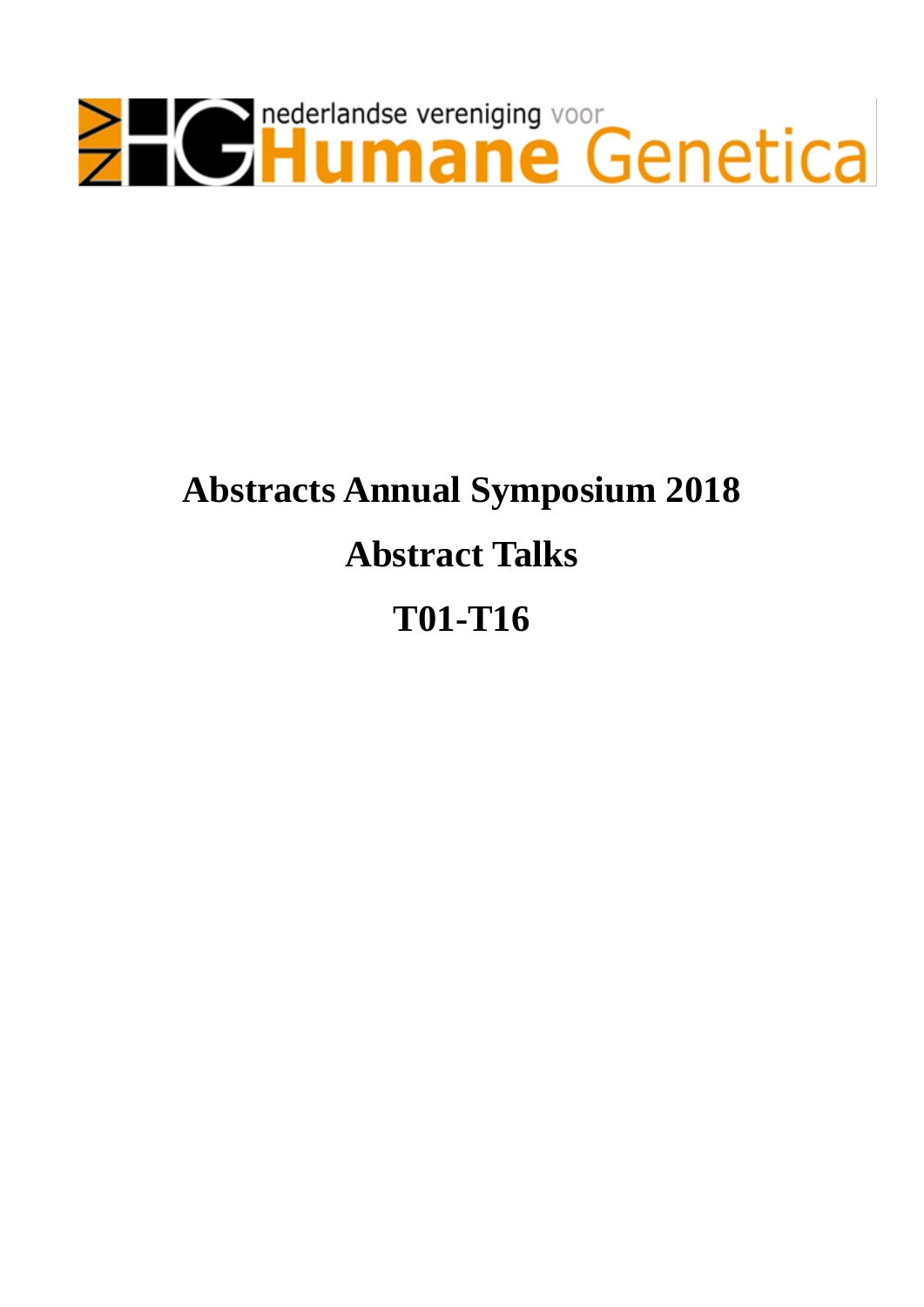### **T01 - NGS expanded carrier screening in the Netherlands: initial implementation results**

K. Abbott, T. Dijkhuizen, M. Veldhuis, J. Schuurmans, I. van Langen, R. Sinke

Department of Genetics, University Medical Center Groningen, Groningen, The Netherlands

Introduction: Expanded carrier screening (ECS) has broadened in recent years from high risk population-targeted testing to general public screening. and the main challenge now is choosing the most applicable test design for the intended population. Here we describe the ECS test developed at our department of Genetics and our initial results. Materials and Methods: Based on focus group discussions, we designed and implemented a couple-based ECS multi-gene NGS test using Agilent SureDesign. Our first design included 50 rare, early onset and serious recessive Mendelian conditions. The test was later expanded to 70, including a few more prevalent but treatable conditions like cystic fibrosis. Concentrating on couple-based screening, emphasis was on the combined risk for having affected children. The a priori risk of being a carrier couple is approximately 1 in 150 and increases for those referred for medical reasons (e.g. consanguinity). Only results with high predictive value regarding affected offspring were reported in the combined result. Results: A total of 169 couples were tested, 52 potential high-risk couples and 117 general public couples as part of an population-based implementation study. 5 couples, referred for diagnostic reasons, shared carriership of one of the diseases tested. All remaining couples tested normal. Reporting times averaged at 38 days, and in some cases results were returned within 2 weeks. Conclusions: Our combined approach to ECS testing allows for a fast, simplified procedure to report combined risk to couples, eliminating the burden of individual findings. Based on these results a broader implementation of the test (e.g. general public via their GP) has recently been started. Future international discussions will guide further development of such important screening tests.

E-mail: k.m.abbott@umcg.nl Keywords: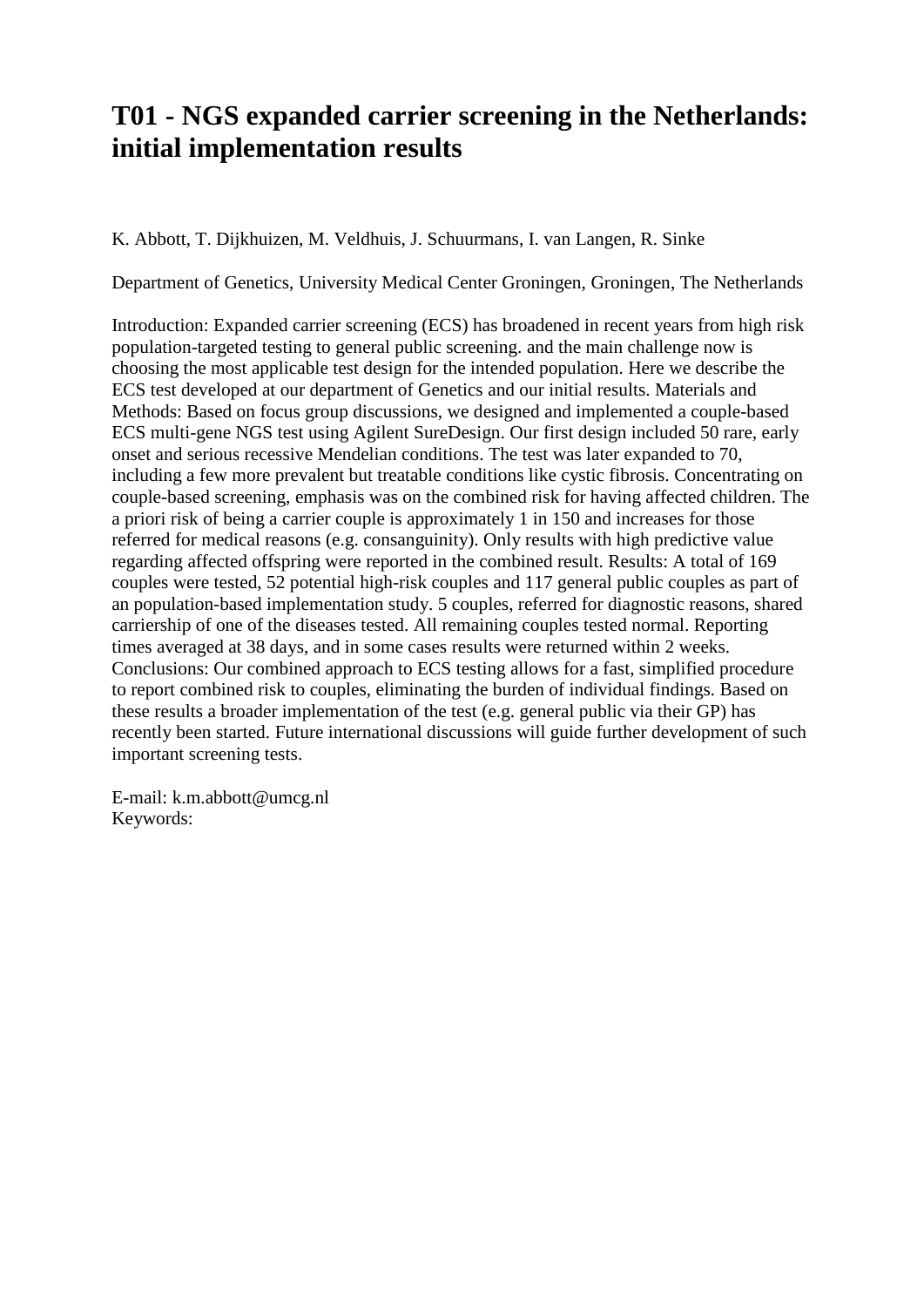## **T02 - Aggregation of population-based genetic variation over protein domain homologues via MetaDome strongly improves diagnostic prediction of missense variants**

Laurens van de Wiel, Daan Gilissen, Hanka Venselaar, Joris A. Veltman, Gerrit Vriend and Christian Gilissen

Department of Human Genetics, Radboud Institute for Molecular Life Sciences, Radboud University Medical Center, Nijmegen, 6525 GA, the Netherlands Centre for Molecular and Biomolecular Informatics, Radboud Institute for Molecular Life Sciences, Radboud University Medical Center, Nijmegen, 6525 GA, the Netherlands Bio-informatica, HAN University of Applied Sciences, Nijmegen, 6525 EN, the Netherlands Department of Human Genetics, Donders Institute for Brain, Cognition and Behaviour, Radboud University Medical Center, Nijmegen, 6525 GA, the Netherlands Institute of Genetic Medicine, International Centre for Life, Newcastle University, Newcastle upon Tyne, NE1 3BZ, United Kingdom

The growing availability of human genetic variation has given rise to novel methods of measuring genetic tolerance and better interpret variants of unknown significance. We have developed a novel concept based on protein domain homology in the human genome to improve variant interpretation. For this purpose we map population variation from the Exome Aggregation Consortium (ExAC) and pathogenic mutations from the Human Gene Mutation Database (HGMD) onto 5,250 Pfam protein domains that cover 41% of all protein coding sequences. We observed that 71% of pathogenic missense variants from HGMD are found in such a protein domain. We then aggregated population-based and disease-causing genetic variants across 30,853 homologous protein domains into 2,750 meta-domains. We find that genetic tolerance is consistent across 97% of domain homologues in different genes (p<0.05, Bonferroni corrected), and that patterns of genetic tolerance faithfully mimic patterns of evolutionary conservation (Pearson 0.97, p-value < 1e-308). Interestingly, we find that 2,201 of the aggregated domain positions (0.47%) are not evolutionary conserved, but still highly intolerant to normal variation while also containing one or more disease causing missense variants. Residues that are not evolutionary conserved, but nevertheless depleted of population-based variation are especially strong predictors of sites of pathogenic missense variants. An informative example concerns domain positions 17 and 21 in the "EGF-like domain" (PF00008) that are depleted of population-based variation in 60 genes and cause disease in at least 3 of these genes (NOTCH3, JAG1, and CRB2). Summing across all genes, we observed that the presence of pathogenic missense variants at aligned homologous domain positions is often paired with the absence of population variation and vice versa. We realized that this type of information could be of great benefit to genetic diagnostics and that therefore it would be helpful to have an easy-to-use web service that could provide access to this wealth of information without the need for a bioinformatics intermediate. Therefore we created the MetaDome web service. MetaDome provides a schematic protein representation with annotation of pathogenic variants found in a gene of interest and those that are homologously related. MetaDome can intuitively be used to visualize genetic tolerance and help interpret variants of unknown significance.

```
E-mail: laurens.vandeWiel@radboudumc.nl
```
Keywords: variant interpretation; functional variation; protein domain homology; evolutionary conservation; genetic tolerance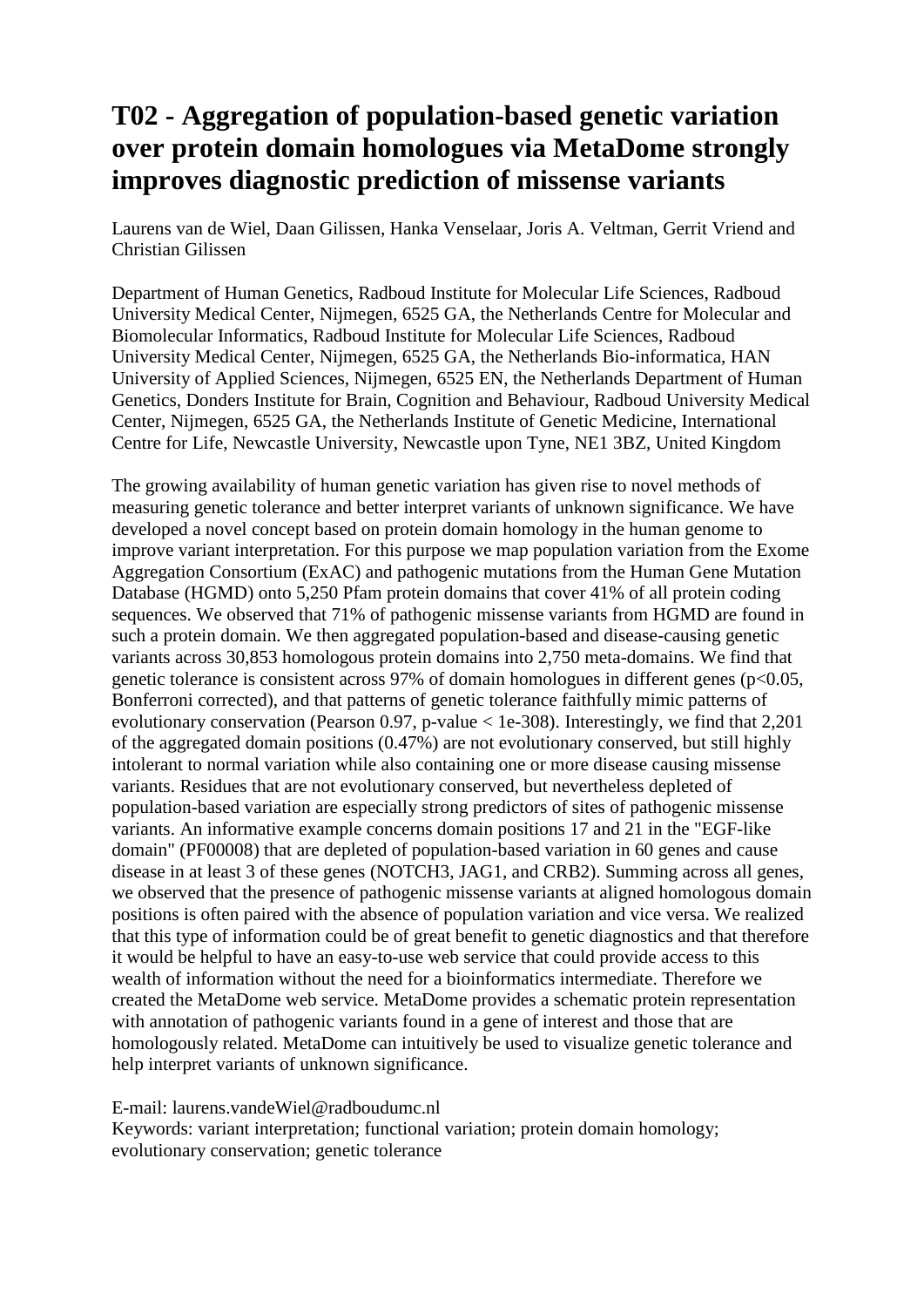### **T03 - Development of an innovative method for comprehensive preimplantation genetic testing**

Jeroen Meekels, Jos Dreesen, Marion Drüsedau, Chris van Uum, Kasper Derks, Han Brunner, Christine de Die-Smulders, Aimee Paulussen, Masoud Zamani Esteki

Maastricht University Medical Centre+ GROW School for Oncology and Developmental Biology

Preimplantation genetic testing (PGT), formerly called preimplantation genetic diagnosis (PGD), is an optional method for couples who wish to circumvent transmission of genetic disorders to their offspring. PGT is now being performed in three forms dedicated for different genetic conditions, namely PGT for monogenic disorders (PGT-M), PGT for structural chromosomal aberrations (PGT-SR) and PGT for aneuploidies (PGT-A). Current PGT methods, however, are laborious and time-consuming and therefore represent substantial barrier to effective reproductive genetic care. For instance, conventional PGT-M requires family- and locus-specific designs causing a long preparation time, and current PGT-SR may produce carrier offspring and cannot help all the couples afflicted with complex genetic aberrations. Couples with (multiple) small structural aberrations (<10 Mb) or with consanguinity cannot be helped using the current PGT-SR and PGT-M methods, respectively. Consanguineous couples usually have very similar haplotypes or haplotype blocks, making it difficult to distinguish between paternal and maternal haplotypes. Although it is also possible to combine the different PGT methods, it would be more invasive for the preimplantation embryos as it requires different PGT methods on different (single-cell) biopsies derived from the same embryo. Moreover, the current PGT-A methods merely profile copy-number states of the chromosomes and not their segregation origin (i.e. meiotic versus mitotic). Recently we developed a conceptual workflow, termed haplarithmisis (Greek for haplotype numbering), enabling both haplotyping and copy number typing. Haplarithmisis reconstructs genome-wide haplotype architectures and determines the copy number as well as parental and segregational origin of those haplotypes. We recently demonstrated that this method can be routinely applied as a generic method for PGT at the single cell level through tracing the disease alleles genome wide as well as determining numerical and structural chromosomal anomalies. Here we developed a next-generation sequencing haplarithmisis-based method to analyze PGT couples having disorders and/or aberrations, which are (nearly) impossible to diagnose using the current PGT practice. Being able to use haplarithmisis for these cases will drastically: (i) shorten the PGD preparation time for these families, (ii) improve their wellbeing and (iii) make the PGT procedure less invasive for preimplantation embryos.

E-mail: jeroen.meekels@mumc.nl

Keywords: Preimplantation genetic testing (PGT) Embryo selection Next generation sequencing (NGS) Haplarithmisis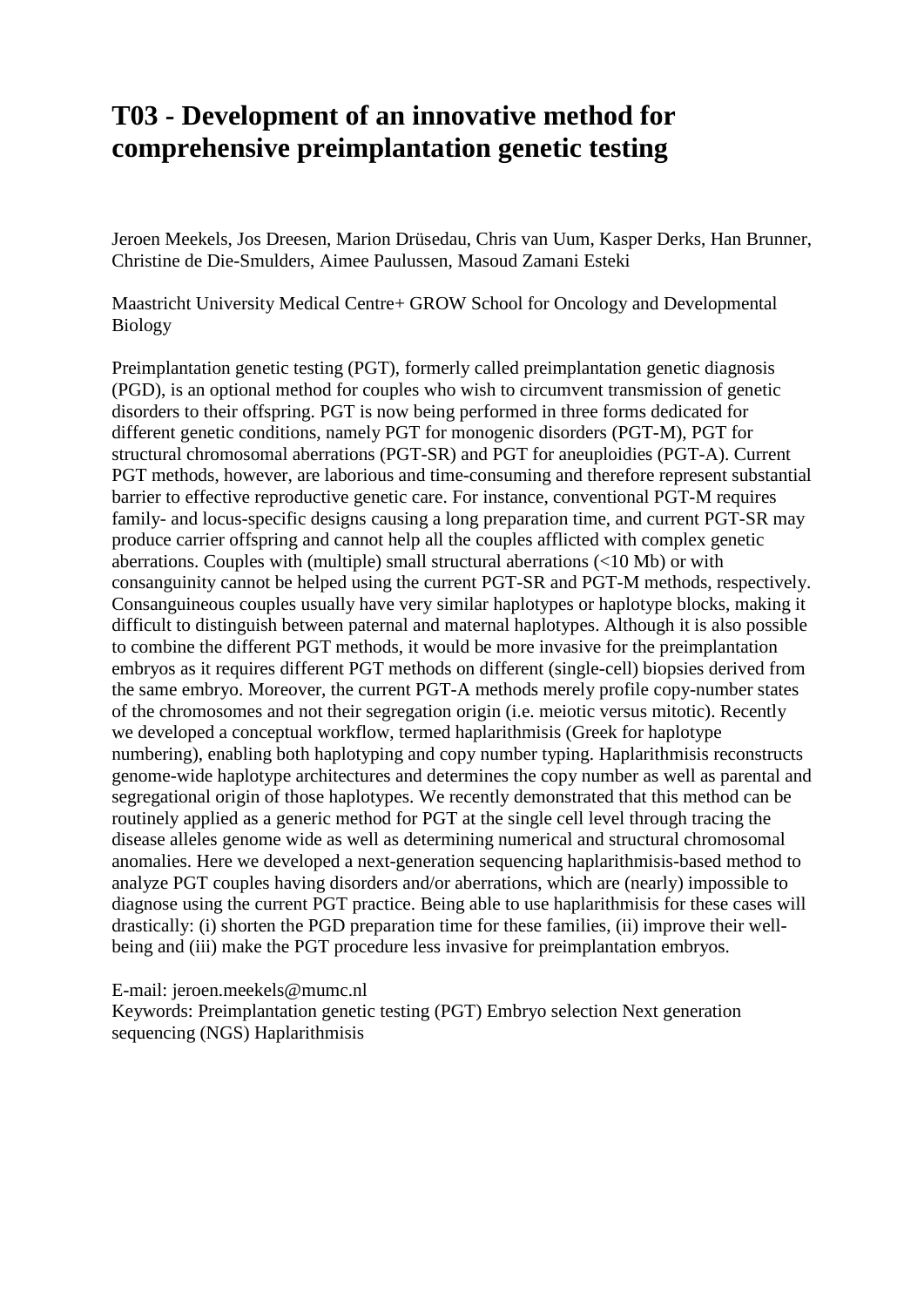### **T04 - Functional characterization of variants of uncertain significance in BRCA2: Fifty shades of BRCA2 deficiency**

R.L.S. Mesman; F.M.G.R. Calleja; G. Hendriks; P. Devilee; C.J. van Asperen; H. Vrieling; M.P.G. Vreeswijk

Human Genetics, LUMC, Leiden, Zuid-Holland, Netherlands; Clinical Genetics, LUMC, Leiden, Zuid-Holland, Netherlands

During the last 20 years, genetic testing to identify pathogenic variants in BRCA1 and BRCA2 has become routine clinical practice. However, quantitative assessment of the cancer risk associated with the occurrence of a variant turned out to be less straight forward as anticipated. For many intronic and missense variants lack of clinical and family data prevents reliable estimation of their cancer risk (variants of uncertain significance (VUS)). Furthermore, recent findings challenge the existing dogma that truncating variants and variants in the canonical splice sites are always associated with high cancer risk. We have optimized and validated a previously developed (Kuznetsov et al., 2008; Hendriks et al., 2014) mouse embryonic stem cell (mES) based model system that allows functional analysis of all types of BRCA2 variants, including variants that may affect RNA splicing. The procedure involves the generation of a desired mutation in BRCA2 present in a bacterial artificial chromosome (BAC) and its subsequent introduction into conditionally knock out mBRCA2 mES cells. The performance of the assay was validated using a series of clinically proven pathogenic (Class 4/5; n=15) and neutral (Class 1/2; n=20) missense variants. Of 60 clinically relevant missense VUS, eight variants did not complement the lethality conferred by removal of the endogenous mBrca2 gene. The ability to perform homologous recombination, one of the key functions of BRCA2, varied among BRCA2 variants that were capable of complementing mBrca2 deficiency between 30-120% of wild type. Recently, a number of the hypomorphic BRCA2 variants were shown to be associated with moderate risks of breast cancer in a large scale case control study (Shimelis et al., 2017). To assess whether naturally occurring BRCA2 mRNA isoforms might be able to rescue the deleterious effects predicted to occur for exon deletions or nonsense variants, we are currently assessing the functional implications of single exon deletions and nonsense variants. Preliminary data indicate for some exons that nonsense variants are not only not lethal but still display considerable levels of homologous recombination. Ongoing efforts are now focused on establishing the relationship between functional results and the associated cancer risk.

### E-mail: r.l.s.mesman@lumc.nl

Keywords: BRCA2, variants of uncertain significance, functional assays, homology directed repair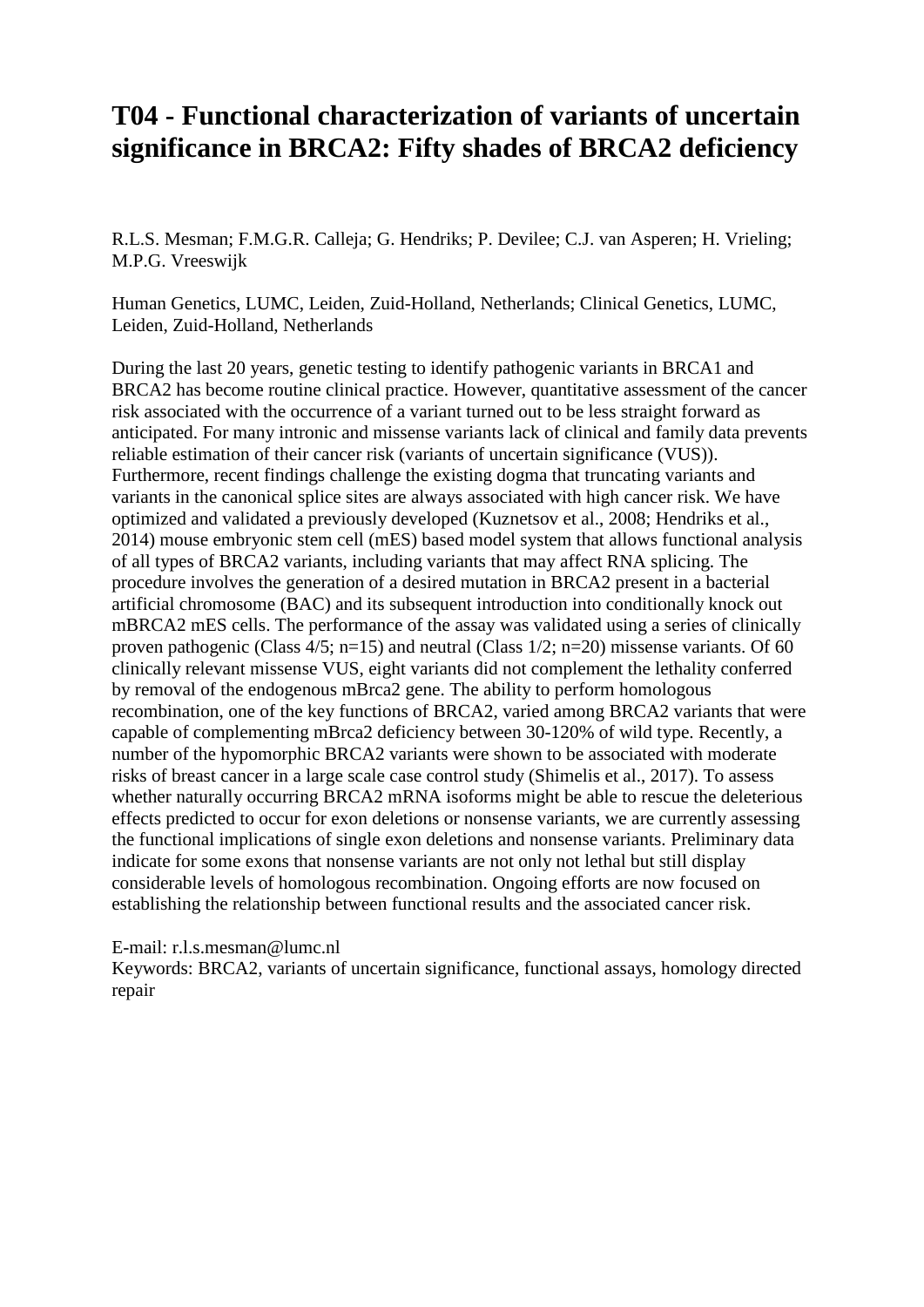### **T05 - Rapid whole exome sequencing as a diagnostic test for fetal multiple congenital anomalies on ultrasound**

N. Corsten-Janssen, J.C.D. Diphoorn, J. el Mecky, K. Bouman, J.B.G.M. Verheij, R. Kinds, A.J. Scheper, I.M. van Langen, R.J. Sinke, R.H. Sijmons, H. Westers, B. Sikkema-Raddatz, C.C. van Diemen

University Medical Center Groningen

Introduction Identifying the cause of fetal anomalies seen on ultrasound provides important information to improve perinatal management. The conventional genetic test (microarray) leads to a diagnosis in ~40% of fetuses with multiple congenital anomalies. Whole Exome Sequencing (WES) may improve diagnostic yield, but implementing prenatal WES is challenging due to uncertainties around fetal phenotyping, variant interpretation, ethical/counseling issues of incidental findings and variants of unknown clinical significance, and the requirement of short turnaround times. In this study, we implement WES in prenatal care to increase the number of genetic diagnoses. Methods Phase 1: Retrospective trio WES analysis (blind) of six fetuses, with known postnatal genetic diagnosis, on the fetal phenotype only using filtering with our custom virtual gene panel (~3,800 disease genes, excluding lateonset disease genes) or with additional filtering using human phenotype ontology (HPO) terms. Phase 2: Prospective study of rapid trio WES analysis next to conventional genetic tests for twenty-five fetuses with ultrasound abnormalities. Inclusion criteria: at least two congenital malformations on ultrasound or one congenital malformation in addition to a previous pregnancy with a fetus with a similar phenotype. Questionnaires and interviews with parents about the test will be conducted to study the impact on couples. Results Phase 1: WES analysis on fetal DNA resulted in a coverage of  $>95\%$  and could confirm five out of six known diagnoses. HPO filtering was not helpful. One causal pathogenic PTPN11 mutation was missed due to low coverage of the variant. Modeling the WES pipeline shows a theoretical turn-around time of 10 working days after the invasive procedure. Phase 2: five fetuses have been included (May 2018), resulting in a genetic diagnosis in three: a de novo mutation in SAMD9 (MIRAGE syndrome), compound heterozygous mutations in PEX1 (Zellweger syndrome) and homozygous mutations in POMGNT1 (Walker Warburg syndrome). The turnaround time was 8-14 working days. Results of the interviews and questionnaires are not available yet. Conclusion Our retrospective analysis and the preliminary results from our prospective study show that implementing WES as a routine test in the prenatal setting is challenging, but technically feasible and has a promising diagnostic yield.

E-mail: c.c.van.diemen@umcg.nl Keywords: prenatal diagnostics, whole exome sequencing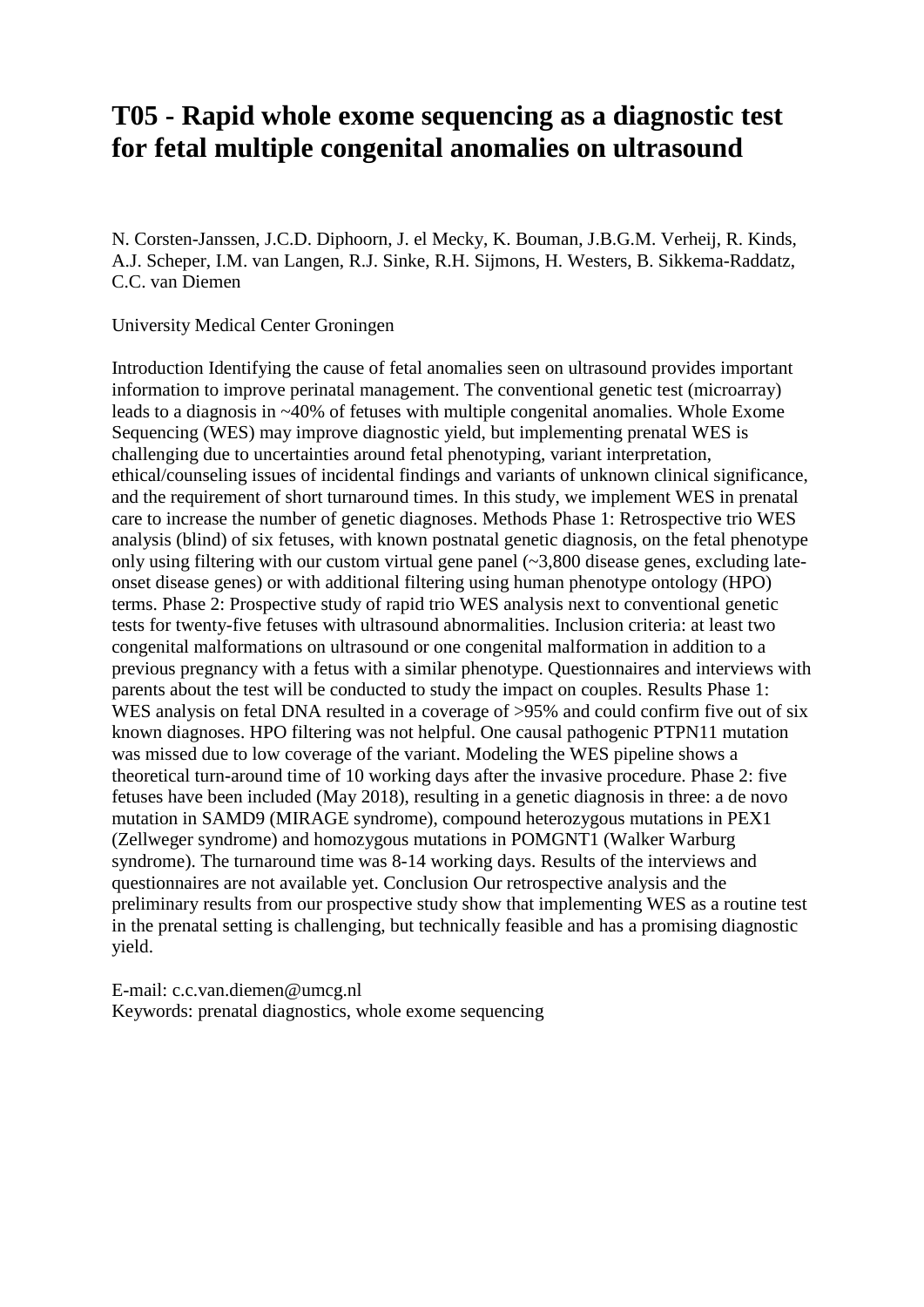### **T06 - Functional Analysis of PALB2 Genetic Variants that Associate with Breast Cancer**

Rick Boonen, Chantal Stoepker, Nandi Celosse, Bas Vroling, Fergous Couch, Peter Devilee and Haico van Attikum

LUMC, NKI, bio-prodict, Mayo Clinic

Heterozygous carriers of germ-line mutations in the DNA repair gene PALB2 are at a highly increased lifetime risk for developing breast cancer. Therefore, PALB2 now takes a valid place on breast cancer predisposition gene panel tests and is becoming widely included in breast cancer clinical genetics practice and risk management. While truncating PALB2 mutations that fully impair protein function are known to increase cancer risk, the interpretation of missense variants of unknown significance (VUSs) is still in its infancy. Here we describe the development of a cDNA-based system for the semi high-throughput functional analysis of VUSs in PALB2. Since PALB2 plays a key role in homologous recombination (HR), we evaluated the effect of PALB2 VUSs on protein function using a mouse embryonic stem (mES) cell-based homology-directed repair assay. In addition, the effect of PALB2 VUSs on cellular sensitivity to PARP inhibitor treatment was determined as an alternative measure for HR. By assessing the ability of PALB2 VUSs to rescue the HR defect in Trp53/Palb2 double knockout mES cells, we identified several novel VUSs in PALB2 that completely impair PALB2 function. Further analysis showed that some VUS located in the WD40 domain strongly affect protein function by impairing PALB2 stability, whereas others fully disrupt the interaction with BRCA1. The outcome of our functional assays may contribute to the interpretation of VUSs and their influence on the risk and treatment of breast cancer.

E-mail: r.a.c.m.boonen@lumc.nl

Keywords: PALB2; Homologous Recombination (HR); Breast Cancer; Variant of uncertain significance (VUS); DNA repair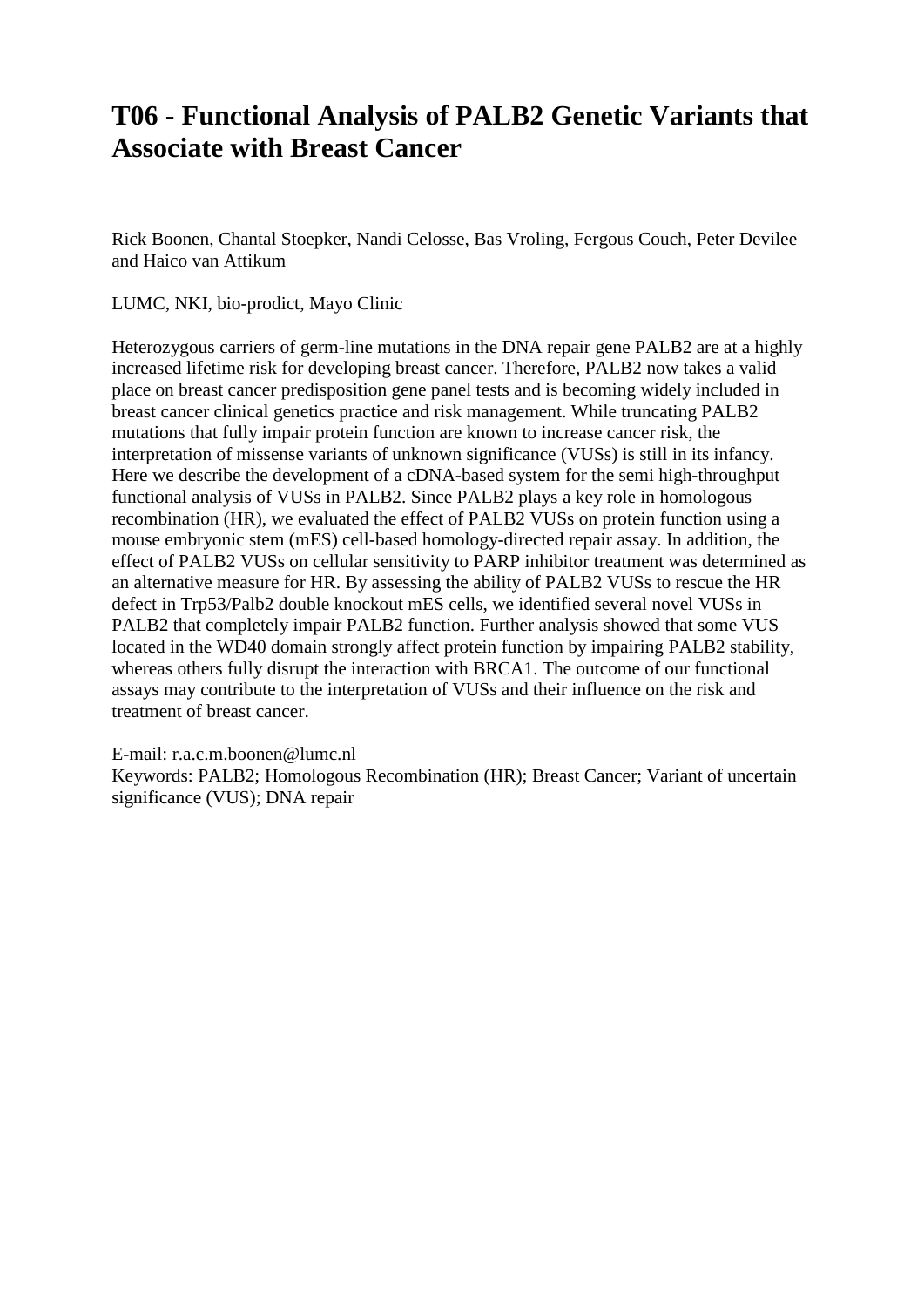### **T07 - Genetic causes of obesity: diagnostic yield of 18% in a tertiary pediatric obesity cohort**

L Kleinendorst, O Abawi, AE Brandsma, MH Jongejan, EFC van Rossum, B van der Zwaag, ELT van den Akker, MM van Haelst

Klinische Genetica, AMC. Centrum Gezond Gewicht, Kinderendocrinologie, Erasmus MC-Sophia. Klinische Genetica, VUmc. Kindergeneeskunde, Maasstad ziekenhuis. Kindergeneeskunde, Franciscus Gasthuis. Centrum Gezond Gewicht, Endocrinologie, Erasmus MC. Afdeling Genetica, UMC Utrecht.

Introduction: Obesity is predominantly considered a multifactorial disorder. In unselected patient cohorts, an underlying genetic diagnosis can be established in only a minority of cases. These patients typically present with severe obesity in early childhood. Establishing a genetic diagnosis can lead to personalized treatment, reduce stigma and support reproductive decision-making. This study provides an overview of obesity-associated mutations and copy number variations (CNV's) identified in a selected, tertiary pediatric obesity population. Methods: In 184 obese children, referred to the pediatric obesity center Centrum Gezond Gewicht between 2012 and 2018, diagnostic sequencing of 52 obesity-associated genes and CNV detection by SNP-microarray analysis were performed to identify genetic causes of obesity. On clinical suspicion, specific additional diagnostics (e.g. Prader-Willi diagnostics, whole exome sequencing) were performed. Results: The median age at intake was 10.0 years (range 0.7–18 years); 110 patients were female (60%). Mean BMI-SDS was +3.7. In 33 patients (18%), an underlying genetic cause was identified, leading to a diagnosis of genetic obesity. Thirteen different genetic diagnoses were established, most frequently MC4Rassociated obesity (5 heterozygous patients, 3 homozygous or compound heterozygous), leptin receptor deficiency (5 patients) and 16p11.2 deletion syndrome (3 patients). In an additional 16% of the patients, a novel CNV or sequence variant of unknown clinical significance (VUS) was shown in obesity-associated genes, for which the role in the phenotype has yet to be confirmed. Conclusion: A definitive diagnosis of genetic obesity was made in 18% of our patients with childhood obesity. This may increase, if follow-up studies in patients with VUS confirm a causal role for their variants. Our results indicate that 'genetic obesity´ reflects a heterogeneous group of conditions, with 13 different genetic diagnoses made in this pediatric cohort. This diagnostic yield is higher than similar clinical studies and shows that genetic testing is highly relevant in selected obese patients, especially when personalized treatment becomes available in the near future.

E-mail: l.kleinendorst@amc.uva.nl

Keywords: genetic obesity, pediatric obesity, early-onset obesity, high diagnostic yield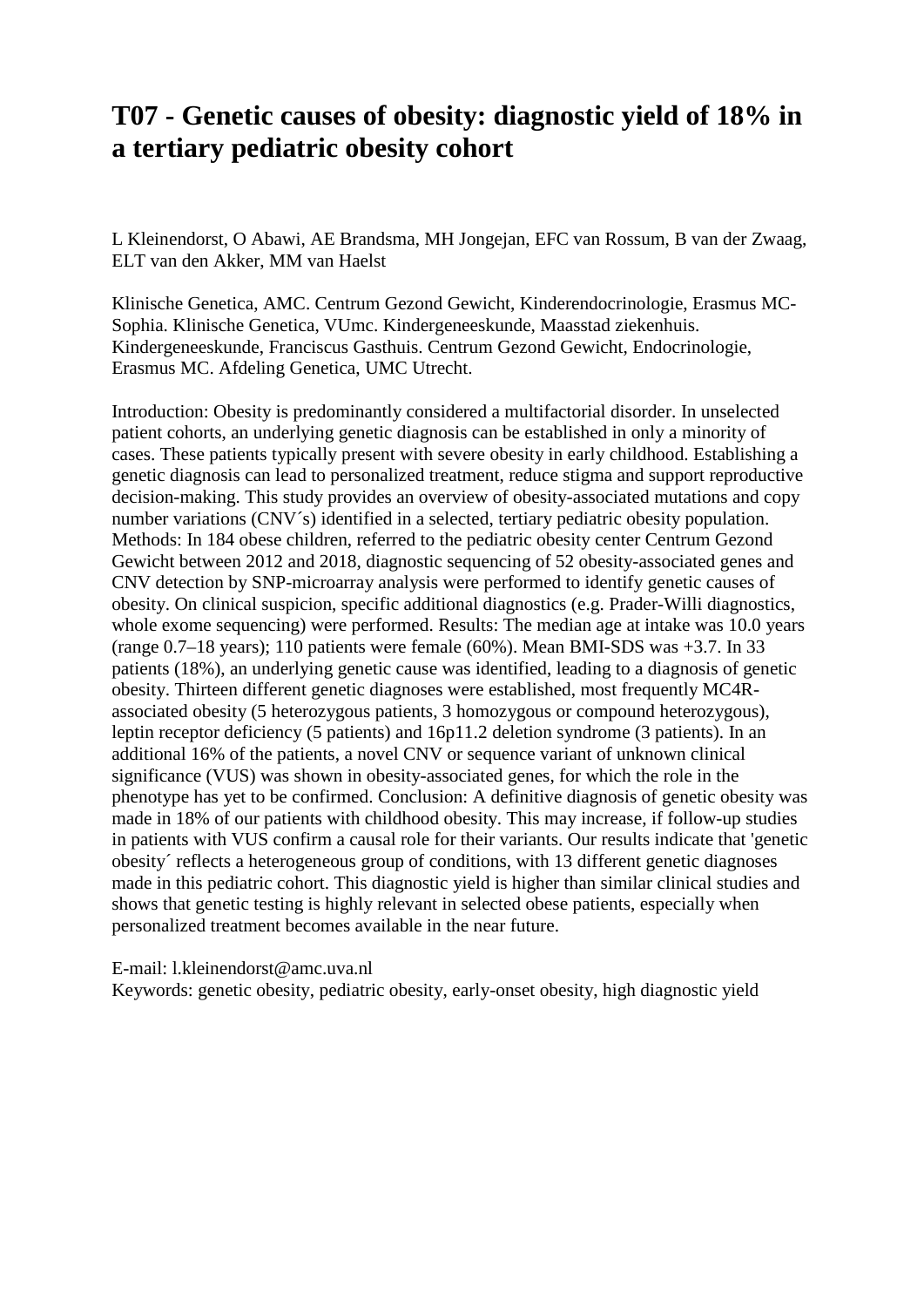### **T08 - The molecular convergence of Kleefstra Syndrome Spectrum**

B. Mossink1,3, M. Frega1,3, J. Keller1,3, J. Qu4, P. Koerner4, S. Jansen1,3, H. van Bokhoven1,2, H. Zhou1,4, D. Schubert2,3, N. Nadif Kasri 1,3

1 Department of Human Genetics, Radboudumc, Nijmegen (the Netherlands) 2 Department of Cognitive Neurosciences, Radboudumc, Nijmegen (the Netherlands) 3 Donders Institute for Brain Cognition and Behaviour, Nijmegen (the Netherlands) 4 Department of Molecular Developmental Biology, Radboud Institute for Molecular Life Sciences, Nijmegen (the Netherlands)

Kleefstra syndrome (KSS) is a neurodevelopmental disorder caused by pathogenic mutations in any of the functionally distinct epigenetic modifiers EHMT1, MBD5, MLL3 or SMARCB1. We exploited this genetic heterogeneity to decipher the molecular pathophysiology of KSS. Previously we examined a combination of cellular and electrophysiological approaches, by directly comparing shRNA-mediated knockdown of each KSS gene in cultures of cortical neurons. Examination of neuronal network development on microelectrode arrays showed that loss of function leads to hyperactive networks with altered organization. Patch-clamp electrophysiology disclosed that KSS gene deficiency causes increased excitability and reduced inhibition, and these findings were recapitulated in Ehmt1+/- mice. Using the same knockdown approach, we here we investigated the molecular changes that could underlie the hyperactivity that we observed in KSS gene-deficient networks by RNA-sequencing. We found that knockdown of different KSS genes resulted in distinguishable gene expression patterns. Interestingly, gene ontology annotation of differentially expressed genes detected from EHMT1-, SMARCB1- and MLL3-deficient cultures shared high similarity in their associated biological functions. In addition, when cellular components were assessed, differentially expressed genes detected from all knockdown conditions were very similar. Taken together, these data show that KSS target genes share similar roles in regulating neuronal structures and activity, with a prominent enrichment for genes that directly affect neuronal excitability and synaptic function. By uncovering the molecular and functional convergence points, we gain mechanistic insight not only into KSS but to other phenotypically congruent neurodevelopmental disorders.

E-mail: britt.mossink@radboudumc.nl Keywords: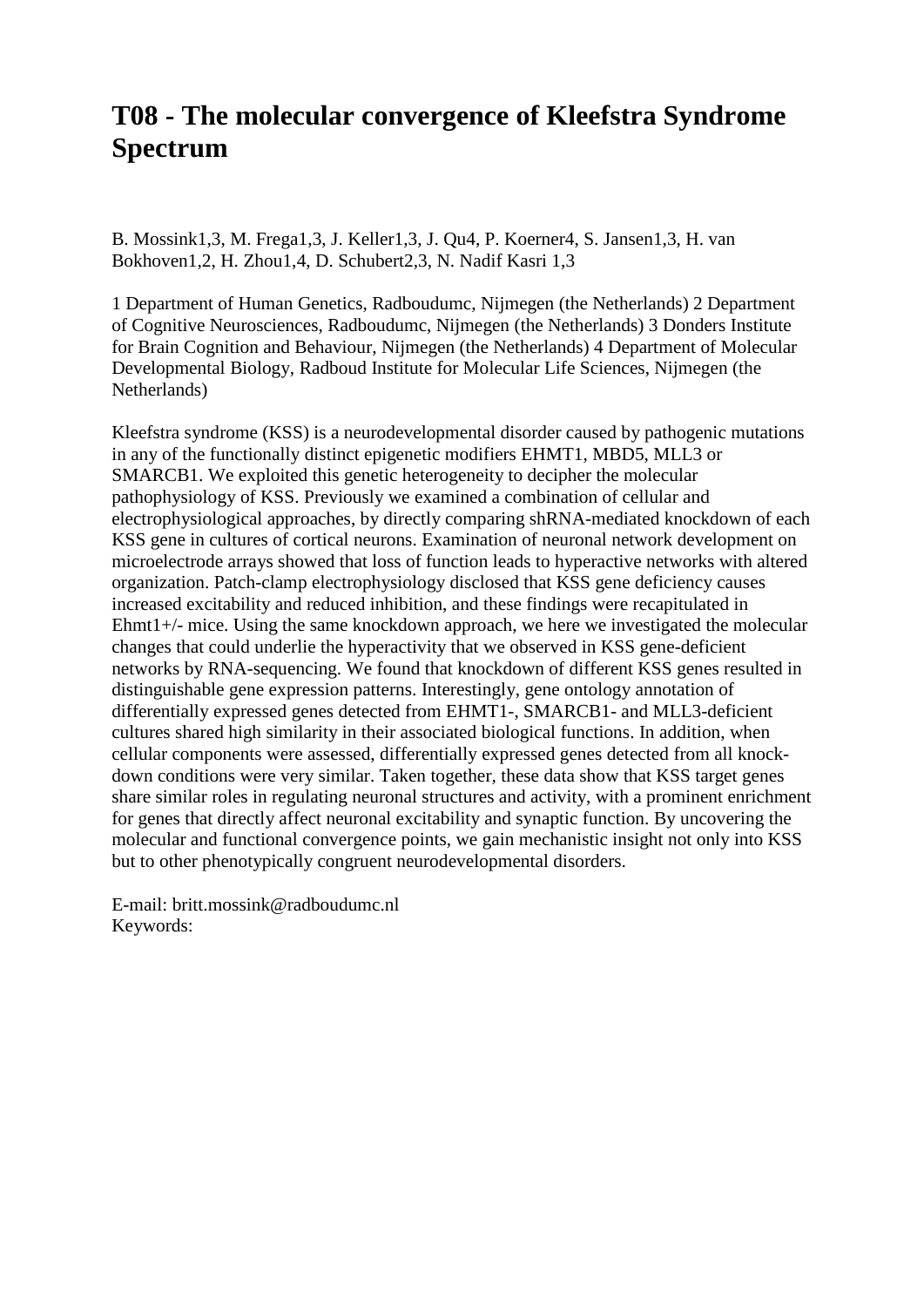# **T09 - De novo mutations in CNOT1, a master regulator of gene expression on DNA, RNA, and protein level, cause neurodevelopmental delay**

Sinje Geuer1\*, Sreehari Kalvakuri2\*, Machteld Oud1, Inge van Outersterp1, Michael Kwint1, Anna Ruiz3, Jenny Morton4, Christopher Griffith5, Karin Weiss6, Candace Gamble7, James Bartley8, Mari Mori9, Hilary Vernon10, Kendra Brunet11, Claudia Ruivenkamp12, Paul Kruszka6, Alexandra Afenjar13, Kimberly Nugent14, Tjitske Kleefstra1, Rolf Bodmer2, Maximilian Muenke6, Lisenka ELM Vissers1\*, Arjan PM de Brouwer1\*

1 Department of Human Genetics, Donders Institute for Brain, Cognition and Behaviour, Radboud University Medical Center, P.O. Box 9101, 6500 HB, Nijmegen, The Netherlands. 2 SBP Medical Discovery Institute, 10901 North Torrey Pines Rd, La Jolla, California, USA. 3 Laboratori de Genètica, UDIAT-Centre de Diagnòstic, Corporació Sanitària Parc Taulí, Sabadell, Spain 4 Clinical Genetics Unit, Birmingham Women's Hospital, Birmingham, UK 5 Department of Pediatrics, University of South Florida, Tampa, Florida, USA 6 National Human Genome Research Institute, National Institutes of Health, Bethesda, Maryland, USA 7 Cook Children´s, Fort Worth, Texas, USA 8 Pediatric Specialty Clinics, Loma Linda University, Loma Linda, California, USA 9 Division of Human Genetics, Hasbro Children´s Hospital, The Warren Alpert Medical School of Brown University, Providence, Rhode Island, USA 10 McKusick-Nathans Institute of Genetic Medicine, Johns Hopkins University, Baltimore, Maryland, USA 11 Porcupine Health Unit, Timmins, Ontario, Canada 12 Department of Clinical Genetics, Leiden University Medical Centre, Leiden, The Netherlands 13 Département de Génétique (Pr Soubrier), Hôpital Pitié-Salpêtrière, Paris, France 14 Children's Hospital of San Antonio, San Antonio, Texas, USA

Over the last decade, exome and genome sequencing studies have shown that a vast majority of neurodevelopmental disorders such as developmental delay (DD) can be explained by a de novo mutation in one of thousands of genes involved in neurodevelopment. Yet, many genes underlying DD still await discovery. Here, we report 17 patients with DD and a heterozygous de novo mutations in CNOT1. Deep-phenotyping of these patients revealed a spectrum of features centered around DD including intellectual disability, motor delay, speech delay, seizures, hypotonia, and behavioral problems, such as autism. CNOT1 is a member of the CCR4-NOT complex, which is a master regulator that orchestrates different levels of gene expression. It has been implicated in several aspects of mRNA and protein expression, including transcription initiation, elongation, mRNA degradation, ubiquitination, and protein modification. Population genetic signatures for CNOT1 indicate that it belongs to the 2% human protein-coding genes most intolerant to variation (RVIS -1.9), and that CNOT1 is depleted from loss-of-function mutations in large databases (pLi=1, z-score=7.44), both suggestive for mutations being under strong purifying selection. CNOT1 functions as a scaffolding protein binding other subunits of the CCR4-NOT complex, such as CNOT2, CNOT4, and CNOT7 through CNOT11. To elucidate the pathophysiological effects of the de novo variants observed in our patients on CNOT1 scaffolding capacity, we generated 8 different CNOT1 mutation constructs and transfected these in COS and IMCD3 cells. Whereas analysis of the mutation-specific constructs is still ongoing, we have so far been able to confirm the interaction of wildtype (wt) CNOT1 with its partners CNOT2, CNOT4 and CNOT8. To further examine the effect of CNOT1 de novo mutations on neurodevelopment, we generated mutation-specific Drosophila models, which showed learning and memory defects. Introduction of human wt CNOT1 was able to rescue this phenotype. Moreover, the introduction of the mutation-specific constructs were not, supporting our hypothesis that CNOT1 impairment results in DD. In summary, we show that de novo CNOT1 mutations cause neurodevelopmental delay. In addition, our data highlight the role of CNOT1 as a master regulator in CCR4-NOT complex formation, demonstrating the essential central role of the CCR4-NOT complex in normal human brain development.

### E-mail: lisenka.vissers@radboudumc.nl

Keywords: Neurodevelopmental disorders Intellectual disability de novo mutations CNOT1 Drosophila model Functional genomic follow-up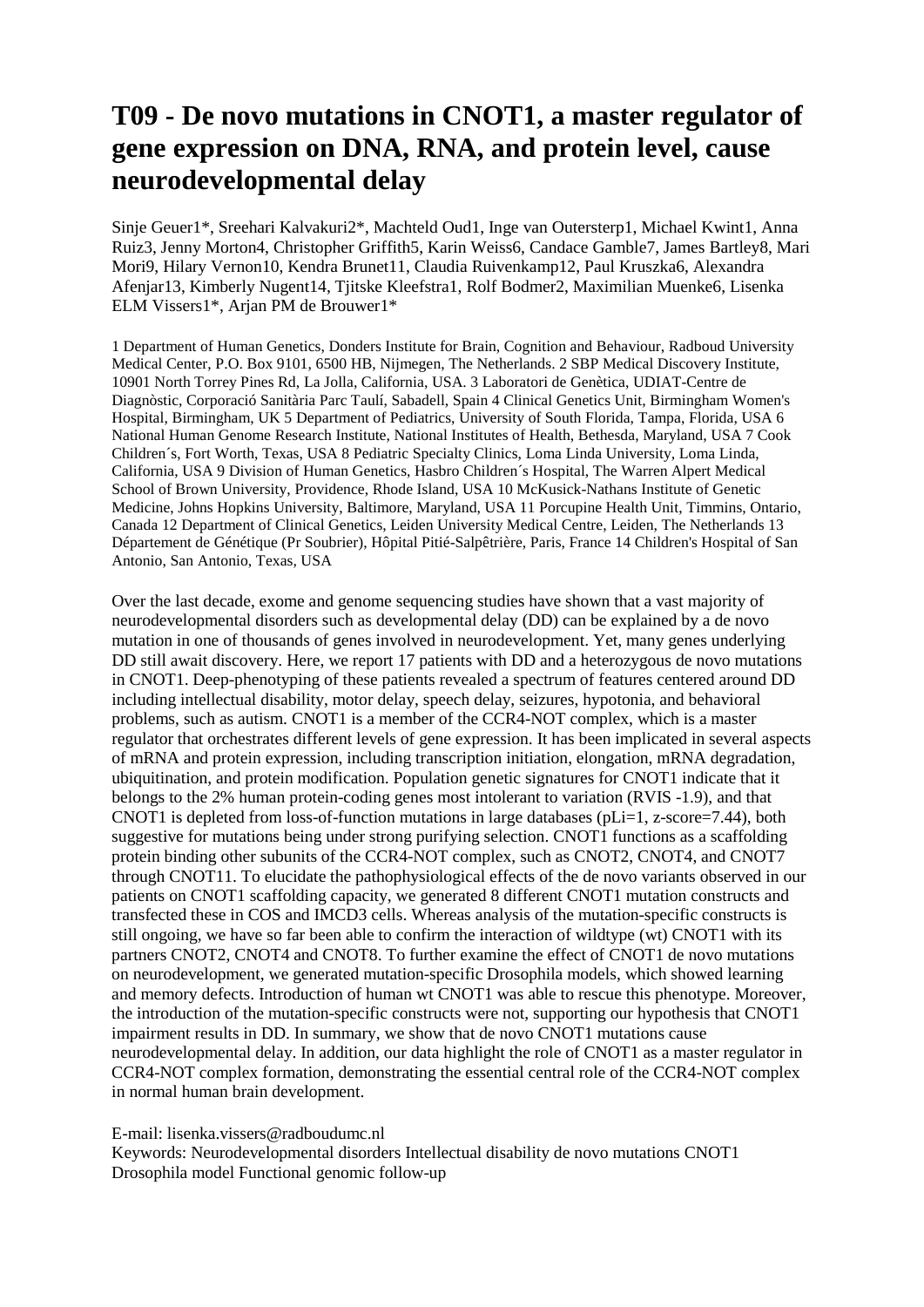# **T10 - The Use of Pericytes in a Novel Cell-based Strategy for Correcting the Muscular Phenotype in Myotonic Dystrophy type I**

AUSEMS Rosanne1,2,3, RAAIJMAKERS Renée1,2,3, VAN DEN BROEK Walther4, GOURDON Geneviève5,6, WANSINK Derick4, VAN ENGELEN Baziel2,3, VAN BOKHOVEN Hans1,3

1. Department of Human Genetics, Radboud university medical centre, Nijmegen, The Netherlands 2. Department of Neurology, Radboud university medical centre, Nijmegen, The Netherlands 3. Donders lnstitute for Brain Cognition and Behavior, Radboud university medical centre, Nijmegen, The Netherlands 4. Department of Cell Biology, Radboud university medical centre, Nijmegen, The Netherlands 5. Inserm UMR 1163, Paris, France 6. Imagine Institute, Paris, France.

Introduction: The most common inheritable form of muscular dystrophy in adults, myotonic dystrophy type 1 (DM1), is caused by an expanded (CTG•CAG)n repeat in the DMPK/DM1- AS gene pair. Transcription of the repeat produces expanded (CUG)n and (CAG)n repeatcontaining transcripts that respectively sequester RNA-binding proteins and produce toxic homopolymeric proteins through a process called RAN translation. Ultimately, expression of these toxic RNAs and proteins results in a severe myopathy, characterized by muscle weakness and wasting. We are exploring the possibility of a cell-based therapy to combat these muscle problems in DM1 patients, based on a distinct class of myogenic progenitor cells called pericytes (PCs), also known as adult mesoangioblasts (aMABs). Using autologous ex vivo gene-edited PCs, we aim to systemically stimulate the limited process of myogenic regeneration in DM1 skeletal muscle. We have successfully isolated PCs from skeletal muscle of genetically confirmed DM1 patients and a mouse model and are currently investigating their myogenic behaviour and growth in vitro. Methods: DMSXL mice express a human DMPK transgene with ~1300 repeats and replicate several muscle symptoms of DM1. Skeletal muscle tissue from the DMSXL mice, wild type litter mates and patient biopsies were cultured as explants under specific conditions to promote progressive increase in the proportion of PCs. ALP+/CD31- PCs were sorted from the heterogeneous population of weakly adherent cells by flow cytometry. These PCs were cultured in vitro and used for characterization of gene expression, cell growth and myogenic fusion characteristics. Since the DM1 repeat is unstable in stem cells, repeat length was carefully monitored throughout the process. Results: We succeeded in isolating ALP+/CD31- PCs from DM1 human and mouse skeletal muscle. PCs were characterized with specific markers via immunocytochemistry and RT-qPCR. Expanded DMPK RNA expression and nuclear (CUG)n RNA aggregates (foci) were determined. Human PCs hold myogenic potential as they efficiently differentiated into multinucleated myotubes. Discussion: We are currently optimizing CRISPR/Cas9-mediated excision of the (CTG)n repeat, like we have performed earlier in human and mouse myoblasts. To test the ability of PCs to reconstitute muscle fibers in vivo, we aim to apply intra-arterial injections with genetically corrected and fluorescently labeled PCs in DM1 mouse models.

E-mail: rosanne.ausems@radboudumc.nl

Keywords: pericytes, adult mesoangioblasts, myotonic dystrophy, cellular therapy, CRISPR/Cas9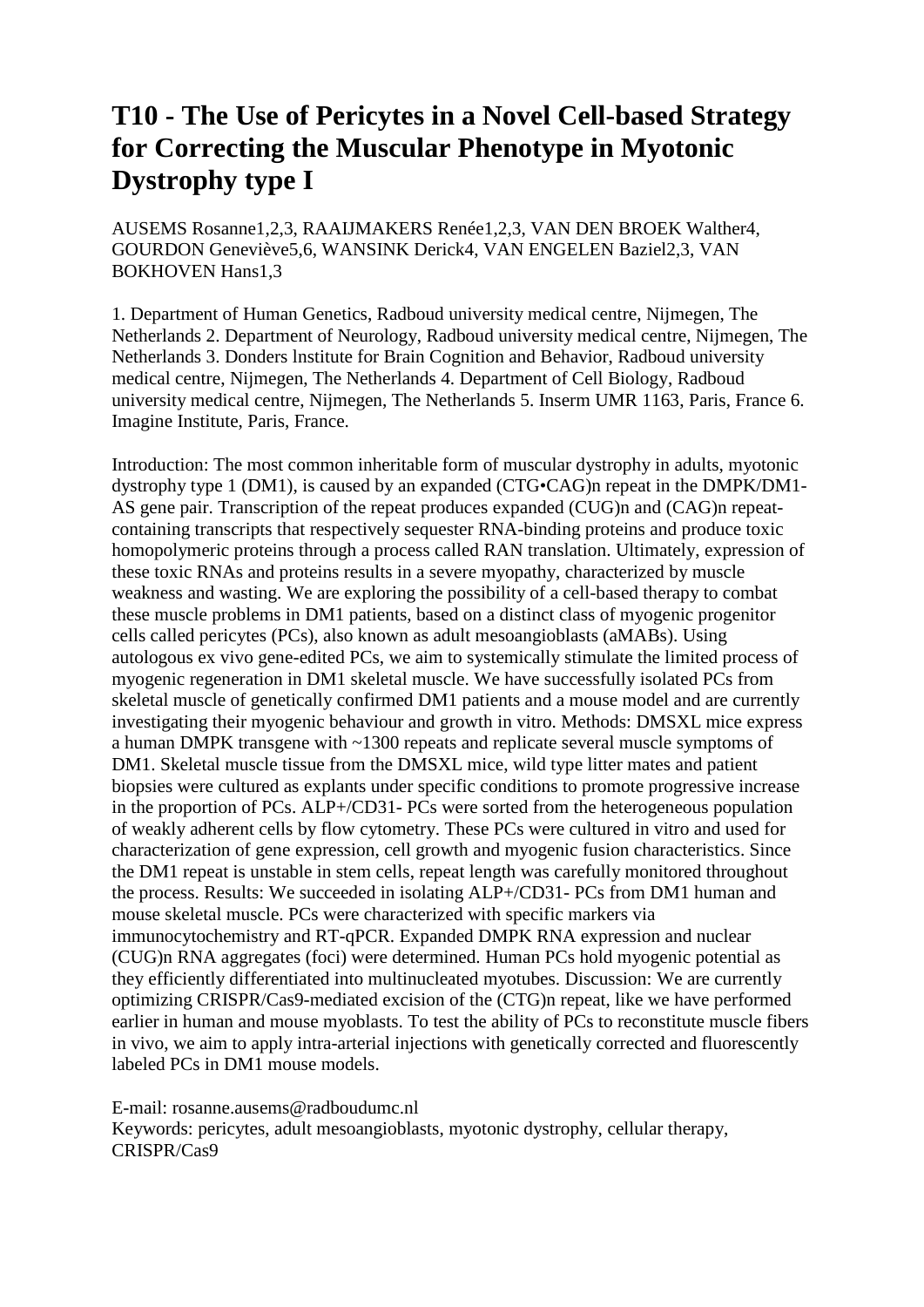### **T11 - Filamin-C: genotype-phenotype correlation in patients with cardiomyopathy and/or myopathy**

J.A.J Verdonschot2, A. de Haan1, J.G.J.Hoeijmakers3, G.R.F. Claes1, A. van den Wijngaard1, I.P.C Krapels1, H. G. Brunner1

1Department of Clinical Genetics, Maastricht University Medical Centre, Maastricht, The Netherlands 2Department of Cardiology, Maastricht University Medical Centre, Maastricht, The Netherlands 3Department of Neurology, Maastricht University Medical Centre, Maastricht, The Netherlands

Introduction Mutations in filamin-C (FLNC) are known to cause skeletal myopathies with variable cardiac involvement. The expanding clinical spectrum of FLNC mutations has recently included cardiomyopathies without skeletal muscle involvement. Currently, there are no studies reporting whether the genotype could explain differences in neurological and cardiac involvement. Furthermore, it is currently unknown whether all patients with FLNC mutations are at equal risk of developing myopathy, cardiomyopathy, or both. Methods Clinical data from patients with FLNC mutations described in literature was reviewed. In addition, patients with myopathies and/or cardiomyopathies have been evaluated using whole-exome sequencing. In eleven patients, FLNC mutations were identified and clinical data from neurological and cardiac examination was collected. Results A total of 102 variants were identified in our patients and in literature (55 missense and 47 truncating variants). In patients with dilated cardiomyopathy and arrhythmogenic cardiomyopathy truncating variants were more frequently observed (resp.  $n=42$ ;  $n=7$ ) than missense variants (resp.  $n=17$ ,  $n=1$ ). In hypertrophic cardiomyopathy missense variants were more frequent  $(n=25)$  than truncating variants (n=2). Although data is limited, both missense and truncating variants are associated with proximal and distal myopathies. The majority of these variants are private and are associated with a single phenotype. Thirteen variants were reported in multiple families and in eight of these variants more than one phenotypes was observed. The phenotype could not be correlated to mutations occurring in specific exons or domains; mutations in FLNC associated with (cardio)myopathies were detected throughout the entire gene. Conclusions Truncating mutations in FLNC seem to be associated with dilated cardiomyopathy and arrhythmogenic cardiomyopathy; missense variants with hypertrophic cardiomyopathy. However, based on the type and the location of the mutation we were not able to predict which patients are at risk of developing a pure skeletal, a pure cardiac of a mixed phenotype.

E-mail: e.vanhoutte@mumc.nl Keywords: Myopathy Cardiomyopathy FLNC Filamin-C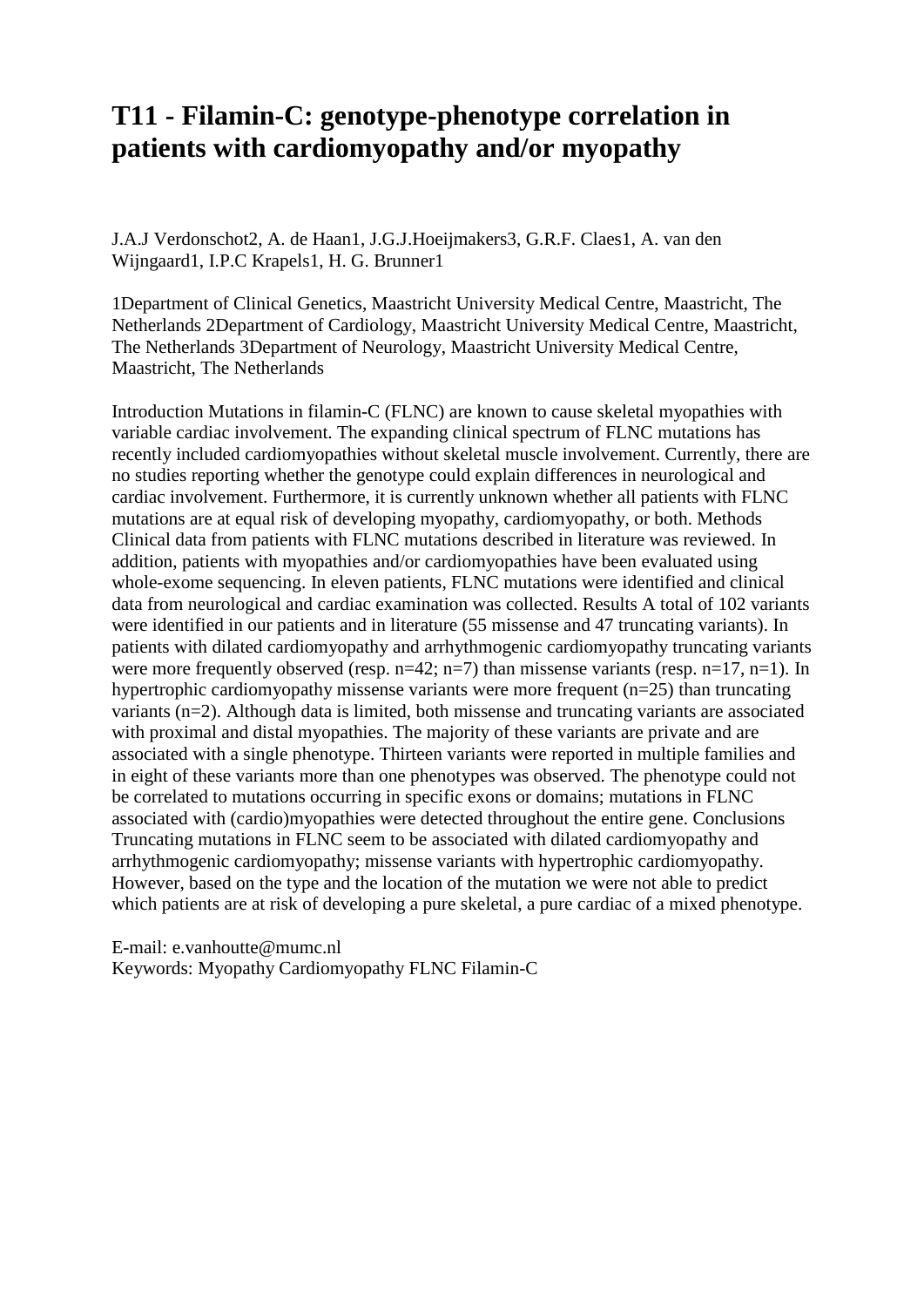### **T12 - Functional analysis of BRCAness in female cancers: translation to clinical applications**

L.M. van Wijk1, M.P.G. Vreeswijk1 , M. Meijers1, S. Vermeulen1, M. de Jonge2, N.T. ter Haar2, F.G. Talens8, K.A.T. Naipal6, T.G. Meijer6, N.S. Verkaik6 ,R.A.E.M. Tollenaar4, W.E. Mesker4, A. Jager7, C.D. de Kroon5, J.R. Kroep3, K.N. Gaarenstroom5, M.Vugt8, D.C. van Gent6, T. Bosse2, H. Vrieling1.

1) Human Genetics, Leiden University Medical Center, Leiden, Netherlands; 2) Pathology, Leiden University Medical Center, Leiden, Netherlands; 3) Medical Oncology, Leiden University Medical Center, Leiden, Netherlands; 4) Surgery, Leiden University Medical Center, Leiden, Netherlands; 5) Gynaecology, Leiden University Medical Center, Leiden, Netherlands; 6) Genetics, Erasmus University Medical Center, Rotterdam, the Netherlands; 7) Medical Oncology, Erasmus University Medical Center, Rotterdam, the Netherlands; 8) Medical Oncology, University Medical Center Groningen.

Background: Breast and ovarian tumors harbouring BRCA1- or BRCA2 pathogenic mutations respond very well to treatment with Poly (ADP-ribose) polymerase (PARP) inhibitors (PARPi) due to their deficiency in DNA damage repair via homologous recombination (HR). However, tumors may also display HR-deficiency independent of BRCA1 or BRCA2 mutations (i.e. BRCAness). Assessment of the HR efficacy of tumors might therefore allow identification of an additional group of cancer patients that could benefit from PARPi treatment. Experimental procedure: Fresh tumor samples were collected from patients following surgery or ascites/pleural fluid drainage. Samples were ex vivo irradiated with 5 Gy ionizing radiation, fixed after 2 hours incubation at 37°C and embedded into paraffin. The ability of replicating tumor cells to accumulate RAD51 protein at DNA double strand breaks (RAD51 foci) was used as functional read out for HR proficiency. Results: To date, the HR-status of 67 ovarian, 70 breast and 25 endometrial samples has been determined. HR-deficiency was observed in 21% of ovarian  $(n=14)$ , 16% of breast  $(n=11)$ and 24% of endometrium (n=6) samples. In about 35% of the HR-deficient tumors, germline and somatic BRCA mutations were detected, while one breast tumor displayed BRCA1 promotor methylation. Apparently, germline BRCA testing is not sufficient to identify all HR-deficient tumors. Genetic analyses of other HR genes in non-BRCA mutated HRdeficient ovarian, breast and endometrial tumors are ongoing. Conclusion: Functional analysis of BRCAness in tumor tissue is a promising new tool to identify HR-deficient tumors which comprise a significant proportion of ovarian, breast and endometrial tumors and allows identification of additional cancer patients that may benefit from treatments targeting deficiencies in HR.

E-mail: L.M.van\_Wijk@lumc.nl

Keywords: BRCA1/BRCA2-BRCAness-homologous recombination deficiency-PARPi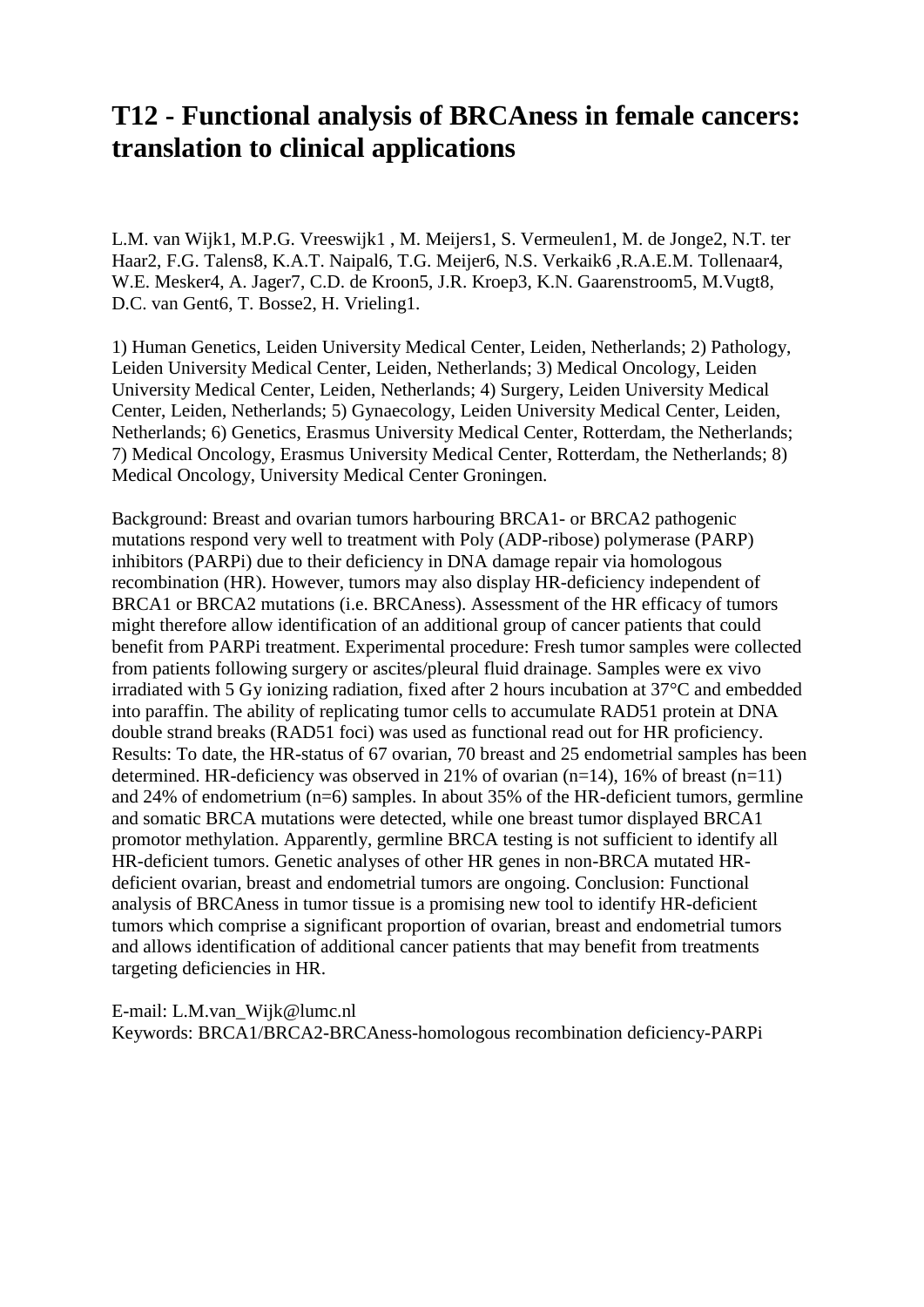### **T13 - Hypermorphic and hypomorphic AARS alleles in patients with CMT2N expand clinical and molecular heterogeneities**

Marian A.J. Weterman1, Molly Kuo2,3, Susan B. Kenter4, Sara Gordillo4, Dyah Karjosukarso4, Ryuichi Takase5, Marieke Bronk4, Stephanie Oprescu6, Marit de Wissel4, Fred van Ruissen4, Ron J.W. Witteveen7, Henriette M.E. Bienfait8, Martijn Breuning1, Ya-Ming Hou5, Marianne de Visser9, Anthony Antonellis2,6,10, and Frank Baas1

1Department of Clinical Genetics, LUMC, Leiden, the Netherlands; 2Cellular and Molecular Biology Program, University of Michigan Medical School, Ann Arbor, Michigan, USA; 3Medical Scientist Training Program, University of Michigan Medical School, Ann Arbor, Michigan, USA; 4Department of Clinical Genetics and Genome Analysis AMC, Amsterdam, the Netherlands; 5Department of Biochemistry and Molecular Biology, Thomas Jefferson University, Philadelphia USA; 6Department of Human Genetics, University of Michigan Medical School, Ann Arbor, Michigan, USA 7Department of Neurology, Alrijne Hospital, Leiden, the Netherlands, 8Department of Neurology, Spaarne Gasthuis, Haarlem, the Netherlands; 9Department of Neurology, Academic Medical Center, Amsterdam, the Netherlands; 10Department of Neurology, University of Michigan Medical School, Ann Arbor, Michigan, USA.

Aminoacyl-tRNA synthetases (ARSs) are ubiquitously expressed enzymes implicated in several dominant and recessive disease phenotypes. The canonical function of ARSs is to couple an amino-acid to a cognate tRNA. We identified three novel disease-associated missense mutations in the alanyl-tRNA synthetase (AARS) gene in three families with dominant axonal Charcot-Marie-Tooth (CMT) disease. Two mutations (p.Arg326Trp and p.Glu337Lys) are located near a recurrent pathologic change in AARS, p.Arg329His. The third (p.Ser627Leu) is in the editing domain of the protein in which hitherto only mutations associated with recessive encephalopathies have been described. Yeast complementation assays demonstrated that two mutations (p.Ser627Leu and p.Arg326Trp) represent loss-offunction alleles, while the third (p.Glu337Lys) represents a hypermorphic allele. Further, aminoacylation assays confirmed that the third mutation (p.Glu337Lys) increases tRNA charging velocity. To test the effect of each mutation in the context of a vertebrate nervous system, we developed a zebrafish assay. Remarkably, all three mutations caused a pathological phenotype of neural abnormalities when expressed in zebrafish, while expression of the human wild-type mRNA did not. Our data indicate that not only functional null or hypomorphic alleles, but also hypermorphic AARS alleles can cause dominantly inherited axonal CMT disease.

E-mail: m.a.j.weterman@lumc.nl

Keywords: Charcot-Marie-Tooth disease; dominant; neurodegenerative; amino-acyl tRNA synthase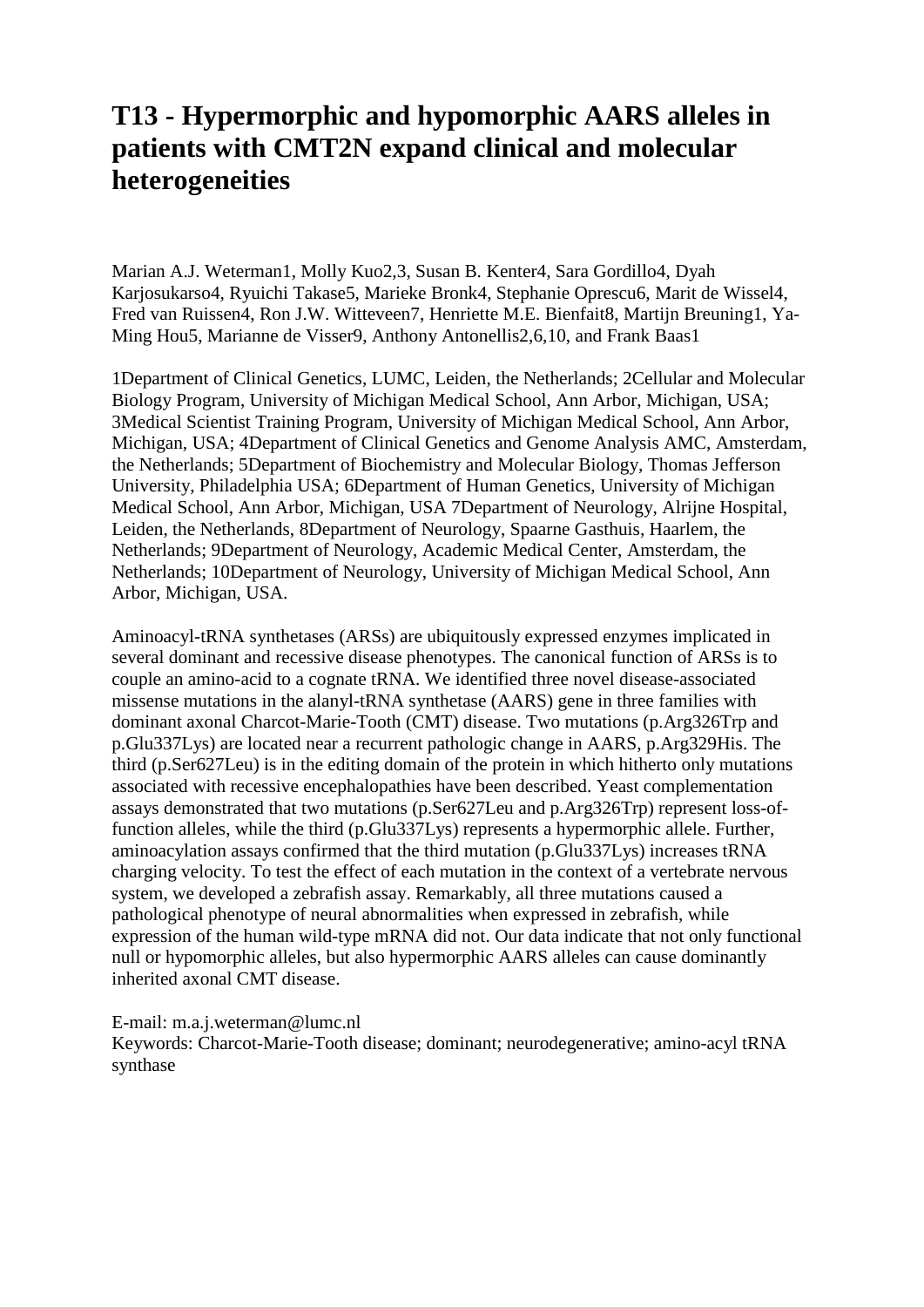# **T14 - Addition of a 161-SNP Polygenic Risk Score to family history-based risk prediction: impact on clinical management recommendations in non-BRCA1/2 breast cancer families**

Inge M.M. Lakeman (1#), Florentine S. Hilbers (1#), Mar Rodriguez-Girondo (2) , Andrew Lee (3), Maaike P.G. Vreeswijk (1), Antoinette Hollestelle (4), Caroline Seynaeve (4), Hanne E.J. Meijers-Heijboer (5), Jan C. Oosterwijk (6), Nicoline Hoogerbrugge (7), Edith Oláh (8), Hans F.A. Vasen (9,10), Christi J. van Asperen (11) and Peter Devilee (1,12) #these authors contributed equally to this manuscript

1. Department of Human Genetics, Leiden University Medical Center, Leiden, the Netherlands 2. Department of Medical Statistics, Leiden University Medical Center, Leiden, the Netherlands 3. Department of Public Health and Primary Care, Centre for Cancer Genetic Epidemiology, University of Cambridge, Cambridge, United Kingdom 4. Department of Medical Oncology, Erasmus MC Cancer Institute, Erasmus University Medical Center, Rotterdam, the Netherlands 5. Department of Clinical Genetics, VU University Medical Center, Amsterdam, The Netherlands 6. Department of Genetics, Universtity Medical Center Groningen, University of Groningen, Groningen, the Netherlands. 7. Department of Human Genetics, Radboud University Medical Center, Nijmegen, the Netherlands 8. Department of Molecular Genetics, National Institute of Oncology, Budapest, Hungary. 9. The Netherlands foundation for the Detection of Hereditary Tumours, Leiden, the Netherlands 10. Department of Gastroenterology and Hepatology, Leiden University Medical Center, Leiden, The Netherlands 11. Department of Clinical Genetics, Leiden University Medical Center, Leiden, the Netherlands 12. Department of Pathology, Leiden University Medical Center, Leiden, the Netherlands

PURPOSE Approximately 18% of the familial breast cancer risk is explained by 182 Single Nucleotide Polymorphisms (SNPs), but these are presently not used to guide clinical management in breast cancer families tested negative for BRCA1/2 pathogenic variants. We explored whether a genetic test that incorporates a SNP-based Polygenic Risk Score (PRS) is clinically meaningful in unexplained (i.e., non-BRCA1/2) high-risk breast cancer families. PATIENTS AND METHODS Two cohorts were used: a family-based cohort including 323 female non-BRCA1/2 breast cancer cases and 262 unaffected female relatives and a hospitalbased cohort including 357 female incident breast cancer cases and 327 female population controls. SNP genotyping was performed for all individuals and the 161-SNP PRS (associated with overall breast cancer) was calculated and standardised to population controls (sPRS). The association of the sPRS with breast cancer in high-risk breast cancer families was estimated using a Cox-type random effect regression model adjusted by family history. Updated individualized breast cancer lifetime risk scores were derived by combining the calculated BOADICEA breast cancer lifetime risk with the effect of the sPRS. RESULTS The mean sPRS for incident cases was 0.35 (SD=0.9). For the family-based cohort the mean sPRS in unaffected and affected relatives was 0.53 (SD=0.9) and 0.70 (SD=0.9), respectively. Within the high-risk, family-based cohort, we found a significant association between sPRS and breast cancer, HR=1.16, 95%CI=1.03-1.28, P=0.026. Addition of the PRS to risk prediction based on family history alone changed screening recommendations in 14.7%, 11.5%, and 19.8% of the women according to breast cancer screening guidelines from the USA, United Kingdom and the Netherlands (NCCN, NICE, and IKNL), respectively. CONCLUSION Our results support the application of the PRS in risk prediction and clinical management of women from genetically unexplained breast cancer families.

E-mail: i.m.m.lakeman@lumc.nl

Keywords: Genetics, Breast cancer, Polygenic Risk Score, Risk prediction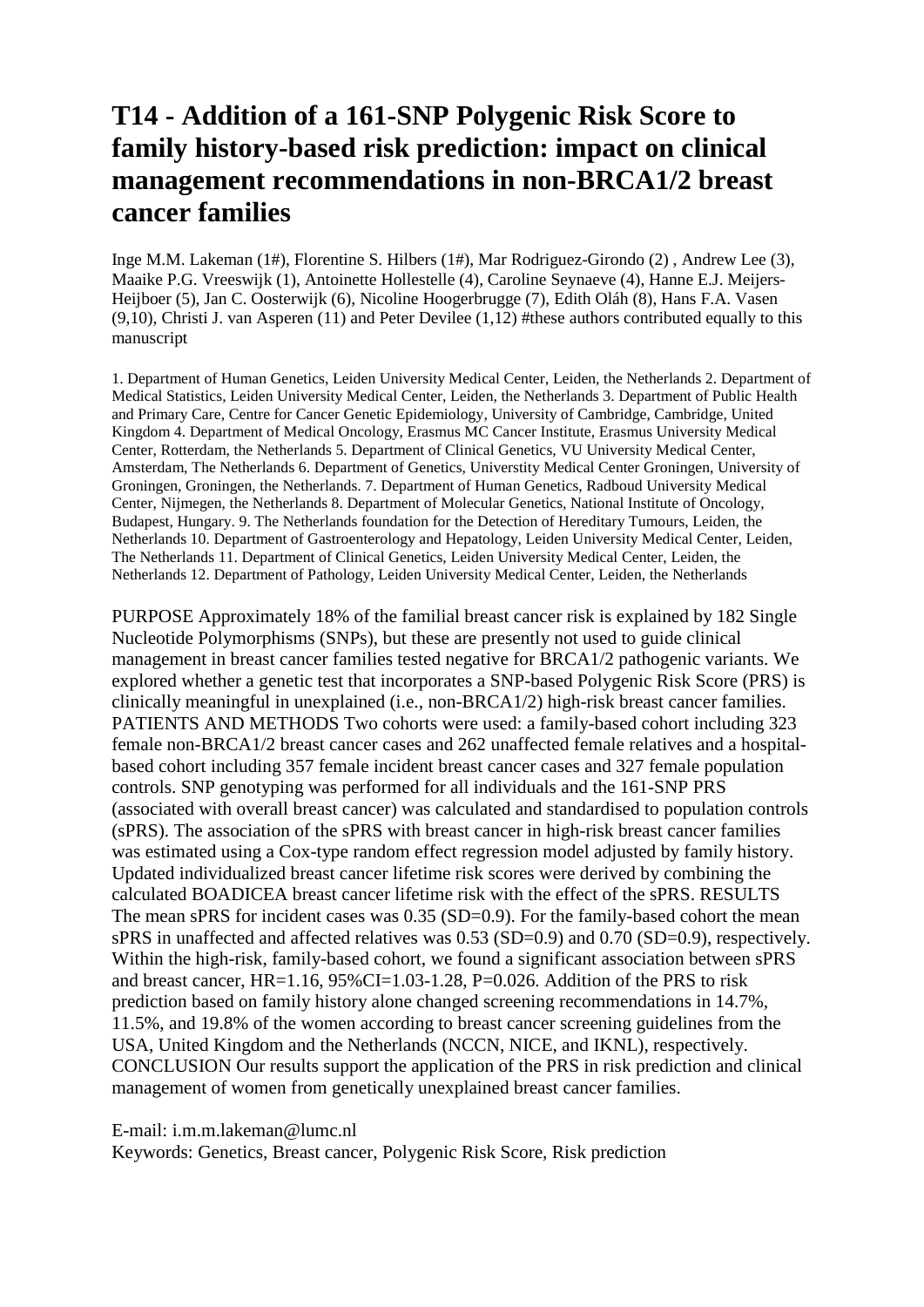# **T15 - Analysis of sibling pairs´ de novo mutations suggests limited influence of environmental and familial factors to germline mutation rate**

Jakob M. Goldman1,2, Tychele Turner3 , Wendy S. W. Wong4, Marianne Jonker5, Joris A. Veltman2,6, John Niederhuber7,8\* & Evan E. Eichler3,9,10\* & Christian Gilissen2\*

1: Department of Human Genetics, Radboud Institute for Molecular Life Sciences, Radboud University Medical Center, Nijmegen, the Netherlands. 2: Department of Human Genetics, Donders Centre for Neuroscience, Radboud University Medical Center, Nijmegen, the Netherlands 3: Department of Genome Sciences, University of Washington School of Medicine, Seattle, USA 4: Inova Translational Medicine Institute (ITMI), Inova Health Systems, Falls Church, Virginia, USA 5: Radboud Technology Center Biostatistics, Radboud University Medical Center, Nijmegen, the Netherlands. 6: Institute of Genetic Medicine, International Centre for Life, Newcastle University, Newcastle upon Tyne, United Kingdom 7 Inova Translational Medicine Institute (ITMI), Inova Health Systems, Falls Church, Virginia, USA 8 Johns Hopkins University School of Medicine, Baltimore, Maryland, USA 9 Howard Hughes Medical Institute, The Rockefeller University, New York, USA 10 Howard Hughes Medical Institute, University of Washington, Seattle, USA

De novo mutations (DNMs) are genetic mutations that happen in the gametes of parents and are present in the germline of the offspring. Studies of whole-genome sequencing estimate the human DNM rate as on average one mutation per 108 bases per generation. On an individual level, the number of DNMs is positively correlated with the age of the father at conception and to a weaker extent also the age of the mother at conception. In spite of this, about 40% of the differences in the numbers of DNMs between individuals are still unexplained. Here, we investigate whether family-specific influences, such as the genetic make-up of parents, can explain some of the remaining variation. We analyzed three different large-scale whole-genome sequencing cohorts. Our first cohort was sequenced with complete Genomics technology and consisted of 820 healthy individuals and their parents from the Inova Premature Birth Study, including 36 families with multiple offspring. The second cohort was sequenced with Illumina technology and consisted of 1,291 healthy individuals from the Inova Childhood Longitudinal Cohort Study, including 43 families with multiple offspring. Our final cohort consisted of 521 sibling pairs and their parents as part of the Simon Simplex cohort, where one sibling was affected with Autism spectrum disorder. The fraction of variation in individual DNM counts explained by the age of father and mother at conception were 39%, 37% and 46%, respectively. In 83 dizygotic twin pairs, we observe differences in DNM counts that are not statistically different from the differences between parental-age matched unrelated children (Wilcoxon rank sum test p>0.2), suggesting that any family-specific effects are of small effect size. We used a linear mixed-effects model to estimate the fraction of variation in individual DNM counts explained by potential familyspecific factors. With the given cohorts, there is limits to the statistical power of this analysis. A weighted mean estimate of the variance explained is 4.7%; the upper confidence interval borders are 23%, 34% and 9% for the cohorts 1,2 and 3, respectively. Together, these results suggest that family-specific influences are likely small and that therefore the number of DNMs of an individual has little predictive value for the number of DNMs in siblings.

### E-mail: jakob.goldmann@radboudumc.nl

Keywords: de novo mutations, mutation mechanisms, whole genome sequencing, families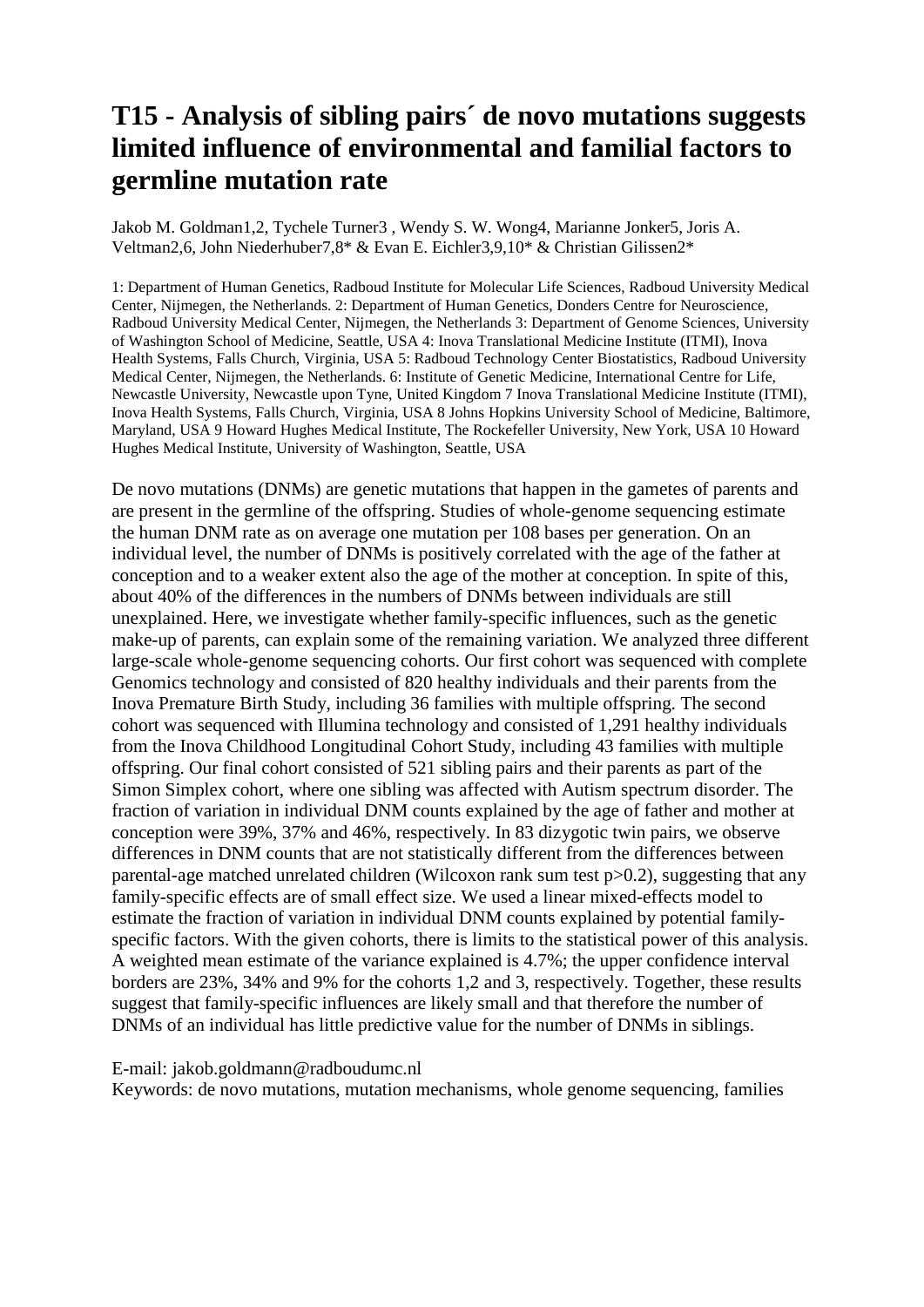# **T16 - Towards personalized treatment of genetically classified refractory epilepsies using Human Induced Pluripotent Stem Cells (hIPSCs) as an ex-vivo tool**

E.J.H. van Hugte, M. Frega, J. Nicolai, H.J.M. Majoie, H.J. Schelhaas, J.S. Verhoeven, J.H.L.M van Bokhoven, N. Nadif Kasri

RadboudUMC, afdeling humane genetica, Nijmegen Academisch Centrum voor Epileptologie Kempenhaeghe, Afdeling Epileptologie, Heeze School of Mental Health and Neuroscience, Universitair Medisch Centrum Maastricht

Dravet syndrome (DS) is a severe epileptic encephalopathy (EE) manifesting in the first year of life. DS is characterized by recurrent and prolonged seizures, behavioral problems and developmental delay. ln addition, EEs are associated with substantial cognitive and neuropsychological decline as a result of seizures during brain development. lt is therefore of crucial importance to timely control the seizure activity. Although numerous antiepileptic drugs are available, it remains a challenge for clinicians to select the appropriate one. Choosing treatment is based on a rational trial and error approach, but an effective predictive tool to investigate treatment options is lacking. ln 70%-80% of the cases, DS results from de novo mutations in the SCN1A gene, which encodes the voltage gated nav1.1 channel. Conversely, not every patient with a mutation in the SCN1A develops the same symptoms. GEFS+ (generalized epilepsy with febrile seizures plus) is a milder clinical phenotype that arises from SCN1A mutation. In addition to SCN1A, other genes have been associated with a DS phenotype. Both this genetic and phenotypic heterogeneity add to the difficulties of finding an appropriate treatment for DS. Previous research has focused on knock-out mouse models to address these issues. However, animal models can neither recapitulate mutationspecific effects nor genetic background factors and are not suitable for devising personalized medicine interventions. Hence, there is a strong need for patient-specific disease models.The development of human induced pluripotent stem cells (hiPSC) that are reprogrammed from a patient's own blood cells can facilitate this. These hiPSCs can be differentiated into induced neurons (iNeurons), which are subsequently cultured into a neuronal network, providing a patient specific predictive tool to model DS and explore treatment options in vitro. Therefore, this research aims to generate a patient neuronal network (PNN) by co-culturing excitatory and inhibitory iNeurons. The PNN is cultured on micro-electrode arrays (MEAs), that are able to record neuronal network activity by embedded micro-electrodes. By assessing developing and mature PNNs, the MEAs allow us to study the patient specific network fingerprint, providing a predictive tool for drug efficacy and side effects.

E-mail: eline.vanhugte@radboudumc.nl

Keywords: Epilepsy, human induced Pluripotent Stem Cells, brain-on-a-chip, neuronal networks, Micro-electrode arrays, anti-epileptic drugs, Dravet Syndrome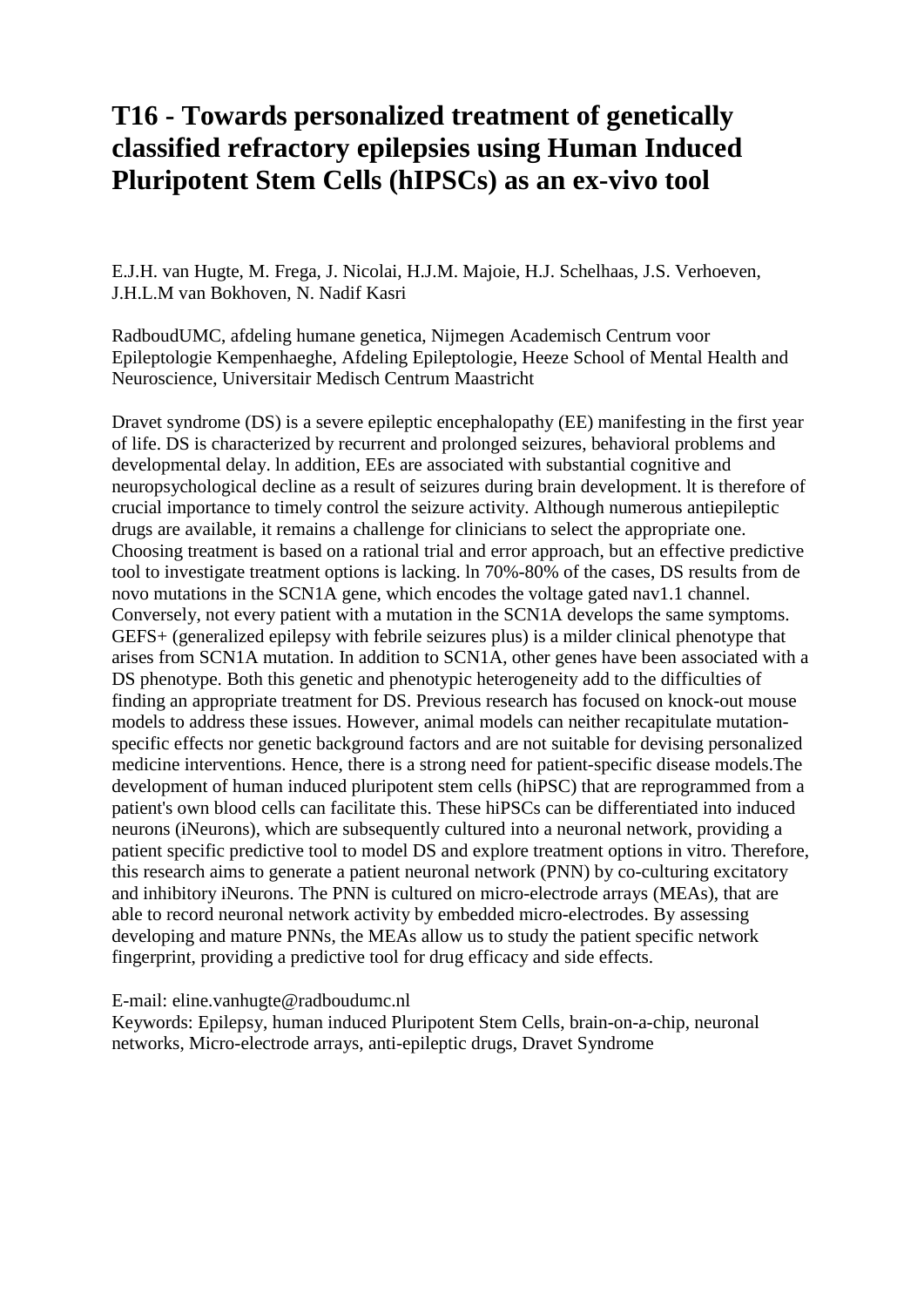**Abstracts Posters P01-P22**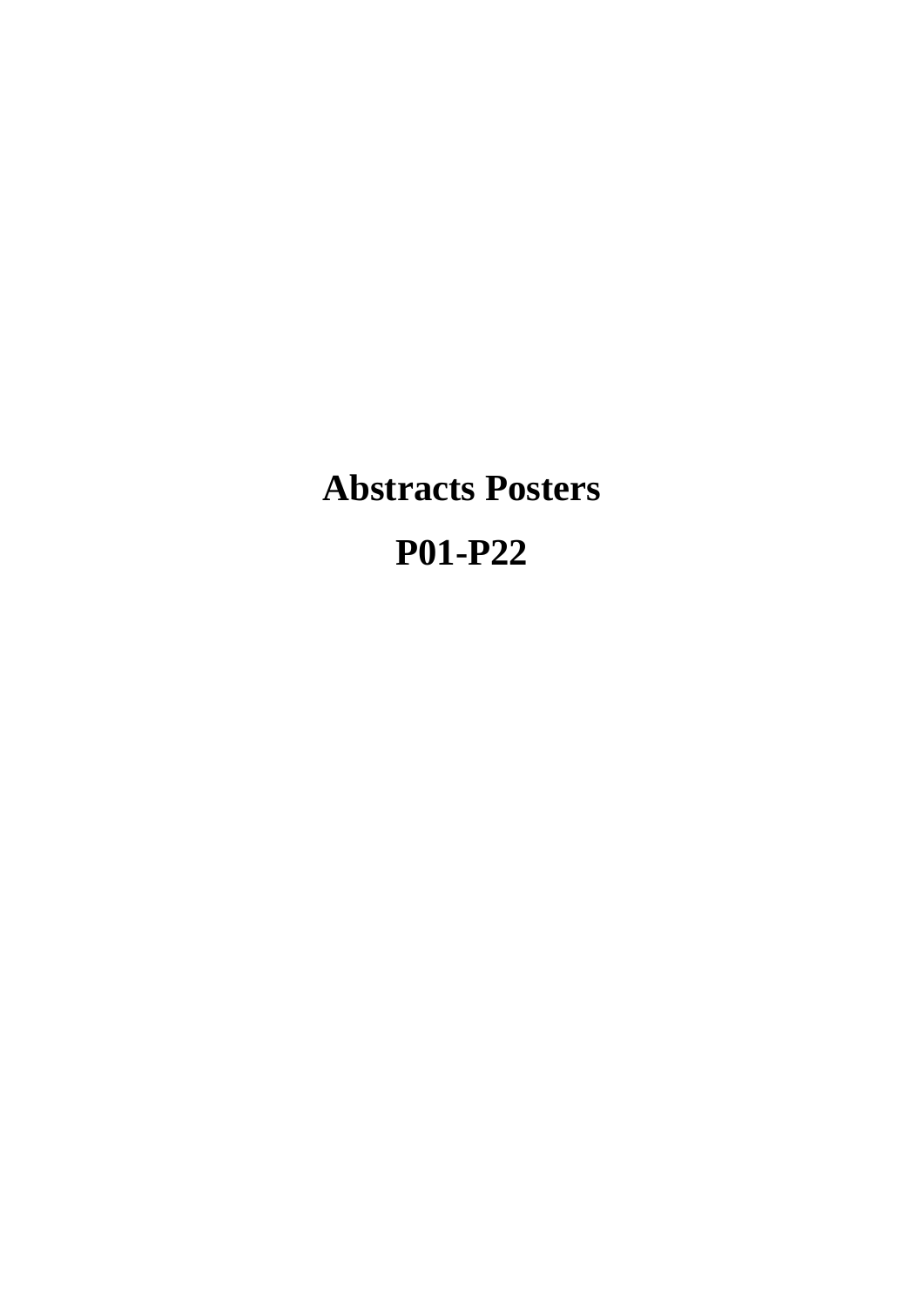# **P01 - Identification and functional genomic characterisation of genetic loci associated with human healthspan**

A. Zenin, Y. Tsepilov, S. Sharapov, E. Getmantsev, L. Menshikov, P. Fedichev, Y. Aulchenko

Gero LLC (Moscow, Russia); Novosibirsk State University (Russia); Institute of Cytology and Genetics SB RAS (Novosibirsk, Russia); National Research Center Kurchatov Institute (Moscow, Russia); Moscow Institute of Physics and Technology (Russia); University of Edinburgh (UK); PolyOmica ('s-Hertogenbosch, Netherlands)

Quality of life in an aging population directs the focus of longevity science to the regulatory pathways controlling healthspan. We used the UK Biobank (UKB) cohort and observed that the risks of major chronic diseases increased exponentially and doubled every eight years, i.e., at a rate compatible with the Gompertz mortality law. Assuming that aging drives the morbidity rates acceleration, we built a risk model to predict the age corresponding to the end of healthspan depending on their age, gender, and the genetic background. Using the UKB sub-population of genetically Caucasian individuals as a discovery, and other subpopulation as replication cohorts, we identified new loci associated with healthspan at the whole-genome level of significance. We observed the strongest genetic correlations between healthspan and all-cause mortality (as derived from parental survival, with correlation equal to -0.76). Other strongly (absolute correlation  $> 0.3$ ) genetically correlated traits included life-history (metrics of obesity, age at first birth), and lifestyle traits (smoking behaviour). We thereby conclude that the healthspan offers a promising new way to interrogate the genetic architecture of human longevity. Using a large database including several billions of genetic associations with complex traits and "omics" phenotypes, we performed functional genomic investigation into molecular pathways underlying healthspan, and explored which (modifiable) traits are likely to be causatively related to the healthspan.

E-mail: y.s.aulchenko@polyomica.com

Keywords: longevity, ageing, healthspan, genetics, functional genomics, genome-wide association study, biomarkers, targets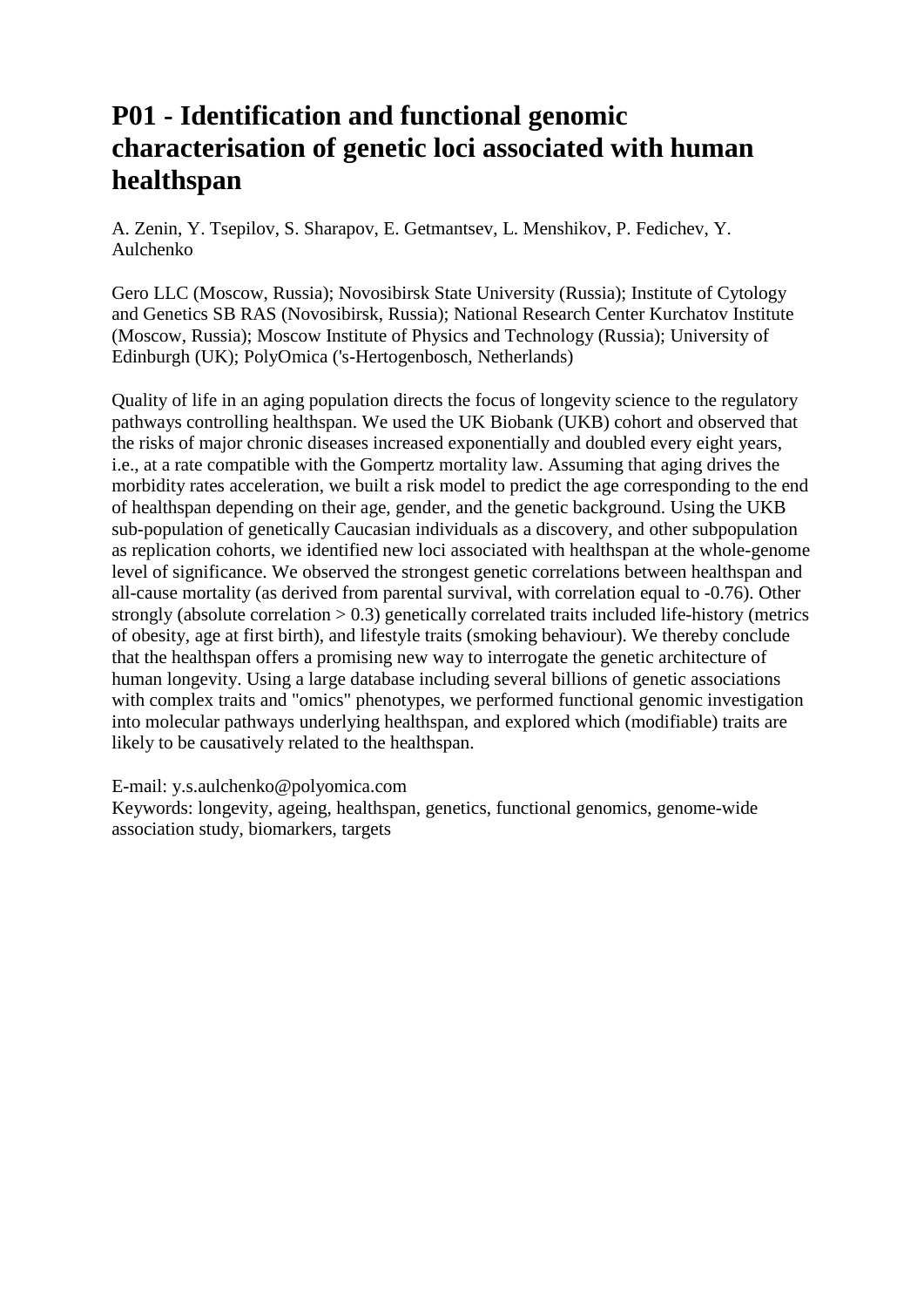# **P02 - High rate of deleterious de novo Copy Number Variations in patients with syndromal Hirschsprung Disease**

Erwin Brosens 1, Katherine C. MacKenzie 1, Jonathan Windster 1,2 , Bianca de Graaf 1, Robert van der Helm 1 , Rutger Brouwer 3, Wilfred van Ijcken 3, Yolande van Bever, 1 Bert Eussen 1, Pim Sloots 2, , Dick Tibboel 2, Annelies de Klein 1 , René Wijnen 2, Maria Alves 1, Hirschsprung Disease Consortium , Alice Brooks 1 & Robert Hofstra 1

1Department of Clinical Genetics, Erasmus Medical Centre, Rotterdam, Netherlands 2 Department of Paediatric Surgery, Erasmus Medical Centre, Rotterdam, Netherlands 3 Centre for Biomics, Erasmus Medical Centre, Rotterdam, Netherlands

Hirschsprung disease (HSCR) is characterized by an absence of enteric ganglia. Approximately 18% of patients have additional dysmorphisms or major congenital anomalies or associated developmental disorders as autism or intellectual disability. Some HSCR patients have a known monogenetic syndrome or chromosomal syndrome in which HSCR can be a variable feature . In others, the genetic etiology is unknown. We hypothesized that rare Copy Number Variations (CNVs) could contribute to the etiology of HSCR. CNV can affect the expression of a dosage-sensitive gene important for the development of all affected organ systems and disturbed biological processes, result in a contiguous gene syndrome in which genes individually contribute to the phenotype or unmask a recessive HSCR predisposition gene in combination with a rare variant on the other allele. Surprisingly, the rate of rare CNVs in syndromic HSCR was very high. Ten out of sixteen patients had a rare CNV, four of these autosomal CNVs were de novo and one was located on the Xchromosome . Seven of these patients were homozygous for at least four out of eight frequently associated predisposing haplotypes. Determining a relationship of these rare CNVs with the development of HSCR proved to be challenging as neither clinical phenotypes nor CNVs had overlap. We hypothesized that genes affected should be dosage sensitive, expressed in the developing intestine (CN loss and gain) and that variant intolerant genes in CN losses also have deleterious variation in other HSCR patients. We could determine the expression of 152 out of 388 candidate genes in the developing intestine. Of these BCAS3, ABHD16A, INTS2 and CRKL were variant intolerant and had deleterious variants in an independent HSCR cohort. KMT2C, GEM and TRPM3 were located within a CN gain. The impact on enteric nervous system development of changes in expression of these main candidate genes are evaluated using zebrafish genetic models. Moreover, we are determining the CNV load in a larger cohort to minimize selection bias as only a limited number of patients were evaluated. However, given the high frequency of rare de novo deleterious CNV affecting developmental important genes screening of syndromic HSCR patients and their parents seems warranted.

E-mail: e.brosens@erasmusmc.nl

Keywords: Copy Number Variation; syndromic Hirschsprung disease; de novo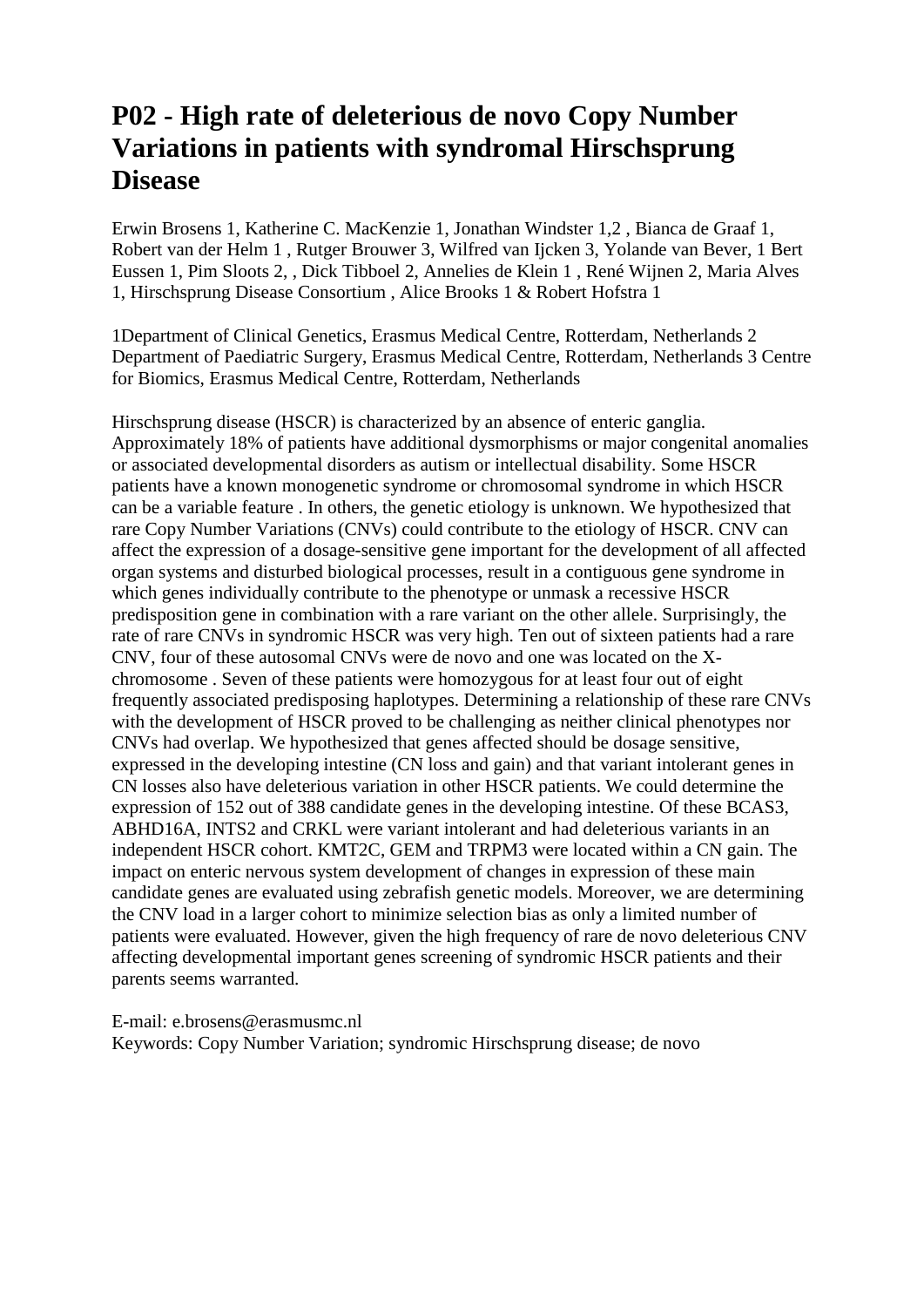# **P03 - NGS Assurance Spike In for sequencing protocols**

Kasper WJ Derks, Marion Drusedau, Rob GJ Deckers, Bart de Koning, Aimee DC Paulussen

Maastricht Universitair Medisch Centrum +

Introduction: SASI-Seq was introduced by Quail et al in 2014 as a sample assurance spike-in (SASI) for illumina sequencing. Many sequencing based lab procedures could benefit from the SASI-seq and our lab incorporated the sample tracking concept into the NIPT labprocedure. In there it has proven its added value by preventing sample swaps indicating flowcell swaps and revealing human typing-errors. However, in its current state the SASI-seq is not suitable for all sequencing based protocols. Method: We modified the SASI-seq concept into NASI (NGS Assurance Spike In), which is suitable for more sequencing based applications. For two important novel NGS protocols in our lab, i.e. molecular inversion probes (MIPs) - used for fast and cheap gene panel sequencing - and single cell preimplemantion genetic testing using genome wide haplotyping, the NASI was developed and tested. The NASI was added after DNA isolation for the MIP protocol and after the whole genome amplification of DNA isolated from a single blastomere for PGT. Results: We show our first results with NASI in the MIPs and PGT pipeline and its applicability with regard to preventing sample mix-ups and report cross-contamination between samples.

E-mail: kasper.derks@mumc.nl Keywords: NGS, SASI, sample tracker, Illumina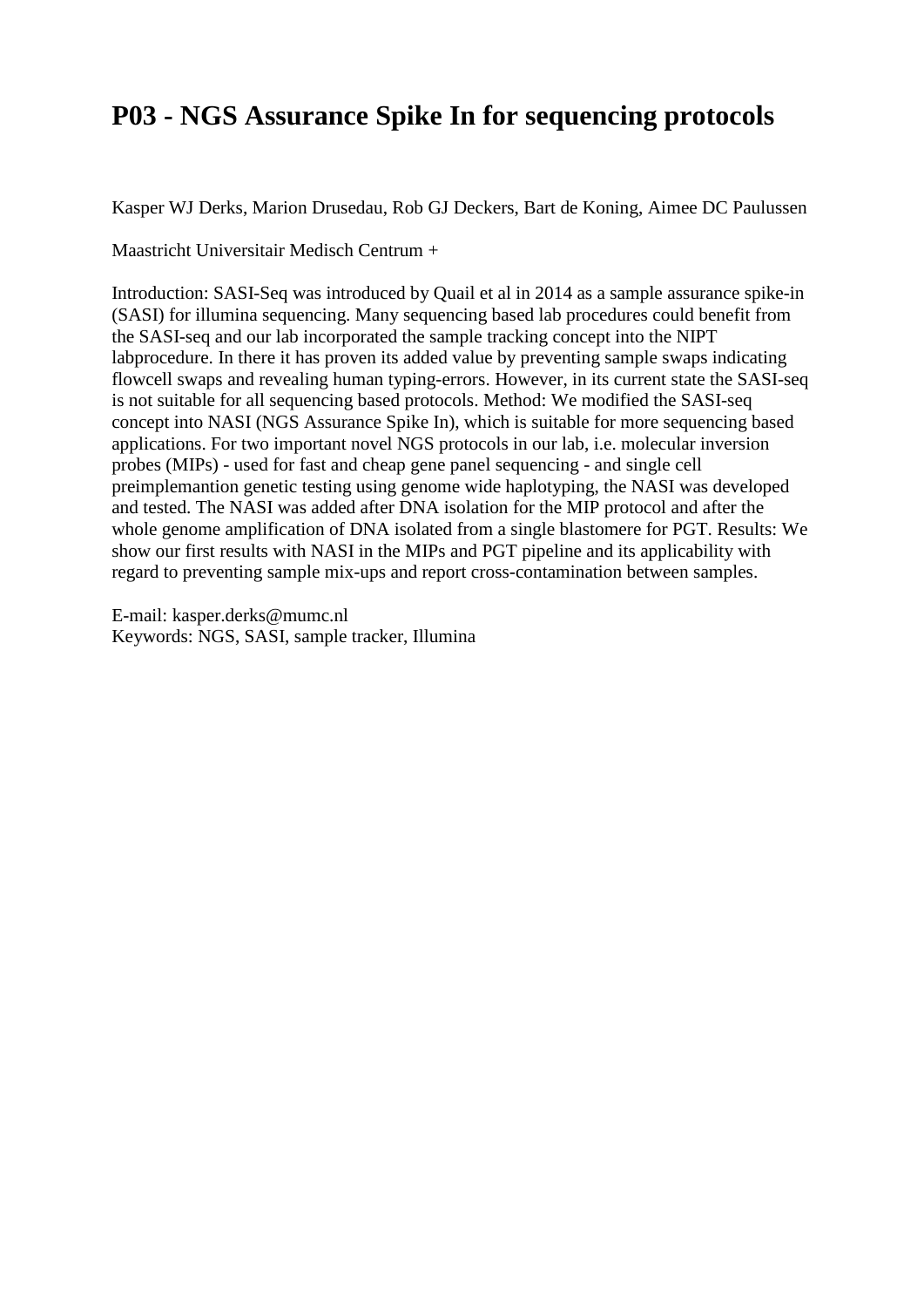### **P04 - Dissecting human epidermal commitment in healthy and diseased hiPSC models by single-cell RNA-seq**

Eduardo Soares1, Quan Xu1, Qingqing Li3, Jieqiong Qu1, Yuxuan Zheng3, Hetty Raeven1, Fuchou Tang3, Huiqing Zhou1,2

1Department of Molecular Developmental Biology, Faculty of Science, Nijmegen Centre for Molecular Life Sciences, Radboud University Nijmegen, Nijmegen, The Netherlands. 2Department of Human Genetics, Nijmegen Centre for Molecular Life Sciences, Radboud University Nijmegen Medical Centre, Nijmegen, The Netherlands. 3- Department of Obstetrics and Gynecology Third Hospital, Biomedical Institute for Pioneering Investigation via Convergence & Center for Reproductive Medicine, College of Life Sciences, Peking University, Beijing 100871, China.

The transcription factor p63 is essential for normal epidermal development. In humans, heterozygous mutations in the DNA binding domain of p63 causes ectrodactyly, ectodermal dysplasia, and cleft lip/palate syndrome (EEC). In order to understand how p63 mutations can lead to developmental defects we established an efficient feeder-free protocol to derive keratinocytes (iKeratinocytes) from human induced pluripotent stem cells (hiPSCs). Here we use bulk and single-cell RNA-seq to dissect epidermal commitment of normal and p63 mutant hiPSCs at different stages. We show that control hiPSCs can fully commit into the epidermal fate. At the molecular level, the transcriptional state of normal iKeratinocytes closely resembles the transcriptional state of human primary keratinocytes. Functionally, control iKeratinocytes are able to stratify, similarly to primary keratinocytes. In contrast, hiPSCs cell lines carrying two EEC mutations (R204W and R304W) do not fully commit into the epidermal fate. Instead, we observed increased cell death and delayed maturation of the epidermal commitment, in a heterogeneous manner. Bulk and single cell RNA-seq analyzes shows repression of different competing transcriptional programs is impaired on EEC-patient hiPSCs. By repressing these competing transcriptional programs using small molecules inhibitors, we can partially rescue the diseased phenotype. Taken together, our data show that normal human epidermal commitment can be fully recapitulated in vitro and highlight that proper p63 regulation is essential during epidermal commitment.

E-mail: edusoaress@gmail.com

Keywords: stem cells, single-cell transcriptome, cellular identity, EEC-syndrome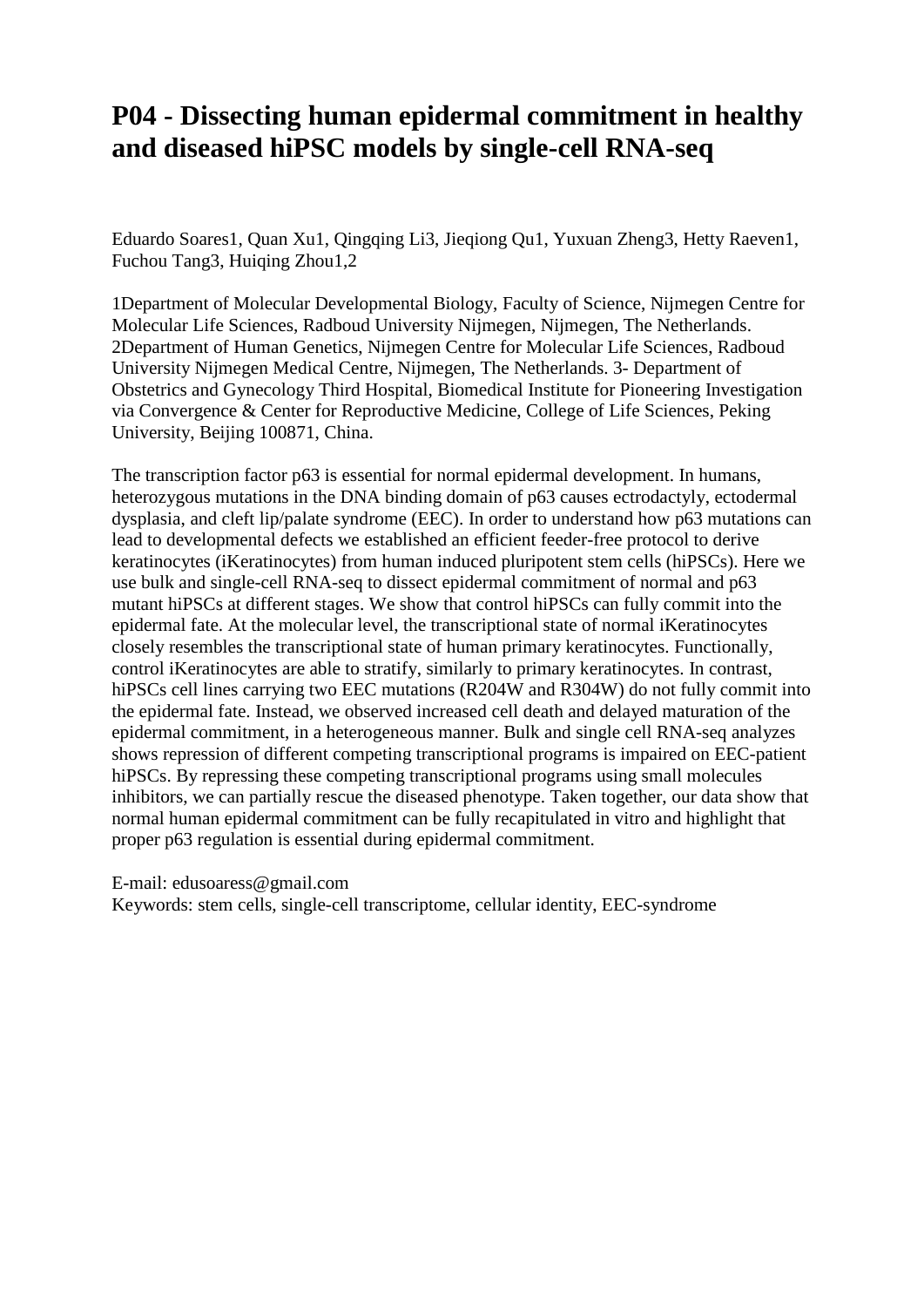## **P05 - Supporting DNA variant interpretation: the LOVDatabases**

Ivo FAC Fokkema, Julia ALH Lopez Hernandez, Mark Kroon, Johan T den Dunnen

Human Genetics and Clinical Genetics, Leiden University Medical Center, Leiden, Nederland

The simplest, and cheapest, answer to the possible consequences of a variant found in a genome is history. Has the variant been seen before and, when yes, where and what were the associated consequences in relation to the health of the individual. The Global Variome shared LOVDatabases, build on a >20 year history of collecting and sharing such data, contain a wealth of information on Individuals (patients), Phenotypes (disease/traits), Screenings and the Variants found, and can be queried in many ways. While the databases do contain information from published literature, most data has not yet been published but was submitted directly to LOVD (functionality includes automated data submission). When performing DNA diagnostics it is essential to check LOVD, preventing easily available information to be missed. Facilities supported by LOVD include variant queries (through the website or the API) across all public database installations, containing information from >3.6 million unique variants linked to >450,000 individuals. For genes with active curators (incl. BRCA, colon cancer, CFTR, etc.) specific "Summary records" resume all supporting information towards the conclusion whether the variant is or is not associated with a disease (pathogenicity). "Classification records" show the evaluation (classification) regarding variant pathogenicity as shared by diagnostic labs. Records labelled "In vitro (cloned)" show the results of assays performed to analyse the functional consequences of variants. Where available, LOVD shows the parental origin of a variant linked to haplotype information. The RNA field, not available in most other database, shows whether the consequences of a variant have been analysed on RNA level and what these consequences were. This adds essential evidence to the predicted consequences at the protein level, critical information for the diagnosis in diseases like Duchenne/Becker muscular dystrophy. Based on some examples we will show how the LOVD functionality can be used best to retrieve variant or phenotype information. The HVP shared LOVD is a community driven initiative operating under the auspices of Global Variome, a UK charity. Per gene, gene variant home pages link to other resources and data views in the major genome browsers. Data are shared with public repositories incl. UCSC, EBI and ClinVar, and copies can be download from the gene home pages. URLs: databases.LOVD.nl/shared, www.LOVD.nl, www.LOVD.nl/3.0/search

E-mail: I.F.A.C.Fokkema@lumc.nl Keywords: database, variant, classification, phenotype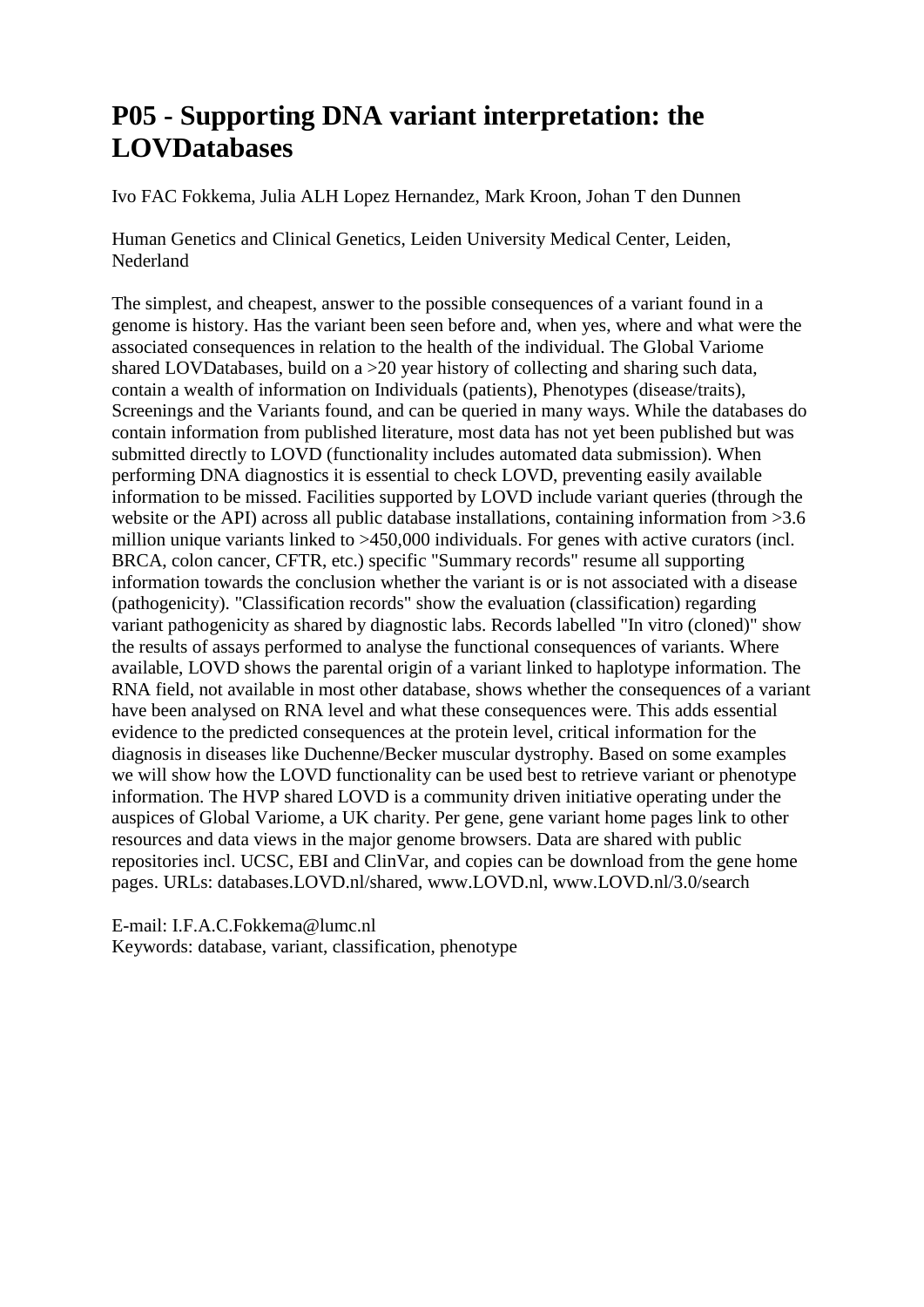## **P06 - De novo mutations in PPP2CA, the Cα subunit of PP2A, cause a neurodevelopmental disorder resembling the phenotype caused by mutations in genes encoding for subunits A and B**

Sandra JANSEN1\*, Sara REYNHOUT2\*, Dorien HAESEN2, Siska VAN BELLE2, Sonja A. de MUNNIK1, Ernie M. H. F. BONGERS3, Jolanda SCHIEVING4, Carlo MARCELIS3, Jeanne AMIEL5,6, Marlène RIO6, Heather McLAUGHLIN7, Roger LADDA8, Susan SELL8, Marjolein KRIEK9, Cacha M. P. C. D. PEETERS-SCHOLTE10, Paulien A. TERHAL11, Koen L. van GASSEN11, Nienke VERBEEK11, Sonja HENRY12, Jessica SCOTT SCHWOERER12, Saleem MALIK13, Nicole REVENCU14, Carlos R. FERREIRA15, Ellen MACNAMARA15,16, Hilde M.H. BRAAKMAN17, Bert. B. A. de VRIES1, Christopher T. GORDON5,6, Lisenka E. L. M. VISSERS1\* & Veerle JANSSENS2\*

1 Department of Human Genetics, Donders Institute for Brain, Cognition and Behaviour, Radboud University Medical Center, P.O. Box 9101, 6500 HB, Nijmegen, the Netherlands. 2 Laboratory of Protein Phosphorylation & Proteomics, Dept. of Cellular & Molecular Medicine, University of Leuven (KU Leuven), Leuven, Belgium & Leuven research Institute for Neuroscience & Disease (LIND), Leuven, Belgium. 3 Department of Human Genetics, Radboud University Medical Center, P.O. Box 9101, 6500 HB, Nijmegen, the Netherlands. 4 Department of Neurology, Radboud University Medical Center, P.O. Box 9101, 6500 HB, Nijmegen, the Netherlands. 5 Laboratory of Embryology and Genetics of Human Malformations, Paris Descartes-Sorbonne Paris Cité University & Institut National de la Santé et de la Recherche Médicale (INSERM) U1163, Institut Imagine, 75015 Paris, France. 6 Service de Génétique, Hôpital Necker-Enfants Malades, Assistance Publique - Hôpitaux de Paris (APHP), 75015 Paris, France. 7 GeneDx, Gaithersburg, MD 20877, USA. 8 Penn State Hershey Children's Hospital, Hershey, Pennsylvania. 9 Department of Genetics, Leiden University Medical Centre, Leiden. 10 Department of Neurology, Leiden University Medical Center, Leiden, The Netherlands. 11 Department of Genetics, University Medical Centre Utrecht, P.O. Box 85500, 3508 GA, Utrecht, The Netherlands. 12 University of Wisconsin, United States. 13 Comprehensive Epilepsy Program, Jane and John Justin Neuroscience Center, Cook Children's Medical Center, Fort Worth. 14 Centre de Génétique Humaine, Cliniques universitaires Saint-Luc, Université catholique de Louvain, Belgium. 15 Office of the Clinical Director, National Human Genome Research Institute, National Institutes of Health, Bethesda, Maryland. 16 NIH Undiagnosed Diseases Program, Common Fund, National Human Genome Research Institute, National Institutes of Health, Bethesda, Maryland. 17 Department of Neurology, Academic Center for Epileptology, Kempenhaeghe & Maastricht UMC+, Heeze, the Netherlands

Reversible protein phosphorylation is of utmost regulatory importance in neuronal signaling. Type 2A Protein Phosphatases (PP2A) play an important role in this process and are highly expressed in brain by catalyzing phospho-Ser/Thr dephosphorylations in diverse substrates. PP2A holoenzymes comprise a catalytic C, a scaffolding A, and a regulatory B-type subunit, which determines substrate specificity and physiological function. De novo mutations in several genes encoding A- and B-type subunits have recently been implicated in intellectual disability/developmental delay (ID/DD). Now, we describe 12 individuals with a de novo mutation in PPP2CA, encoding the catalytic Ca subunit. Individuals had mild to severe ID/DD, behavioral problems, diverse brain abnormalities and various types of epilepsy. Interestingly, comparison of these individuals with previously reported individuals with a mutation in subunits A or B showed an overlapping phenotype. PPP2CA de novo mutations covered the entire mutation spectrum including 6 presumed loss-of-function mutations as well as 1 recurrent and 4 non-recurrent missense mutations. Remarkably, functional studies showed complete null alleles in only two cases, hinting towards a haploinsufficiency mechanism, but in eight other cases functional characterization of the mutants showed mutation-specific biochemical distortions, including altered binding to the A subunit, specific B-type subunits and to B"´/STRN subunits, as well as impaired phosphatase activity. Thus, in these latter eight cases, a dominant-negative mechanism could not be excluded. Overall, we conclude that PP2A biogenesis and activity are severely compromised in individuals with ID/DD carrying de novo PPP2CA mutations, underscoring the importance of PP2A dysfunction in genetic brain disorders.

#### E-mail: sandra.jansen1@radboudumc.nl

Keywords: PPP2CA, PP2A, intellectual disability, syndrome, de novo mutation, epilepsy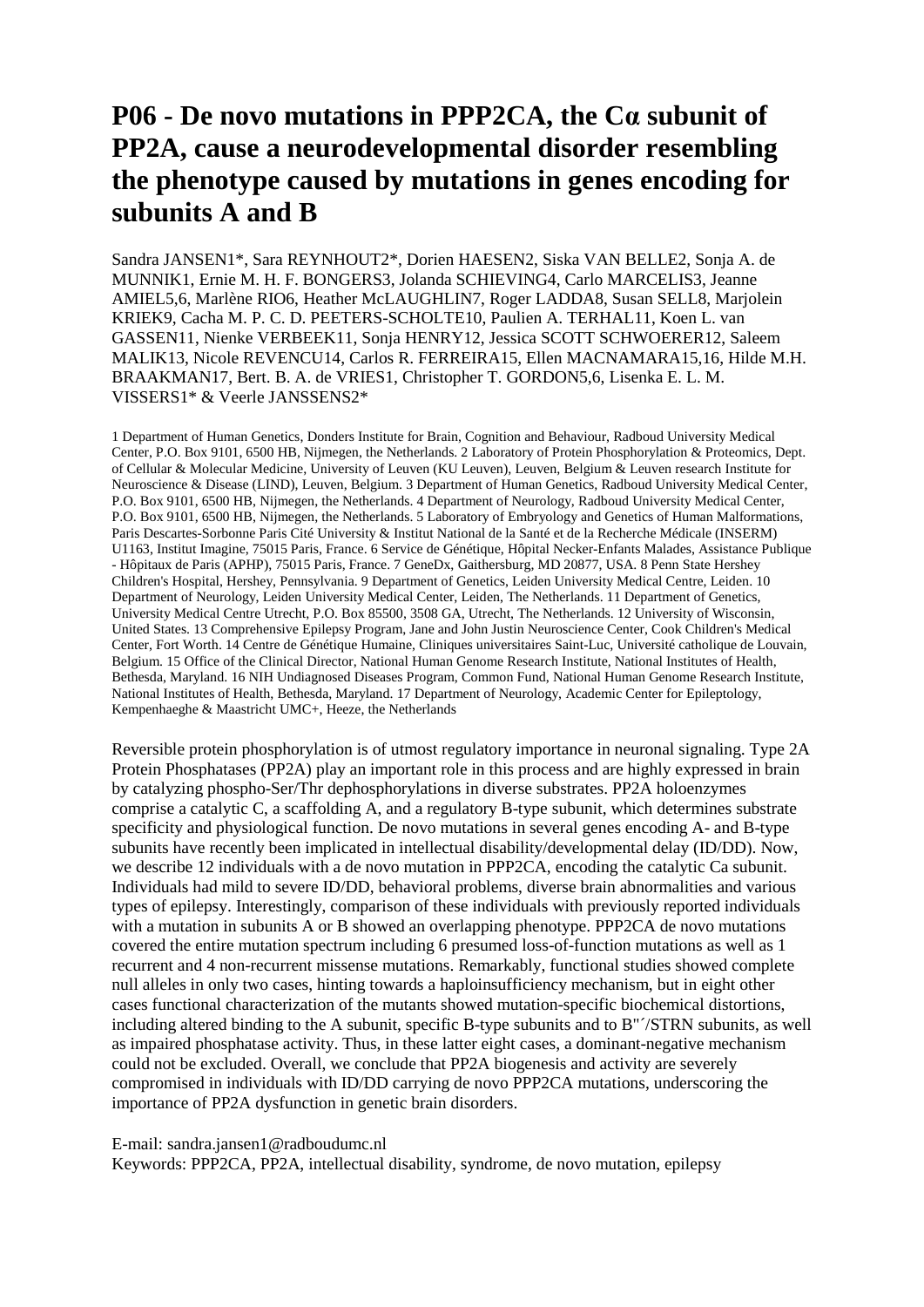### **P07 - Mosaic mutation detection using single molecule molecular inversion probes (smMIPs) for autoinflammatory disorder diagnostics**

B.P. Kant, M.J. Koudijs, E.C. Carbo, S.M.C. Savelberg, F.F.M. Mulder, J. Frenkel, A. Simon, M.A. Swertz, J.K. Ploos van Amstel, M.E. Van Gijn

University Medical Center Utrecht Radboud University Medical Center University Medical Center Groningen

Background: The diagnosis of systemic autoinflammatory diseases (SAID) patients is difficult which can result in a delayed treatment and irreversible organ damage. In several patients with an autosomal dominant form of SAID, low grade mosaicism for mutations has been detected. Even mosaic mutations with an allele frequency <5% can result in severe forms of SAID. Currently many laboratories use Next Generation Sequencing (NGS) to detect mutations in SAID genes. However, NGS deep sequencing is not able to discriminate mosaic mutations with a low allele frequency from PCR or sequencing artefacts. Moreover, even if the genetic region is highly covered one cannot reliably exclude false negatives with allele frequencies <5%. Methods: A sensitive deep sequencing assay using single molecule molecular inversion probes (smMIPs) was designed and validated for mosaic SAID gene mutation detection using Illumina's sequencing platform. Data analysis was performed using SeqNext software (JSI). Results: Our results show the accurate detection of variant allele frequencies as low as 1%. In the first patient series apart from NLRP3 mosaic mutations, a known pathogenic TNFRSF1A mutation with an allele frequency of 1.65% was detected, confirming the relevance of the technology. Conclusions: The smMIPs test for SAID gene mutation detection is able to efficiently discriminate between mosaic mutations and sequencing artefacts and can reliably exclude the presence of mosaic mutations with an allele frequency =3%. It is a flexible, time- and cost effective assay to use in a diagnostic setting to prevent misdiagnosing of SAID patients with mosaic mutations.

E-mail: b.kant@umcutrecht.nl Keywords: SAID NGS smMIPs mosaicism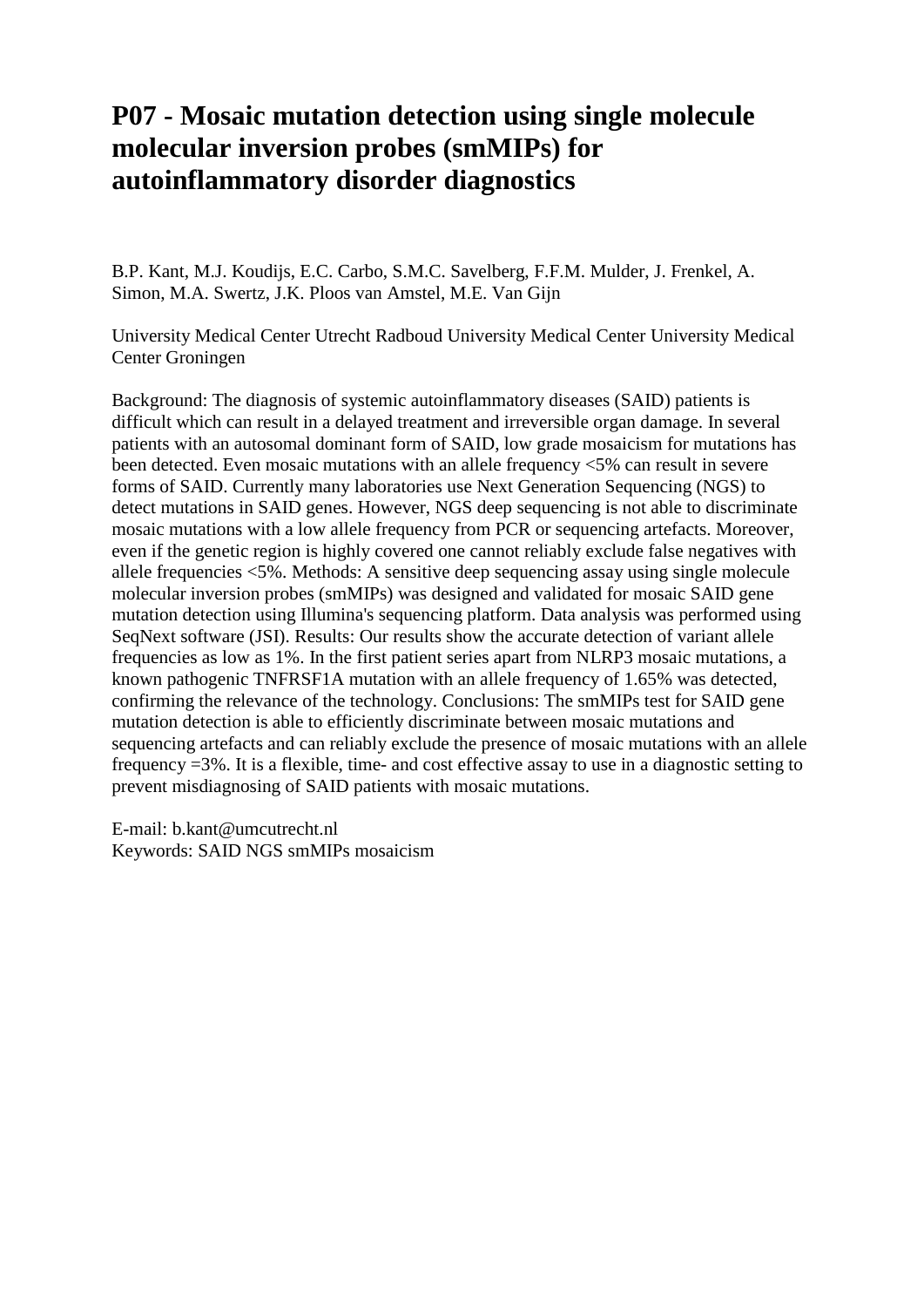# **P08 - Precise breakpoint detection of balanced and unbalanced structural variation in whole genome sequencing data using haplotype blocks created by linkedreads**

J. Knijnenburg(1), M. Kriek(1), H.A. van Duyvenvoorde(1), N. Pappas(2), Y. Ariyurek(3), H.P.J. Buermans(3), K.M.L. Hertoghs(4), M.E.Y. Laurense-Bik(1), K. Kuipers-Heijboer(1), F. Baas $(1)$ 

1) Department of Clinical Genetics, LUMC, Leiden, the Netherlands 2) Department of Biomedical Data Sciences, LUMC, Leiden, the Netherlands 3) Department of Human Genetics, LUMC, Leiden, the Netherlands 4) GenomeScan, Leiden, the Netherlands

Introduction: Routine diagnostics of genome wide balanced and unbalanced structural variation is still dependent on classical techniques such as karyotyping and (SNP-)array. Both techniques result in a rough breakpoint detection where especially karyotyping can result in significant misinterpretation of chromosomal breakpoints. New sequencing technologies such as long range haplotyping by mapping linked-reads to generate haplotype blocks (Chromium Genome Solution, 10x Genomics, San Francisco USA) are expected to overcome this problem, although repeat sequence elements at breakpoints in the genome may occasionally interfere with a precise detection. Materials and Methods: To test whether this NGS based approach with linked-reads is suitable for routine diagnostics, a small series of patients, including one with a de novo balanced translocation (8;17) and one with a duplication detected with SNP-array, were analysed. Results: The expected structural variants based on previous knowledge were identified and in both patients precise breakpoints of these variants could be detected. In the translocation patient, the breakpoint differed at least 15 Mb from the estimated breakpoint and proved SOX9 to be causative for the phenotype of the patient. In the second patient the orientation of the duplication fragment could be defined to be in tandem, making a gene disruption to be causal for the phenotype unlikely. Conclusions: Structural variant analysis using WGS with linked-reads promises to be a feasible technique for detection of balanced and unbalanced structural variants in the genome and may be a next step in replacing classical cytogenetic techniques for genome wide screening.

E-mail: j.knijnenburg@lumc.nl

Keywords: linked-read whole genome sequencing, structural variation, haplotype blocks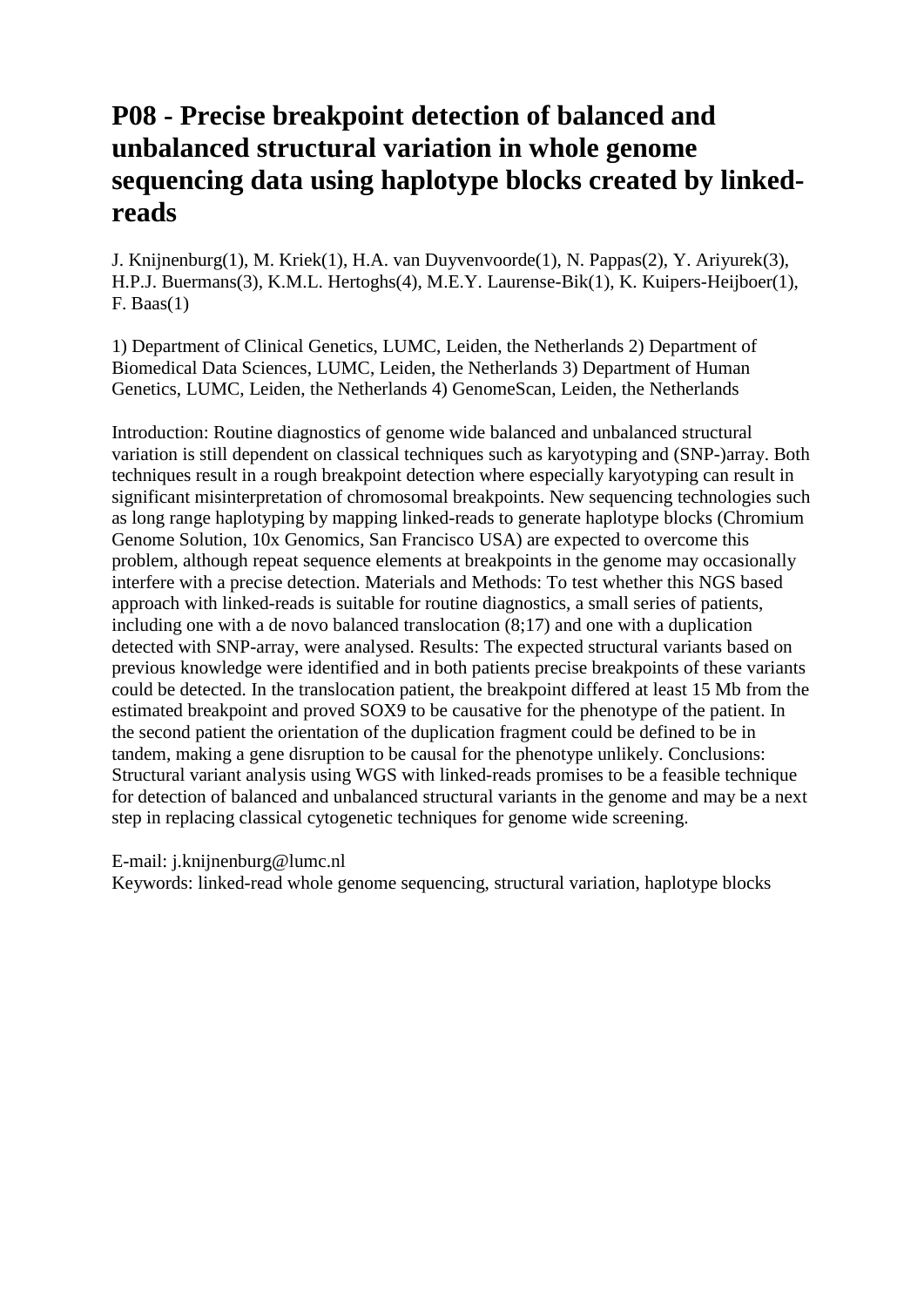### **P09 - ARMC9 Organizes a Joubert Syndrome-associated Protein Module at the Primary Cilium**

Latour B(1), Van De Weghe JC(2), Rusterholz TDS(3), Grout ME(2), Aldinger KA(4), Shaheen R(5), Dempsey JC(2), Maddirevula S(5), Cheng YH(2), Phelps IG(2), Gesemann M(3), Goel H(6), Birk OS(7), Alanzi T(5), Rawashdeh R(5), Khan AO(8); University of Washington Center for Mendelian Genomics, Bamshad MJ(9), Nickerson DA(10), Neuhauss SCF(3), Dobyns WB(11), Alkuraya FS(12), Bachmann-Gagescu R(13), Doherty D(14), Roepman R(1)

(1)Department of Human Genetics, Radboud University Medical Center, 6500 HB Nijmegen, the Netherlands; Radboud Institute for Molecular Life Sciences, Radboud University Medical Center, 6525 GA Nijmegen, the Netherlands. (2)Department of Pediatrics, University of Washington, Seattle, WA 98195, USA. (3)Institute of Molecular Life Sciences, University of Zurich, 8057 Zurich, Switzerland. (4)Department of Pediatrics, University of Washington, Seattle, WA 98195, USA; Center for Integrative Brain Research, Seattle Children's Research Institute, Seattle, WA 98101, USA. (5)Department of Genetics, King Faisal Specialist Hospital and Research Center, Riyadh 12713, Saudi Arabia. (6)Hunter Genetics, Waratah, NSW 2298, Australia; University of Newcastle, Callaghan, NSW 2308, Australia. (7)Genetics Institute, Soroka Medical Center and National Institute for Biotechnology in the Negev (NIBN), Ben Gurion University, Beer Sheva 8499000, Israel. (8)Department of Genetics, King Faisal Specialist Hospital and Research Center, Riyadh 12713, Saudi Arabia; Eye Institute, Cleveland Clinic Abu Dhabi, Abu Dhabi, United Arab Emirates. (9)Department of Pediatrics, University of Washington, Seattle, WA 98195, USA; Department of Genome Sciences, University of Washington, Seattle, WA 98195, USA. (10)Department of Genome Sciences, University of Washington, Seattle, WA 98195, USA. (11)Department of Pediatrics, University of Washington, Seattle, WA 98195, USA; Center for Integrative Brain Research, Seattle Children's Research Institute, Seattle, WA 98101, USA; Department of Neurology, University of Washington, Seattle, WA 98195, USA. (12)Department of Genetics, King Faisal Specialist Hospital and Research Center, Riyadh 12713, Saudi Arabia; Department of Anatomy and Cell Biology, College of Medicine, Alfaisal University, Riyadh 11533, Saudi Arabia; Saudi Human Genome Program, King Abdulaziz City for Science and Technology, Riyadh 12371, Saudi Arabia. (13)Institute of Molecular Life Sciences, University of Zurich, 8057 Zurich, Switzerland; Institute of Medical Genetics, University of Zurich, 8952 Schlieren, Switzerland. (14)Department of Pediatrics, University of Washington, Seattle, WA 98195, USA; Center for Integrative Brain Research, Seattle Children's Research Institute, Seattle, WA 98101, USA.

BACKGROUND: Primary cilia are microtubule based, mother centriole derived antenna-like organelles that exist on the surface of most eurkaryotic cell types. Mutations in genes that are essential for ciliary function give rise to severe Mendelian disorders termed ciliopathies. The ciliopathy Joubert syndrome (JS) is a recessive genetic disorder characterized by hypotonia, ataxia, abnormal eye movements, and variable cognitive impairment. The hallmark symptom of JS is a distinctive brain malformation known as the "molar tooth sign." Additional variable symptoms include polydactyly, encephalocele, and progressive retinal dystrophy. So far, more than 35 genes that have been implicated in JS but many patients remain molecularly undiagnosed. We have recently characterized mutations in ARMC9 as being causative of JS. AIM: We have scrutinized the ARMC9-associated protein module to delineate its cellular functions and identify the mechanisms of disease. APPROACH: We made use of protein interactome studies, including yeast two-hybrid screening for binary interactors using retinal, kidney and fetal brain cDNA libraries, tandem affinity proteomics, in silico analysis of in-house and publicly available protein and WES datasets, and disease gene modelling in zebrafish and ciliated cells. RESULTS: ARMC9 patient derived fibroblasts do not display any gross ciliary defects in architecture, ciliogenesis, or trafficking however microtubule stability is compromised due to a decreased levels of post translation modification, a trend previously observed in cell lines with mutations the JS-associated genes KIF7 and CEP41. We identified both novel and previously defined JS-associated proteins in a network centered around ARMC9, localizing to the basal body during G0/G1. CRISPR/Cas9-induced armc9 mutant knockout zebrafish display a ciliopathy phenotype (sinusoidal body shape, decrease numbers of ventricular and nose pit cilia). CONCLUSION: Our studies shed light on the convergent molecular mechanism of disease by elucidating a novel functional Joubert syndrome-associated module, and pinpoint novel functional candidate genes involved in JS and allied ciliopathies.

#### E-mail: brooke.latour@radboudumc.nl

Keywords: Joubert Syndrome, Ciliopathy, ARMC9; basal body; cilia; primary cilium; zebrafish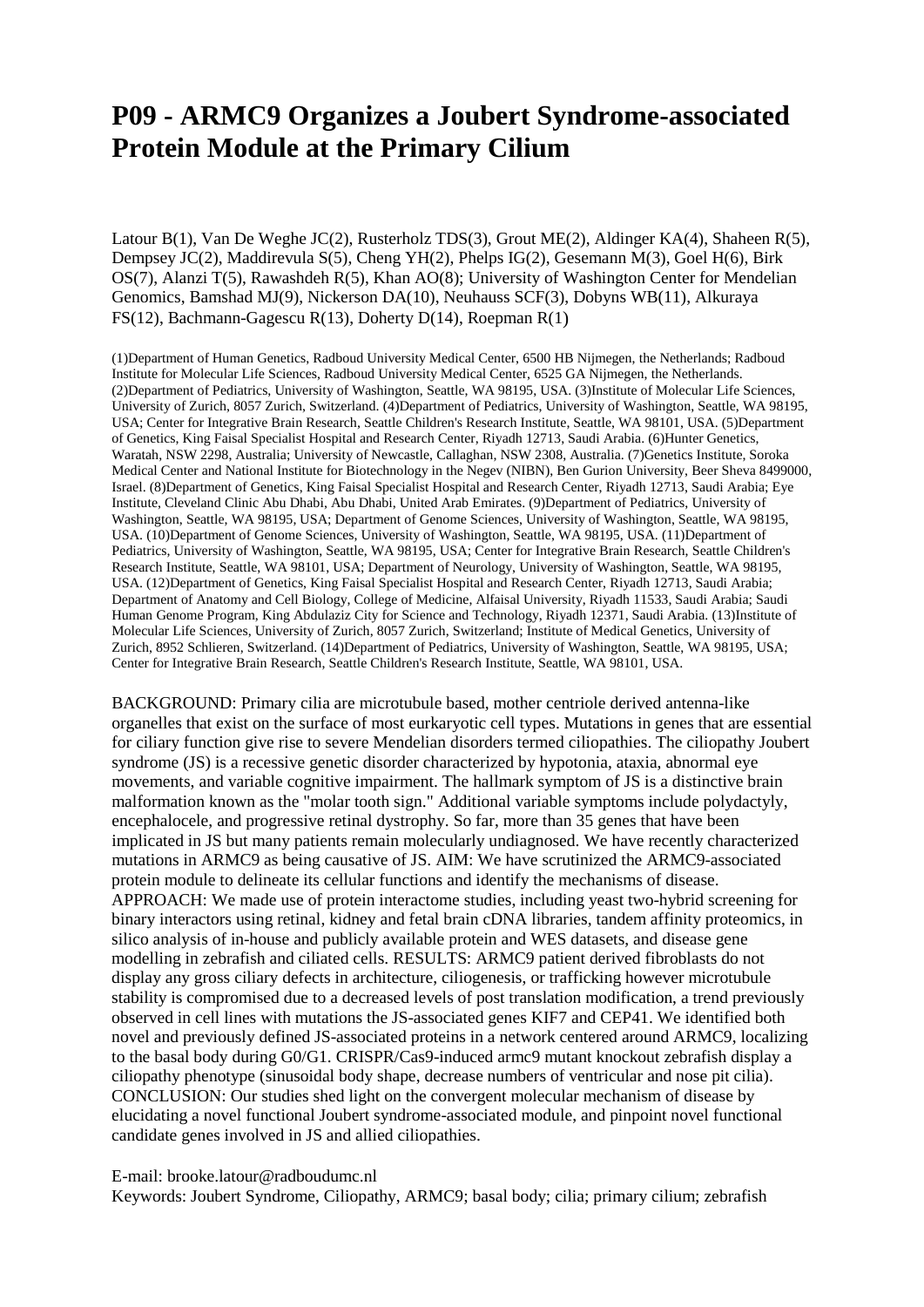### **P10 - Genetic influences on fertility: What can we learn about female fertility from genetic studies of twinning**

The spontaneous rate of twinning is about 1 in 80 live births, which means that about 1 in 40 individuals is a twin. In contrast to Monozygotic (MZ) twinning, Dizygotic (DZ) twinning has a familial component, with mothers of spontaneous DZ twins having a higher number of DZ twin pairs in their pedigrees than the general population. In Caucasians, two thirds of twins are DZ and dichorionic diamniotic (DCDA), commonly referred to as fraternal twins since they develop from two separate oocytes fertilized at the same time. The underlying biological mechanism for DZ twinning is the release and fertilization of multiple oocytes, for which both animal models and human data suggest multifactorial inheritance. We established the Twinning Genetics Consortium (TGC) to characterize the genetic basis of spontaneous DZ twinning and performed the first genome-wide association study (GWAS). We report for the first time compelling evidence that sequence variation at the FSHB and SMAD3 loci increases the odds of DZ twinning, based on 3 discovery cohorts from the Netherlands, Australia and Minnesota (USA). The findings were replicated in a large cohort from Iceland by Decode. We show that variants in these two genes are significantly associated with a broad range of fertility and reproductive traits in women including age at menarche, age at menopause, age at first and last child, and lifetime parity. We estimate the relative risk of twin birth given the novel alleles and explore the genetic relationship of DZ twinning and fertility traits using polygenic risk scores (PRSs), and show that higher DZ twinning PRS is associated with having children, greater lifetime parity, and earlier age at first child. We expect substantial interest in the risk estimates for women, who are carriers of these variants, which we report based on population data from Iceland. We hypothesize that the results will also be of importance to investigations into ovarian response to follicle-stimulating hormone (FSH) stimulation for assisted reproductive technology (ART), making these findings relevant to research into female infertility. Twinning is associated with common perinatal and maternal morbidities and by understanding the genetic basis of human DZ twinning we concomitantly identify loci conferring susceptibility (or conversely resistance) to these prevalent perinatal comorbidities.

E-mail: hmbarek@gmail.com Keywords: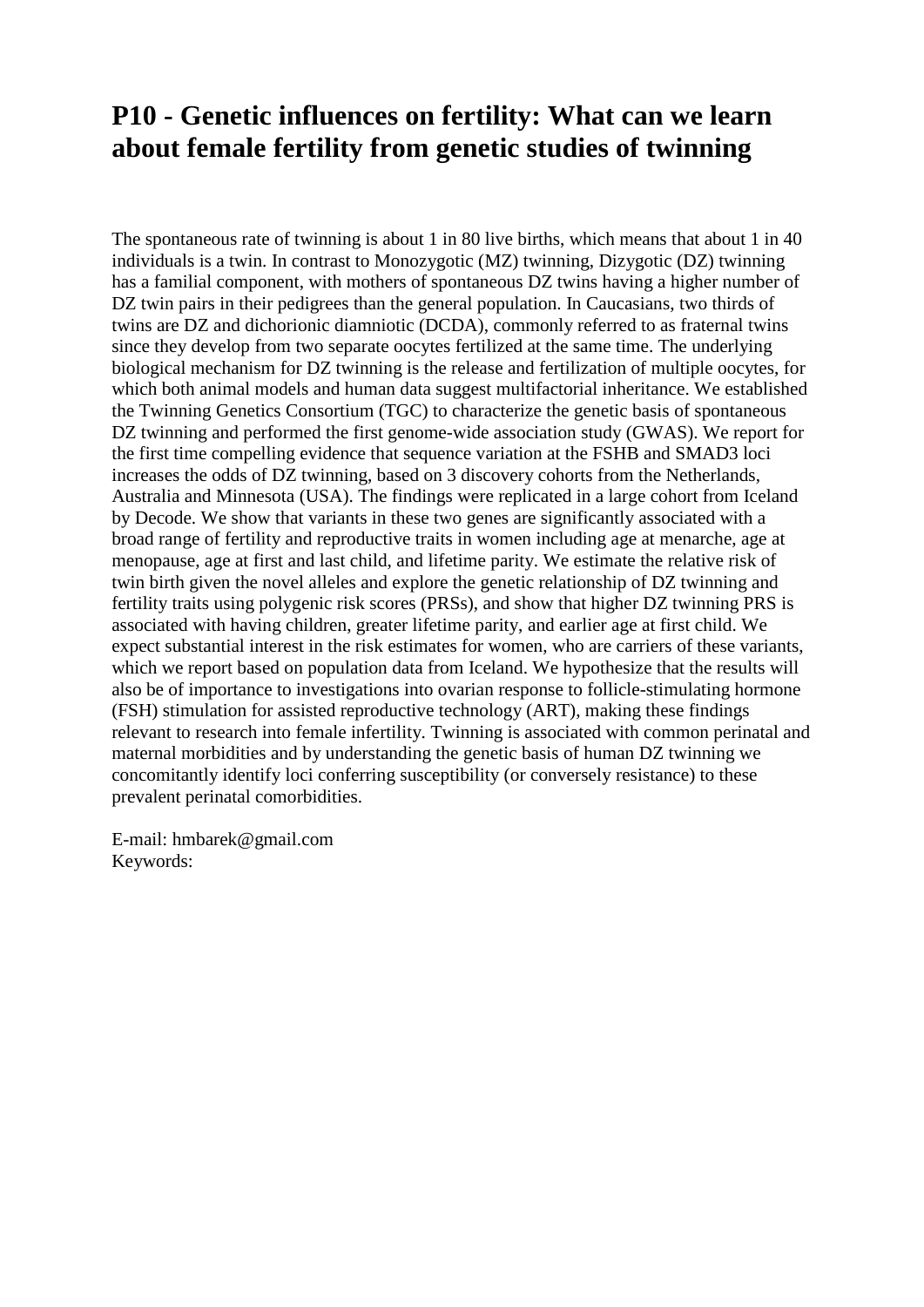### **P11 - Alzheimer´s disease biomarkers in cerebrospinal fluid and on amyloid PET in two patients with GRN mutations and early onset dementia**

S.W.R. Nijmeijer(1), P. Scheltens(2), Y.A.L. Pijnenburg(2), R. Vervenne-van Spaendonk(1), C.M. Aalfs(1)

1Department of Clinical Genetics, VU University Medical Center, Amsterdam, The Netherlands 2Alzheimer Center & Department of Neurology VU University Medical Center, Amsterdam, The Netherlands

Background: Heterozygous loss-of-function mutations in the progranulin gene (GRN) cause hereditary frontotemporal lobar degeneration (FLTD) in most patients (1-3). Here, we describe two patients with pathogenic GRN mutations and signs compatible with early onset Alzheimer´s disease (AD) pathology. Case descriptions: Clinical characteristics, test results and family histories are shown in Table 1. In both patients, a clinical diagnosis of AD was made. Furthermore, in patient 1, cerebrospinal fluid (CSF) biomarkers were analysed showing decreased Amyloid-beta-42 levels (674 ng/L), increased t-tau (649 ng/L) and increased p-tau (78 ng/L) levels, compatible with AD. In patient 2, the Amyloid-PET revealed amyloid deposition consistent with AD pathology (Figure 1). DNA-analysis revealed pathogenic mutations in the GRN-gene in both patients. Discussion Mutations in the progranulin gene (GRN) are associated with hereditary frontotemporal lobar degeneration (FTLD) (1-3). FTLD usually causes frontotemporal dementia, characterised by personality change and language impairment as presenting symptoms. It has previously been described that some GRN mutation carriers may present with early memory impairment, clinically mimicking AD (4, 5). Furthermore, GRN mutations are also found in cohorts of clinically diagnosed AD patients (6, 7). A possible explanation might be that in these patients, FTLD pathology causes a clinical syndrome resembling AD. However, in the patients presented here, CSF (patient 1) amyloid-PET biomarkers (patient 2) were compatible with underlying AD pathology rather than FTLD as a cause for their early onset dementia. CSF biomarkers compatible with AD (8) and even neuropathological evidence for AD (9) have previously been described in GRN mutation carriers, suggesting that GRN mutations may not only cause FTLD but also other forms of neurodegeneration (9). The cases presented here illustrate the phenotypic variability of GRN mutations and further support the hypothesis that in addition to FTLD, GRN mutations might also predispose to AD pathology.

E-mail: s.w.nijmeijer@amc.nl

Keywords: Alzheimer´s disease Amyloid PET Biomarkers GRN mutation hereditary frontotemporal lobar degeneration (FLTD)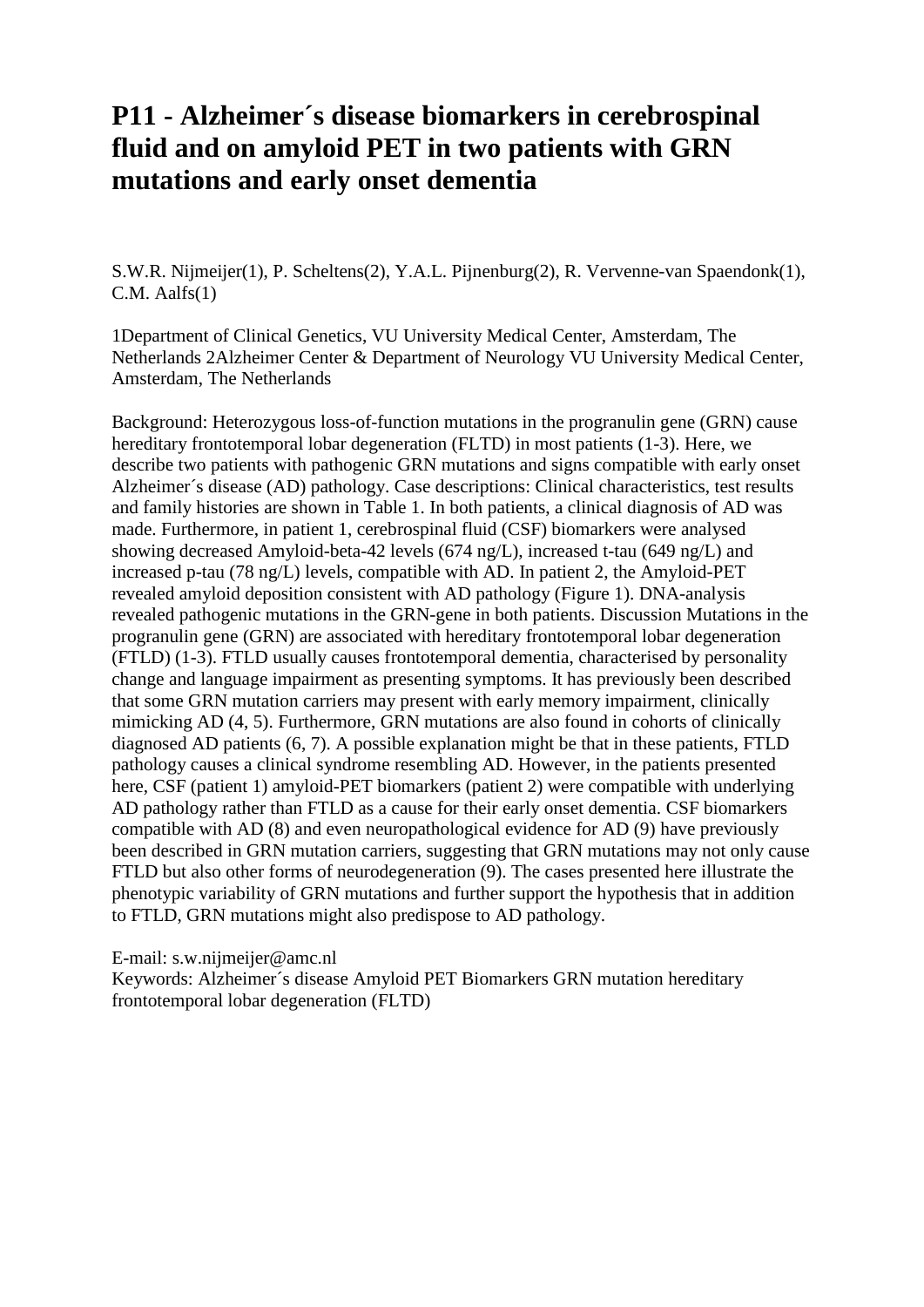### **P12 - Identification of a Finnish CRADD founder mutation underlying 'thin´ lissencephaly**

Daniel L Polla1, Elisa Rahikkala2, Michaela K. Bode3, Tuomo Määttä4, Teppo Varilo5, Thyrza Loman1, Anju K Philips5, Mitja Kurki6, Aarno Palotie6, Kristiina Avela7, Päivi Vieira8, Jarmo Körkkö9, Olli Pietiläinen6, Valérie Jacquemin10, Isabelle Prison10, Marc Abramowicz11, Kai Pihlajamaa12, Heikki Leutola11, Arjan PM de Brouwer1, Outi Kuismin2, Irma Järvelä5 ,Hans van Bokhoven1

1 Department of Human Genetics, Donders Institute for Brain, Cognition and Behaviour, Radboud University Medical Center, Nijmegen, The Netherlands. 2 Department of Clinical Genetics, PEDEGO Research Unit and Medical Research Center Oulu, Oulu University Hospital and University of Oulu, Oulu, Finland 3 Department of Clinical Radiology, Oulu University Hospital, Medical Research Center Oulu, Oulu, Finland 4 Disability Services, Joint Authority for Kainuu, Kainuu, Finland 5 Department of Medical Genetics, University of Helsinki, Helsinki, Finland 6 Massachusetts General Hospital, Boston, MA, USA; Harvard Medical School, Boston, MA, USA; Broad Institute of MIT and Harvard, Cambridge, MA, USA 7 Helsinki University Hospital, Department of Clinical Genetics 8 Department of Children and Adolescents, Oulu University Hospital, PEDEGO Research Unit and Mecial Center Oulu, University of Oulu , Oulu, Finland 9 Northern Ostgorbothnia Hospital District, Center for Intellectula Disability Care, Oulu, Finland 10 Laboratoire 323, Institut Imagine (Inserm U1163), Paris, France 11 Medical Genetics, IRIBHM, Université Libre de Bruxelles, Brussels, Belgium 12 Symlab, Kajaani, Finland

Lissencephaly (LIS) is a rare genetic condition characterized by agyria or pachygyria that may occur as an isolated brain abnormality or in association with a specific syndrome, such as Miller-Dieker syndrome or Norman-Roberts syndrome. "Thin" lissencephaly (TLIS) is a specific subphenotype of LIS characterized by intellectual disability, megalencephaly, frontal predominant pachygyria and seizures. Previously, five autosomal recessive mutations have been identified in CRADD in individuals of different ethnicities, including one missense mutation of Finnish ancestry, leading to TLIS. Here we report the c.509G>A (p.Arg170His) homozygous TLIS founder mutation in CRADD in the Finnish population. By using exome sequencing and targeted Sanger sequencing, this mutation was found in a total of 22 individuals from 15 families originating from Northern or Northeastern Finland. Patients show mild to moderate intellectual disability, delayed speech development, aggressive behavior in half of the patients, EEG abnormalities in five patients and megalencephaly was identified in only one patient. The hallmark of the disease is predominantly frontal or frontotemporal pachygyria, which can be visualized by brain MRI. This study provides additional information about the phenotypic spectrum of patients with LIS caused by a founder mutation in CRADD. Compared with other types of LIS, the CRADD c.509G>A (p.Arg170His) homozygous founder mutation causes clinically a relatively mild phenotype characterized by non-syndromic ID and frontal or frontotemporal pachygyria. Additional genetic and/or environmental factors may play a role in the phenotypic presentation. Since TLIS is the hallmark of the disease in patients with the Finnish founder mutation, brain imaging studies are essential to confirm the potential pathogenicity of CRADD variants of uncertain significance. This highlights the importance of performing brain MRI supporting the molecular diagnosis for individuals with intellectual disability.

### E-mail: daniel.lopopolla@radboudumc.nl

Keywords: Intellectual disability, exome sequencing, founder mutation, lissencephaly, brain MRI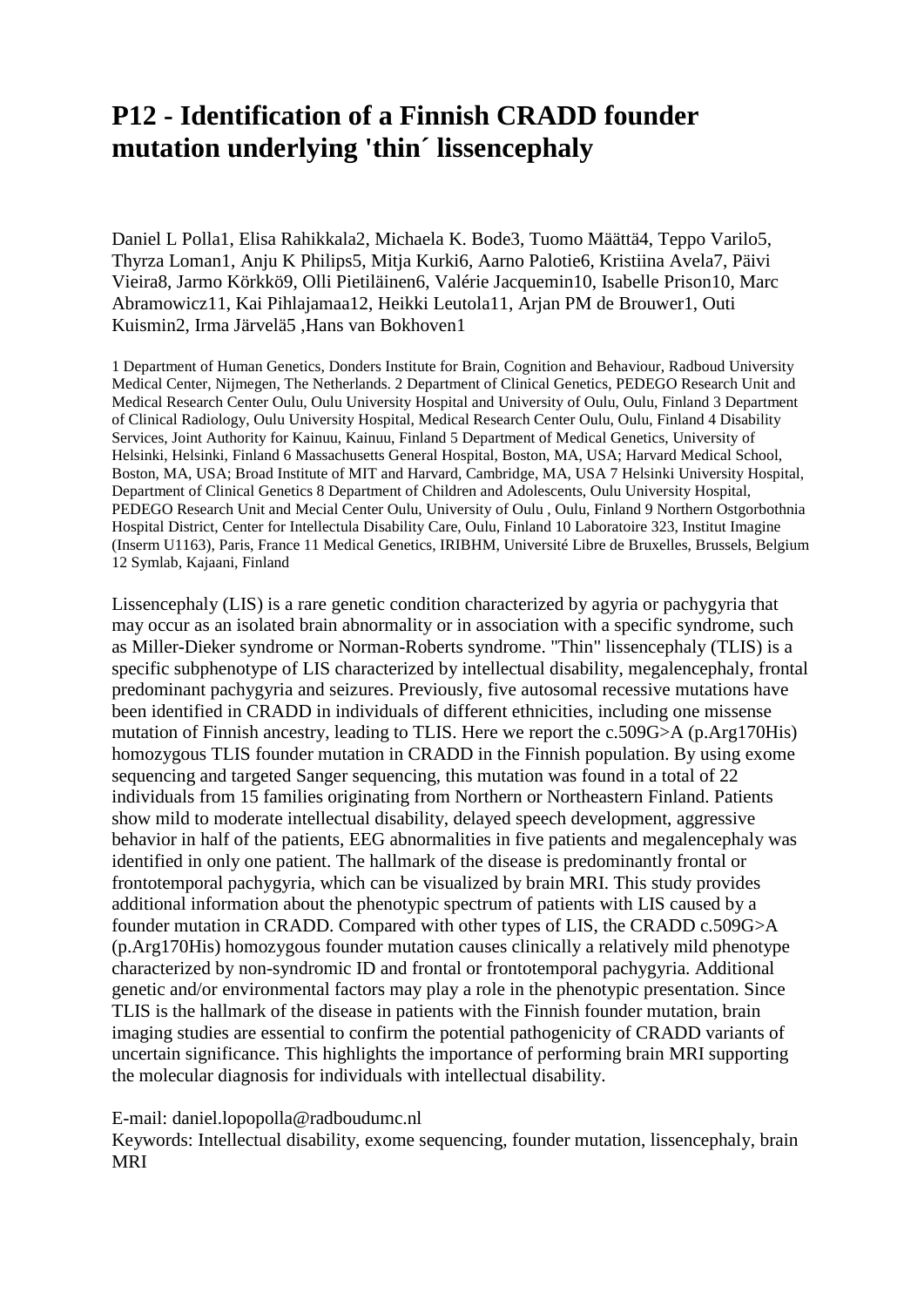# **P13 - Pericyte-derived iPSCs as a cell-based treatment for the neuromuscular phenotype in Myotonic Dystrophy type 1**

Renée Raaijmakers 1,2,3, Rosanne Ausems 1,2,3, Derick Wansink 4, Baziel van Engelen 2,3, Hans van Bokhoven 1,3

1 Department of Human Genetics, Radboud university medical center, Nijmegen, The Netherlands. 2 Department of Neurology, Radboud university medical center, Nijmegen, The Netherlands. 3 Donders Institute for Brain, Cognition and Behaviour, Radboud university, Nijmegen, The Netherlands. 4 Department of Cell Biology, Radboud university medical centre, Radboud Institute for Molecular Life Sciences, Nijmegen, The Netherlands.

Myotonic dystrophy type 1 (DM1) is a multisystemic neuromuscular disorder leading to significant functional impairment and restricted social participation. An unstable expanded CTG-trinucleotide repeat in the 3´ untranslated region (UTR) of the DM protein kinase (DMPK) gene leads to RNA gain-of-function toxicity by creating abnormal long transcripts. Affected individuals range from the congenital to the late-onset form, with the number of triplets ranging from 37 to >5000. Currently, no curative treatment for myotonic dystrophy exists. However, cell-based strategies show potential for treating DM1. Pericytes (PCs), or adult mesoangioblasts (aMABs), a heterogeneous population of mesenchymal cells associated with postnatal vasculature, show myogenic potency similar to satellite cells. PCs show great promise for cell-based therapies as they are able to pass the blood-brain barrier and can be delivered systemically to colonize muscle tissue and contribute to regeneration of the dystrophic muscle. Despite their stem cell properties, it remains a challenge to reach a sufficient amount of PCs for clinical treatment. The use of induced pluripotent stem cells (iPSCs) to reach unlimited amounts of cells circumvents this bottleneck. Research on Duchenne muscular dystrophy and Limb-girdle muscular dystrophy has shown that pericytederived iPSCs (PC-iPSCs) are as pluripotent as fibroblast-derived iPSCs. However, PCiPSCs possess a durable epigenetic memory, which results in a strong myogenic commitment. As repeat length varies between tissues and expands in iPSCs, we will determine the (CTG)n in each cell type as well as in blood and muscle tissue. To develop healthy autologous cells, PC-iPSCs from DM1 patients we aim to genetically excise the repeat from the 3´ UTR of DMPK by dual CRISPR/Cas9-cleavage. We have demonstrated that this technique is effective in excising the CTG-repeat, thereby normalizing DMPK function without detrimental effects on other genes in the DM1 locus. After gene editing, we will differentiate the corrected PC-iPSCs into iPSC-derived aMAB-like cells (IDEMs). Previous research in other muscular dystrophies has shown that transplantation of IDEMs led to the restoration of the depleted progenitor cells. The therapeutic potential of IDEMs on the muscular phenotype in DM1 will be examined via intramuscular and systemic injection in relevant DM1 mouse models.

E-mail: renee.raaijmakers@radboudumc.nl Keywords: Myotonic dystrophy type 1, pericyte, adult mesoangioblast, PC-iPSC, CRISPR/Cas9, IDEM, cell therapy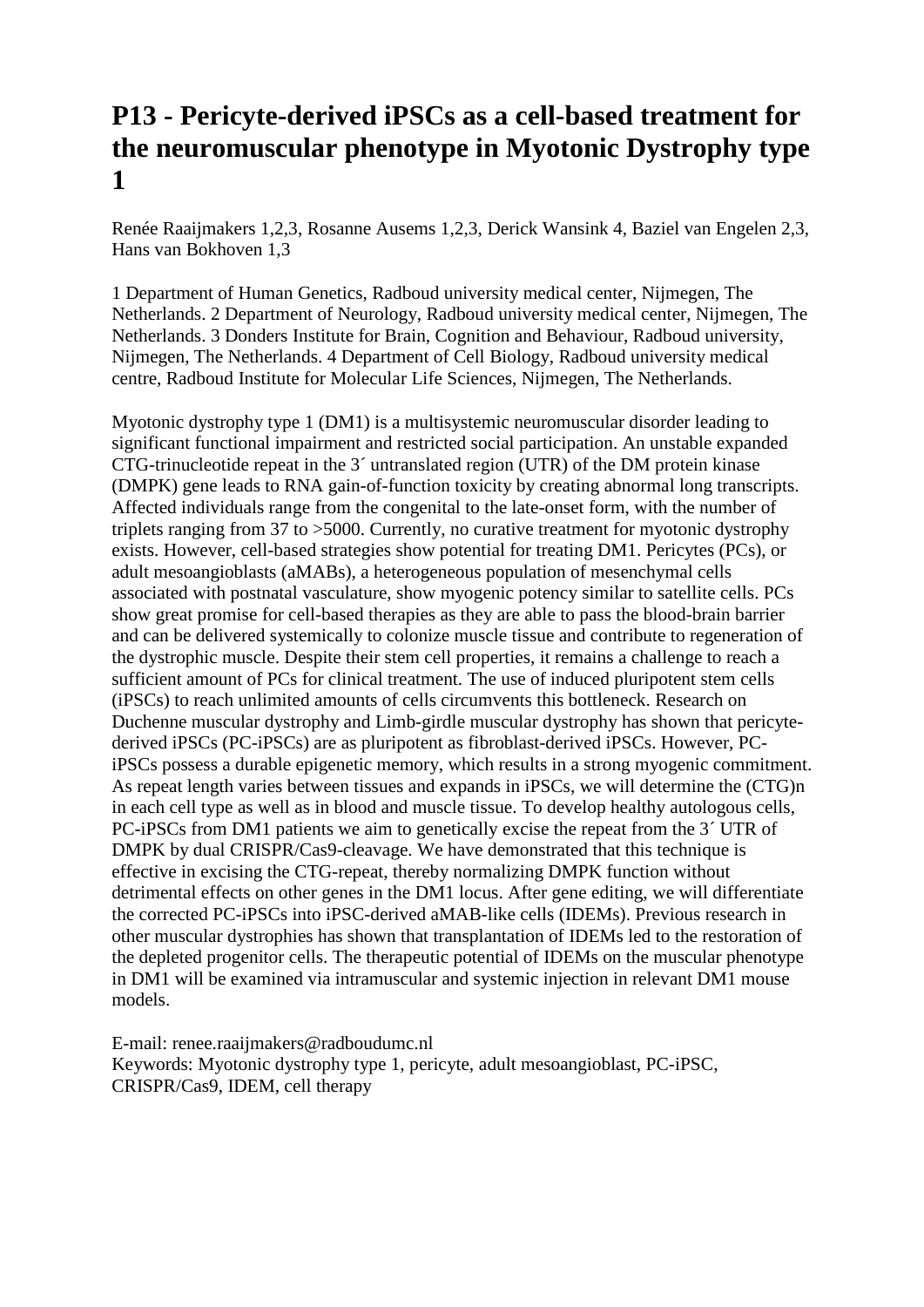### **P14 - Genetic mosaicism in basal cell naevus syndrome**

M.G.H.C. Reinders (1,2), B. Cosgun (1,2), L.M.C. Gijezen (1), C.N. van Oosterhoud (3), N.W.J. Kelleners-Smeets (1,2), M. Vreeburg (3), P.M. Steijlen (1,2), K. Mosterd (1,2) and M. van Geel (1,2,3)

1. Department of Dermatology, Maastricht University Medical Center, Maastricht, The Netherlands 2. GROW, School for Oncology and Developmental Biology, Maastricht University Medical Center, Maastricht, The Netherlands 3. Department of Clinical Genetics, Maastricht University Medical Center, Maastricht, The Netherlands

Background Basal cell naevus syndrome (BCNS) is an autosomal dominant disorder most commonly caused by a germline mutation in the PTCH1 gene and typically characterized by multiple basal cell carcinomas (BCCs), maxillary keratocysts and cerebral calcifications. About 85% of patients have a positive PTCH1 mutation analysis on blood. Mutations in other participants of the hedgehog pathway, like PTCH2 and SUFU, as well as genetic mosaicism has been described in BCNS. Objective To unravel the underlying genetics in patients with clinical suspicion of BCNS and negative PTCH1 Sanger mutation analysis on blood. Methods We used quantitative techniques like Restriction Fragment Length Polymorphism (RFLP) and Droplet Digital PCR (ddPCR) to detect low-grade PTCH1 mosaicism in blood. Analysis with Molecular Inversion Probes and Next Generation Sequencing was performed on different BCCs of an individual patient to identify a shared PTCH1 mutation. Results Low-grade PTCH1 postzygotic mosaicism was detected with RFLP and ddPCR in a patient with a clinical diagnosis of BCNS. In another patient with multiple BCCs on one side of the body we found a shared PTCH1 mutation in different BCCs. This finding was indicative for type 1 segmental mosaicism. Conclusion BCNS can be caused by genetic mosaicism. Segmental distribution of BCCs, may be present but not always visible. Mosaic BCNS can be diagnosed by using more sensitive techniques for mutational analysis or by comparing the genetic profiles of different BCCs from the same patient. Finding the underlying genetic cause is important to provide personalized medicine and adequate genetic counseling.

E-mail: marieke.reinders@mumc.nl

Keywords: basal cell naevus syndrome, PTCH1, postzygotic mosaicism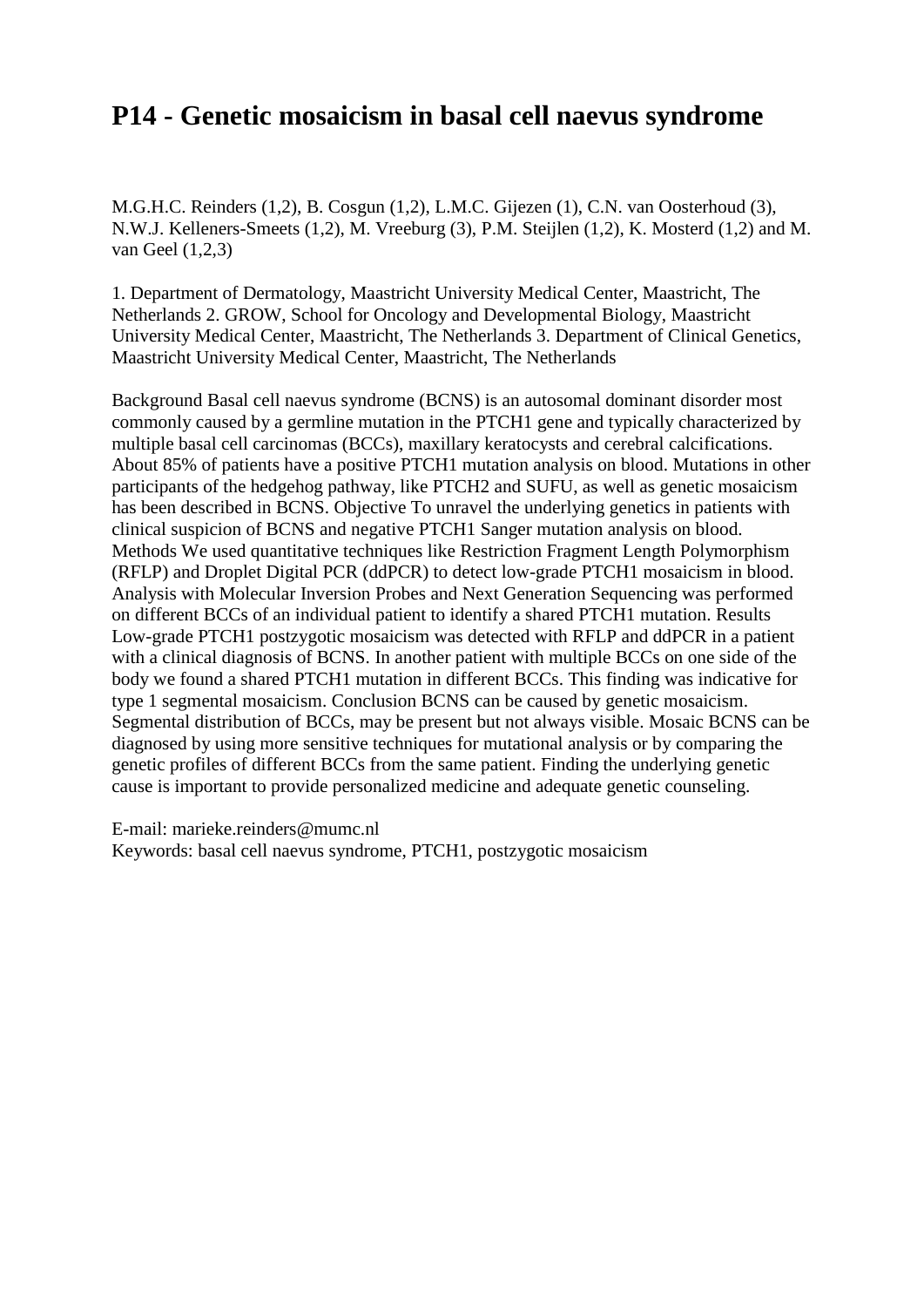### **P15 - Colorectal polyps and carcinoma in Birt-Hogg-Dubé syndrome**

I. van de Beek, I. Glykofridis, R. Wolthuis, J.J.P. Gille, E.J. Meijers-Heijboer, R.J.A. van Moorselaar, A.C. Houweling

VUmc departments of: Clinical Genetics, Oncogenetics and Urology

Introduction Birt-Hogg-Dubé syndrome (BHD) is associated with benign skin lesions called fibrofolliculomas, lung cysts with an increased risk for pneumothorax and an increased risk for renal cell carcinoma. It is caused by mutations in the FLCN gene. In the first description of familial fibrofolliculomas, one of the patients had several adenomatous colon polyps and colorectal carcinoma (CRC). Despite multiple additional publications, it has never become clear whether colorectal polyps and carcinomas are really part of the BHD spectrum. The Dutch guideline on BHD advises colorectal surveillance in families with at least one patient with both BHD and CRC. In the VUmc diagnostic laboratory, 401 FLCN mutation carriers, both index patients and their family members, have been identified until July 2016. Also, 384 of their family were found not to carry the mutation that occurred in their family. We aimed to compare the occurrence of CRC and polyps between these two groups. Methods The patient details were supplied to PALGA; the nationwide network and registry of histo- and cytopathology in the Netherlands. They provided us with anonymized pathology data of colon and rectum from all patients, divided in the BHD and non-BHD group. Results There was no significant difference between the mean age of the BHD and non-BHD group as of July 2016 (54.4 vs 52.2 years, p=0.06). There were slightly more patients with CRC in the BHD group, but the difference was not significant  $(3.6\% \text{ vs } 2.6\%, \text{p=0.47})$ . There was also no significant difference between the age of the first CRC (61.9 vs 67.4, p=0.27). Considering colorectal polyps, more individuals in the mutation group were diagnosed with at least 1 polyp (12.2% vs 6.3%, p=0.004). However, the total number of polyps per person did not differ  $(3.4 \text{ vs } 3.3 \text{ polyps}, p=0.91)$ . Discussion and conclusion We should consider a possible bias that occurred in our data because of colorectal surveillance in some of the BHD patients. This might have caused an underestimation of the risk for CRC, since removal of polyps might prevent developing CRC. On the other hand, the higher number of patients with at least 1 polyp might also be caused by this screening bias. This is supported by the absence of a difference in the total number of polyps per person. Considering previous literature and our own data, there is no proof for a substantial association between BHD and CRC. The discussion about colorectal surveillance in BHD patients is ongoing.

E-mail: i.beek@vumc.nl

Keywords: Birt-Hogg-Dubé syndrome, colorectal carcinoma, colorectal polyps, colorectal surveillance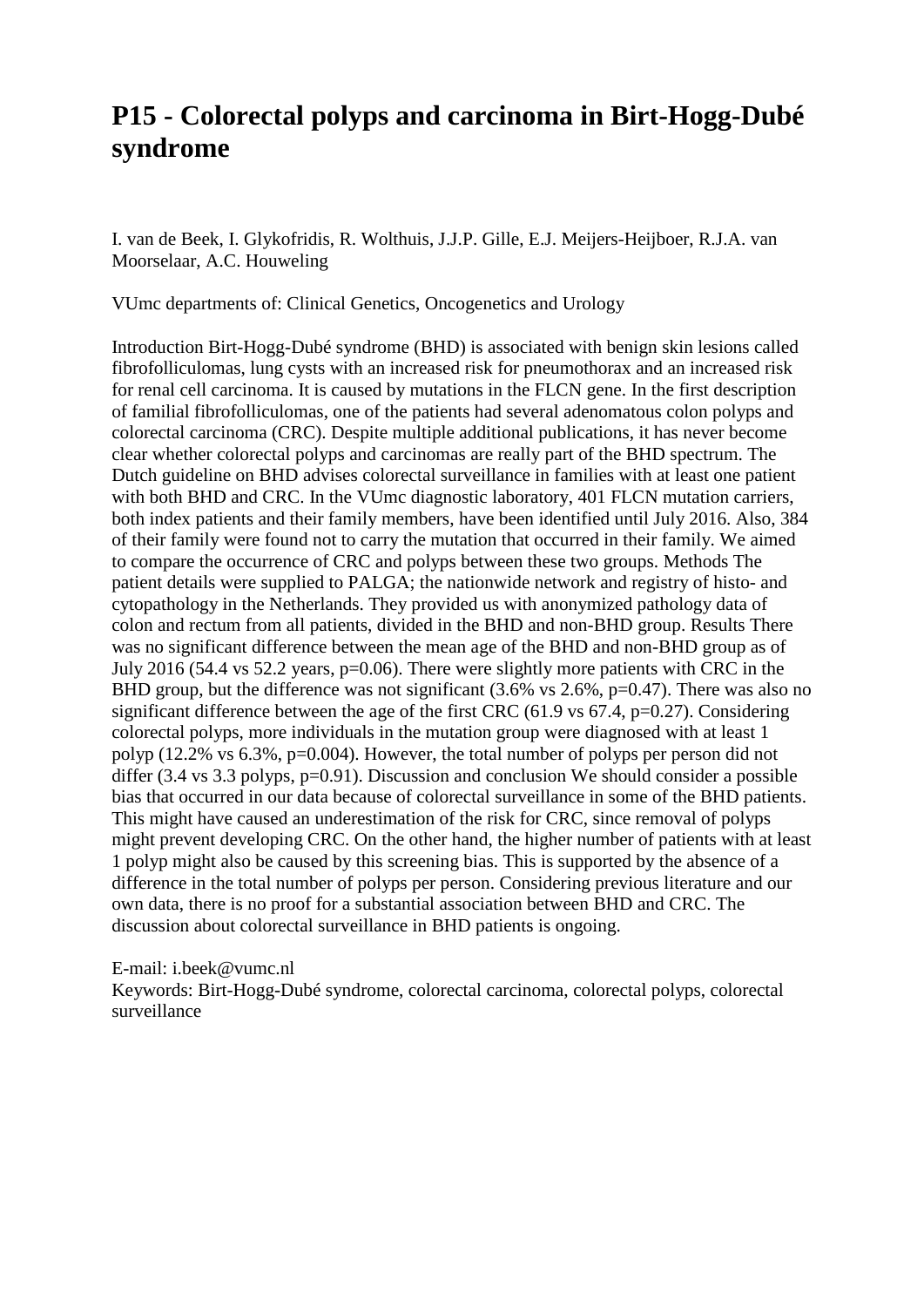### **P16 - Uptake of genetic counselling and predictive DNA testing in hypertrophic cardiomyopathy: a 10-years follow-up study**

Lieke M. van den Heuvel (1), Maxiem O. van Teijlingen (1), Ellen M.A. Smets (2), J.Peter van Tintelen (1) & Imke Christiaans (1)

1 Department of Clinical Genetics, Academic Medical Centre, Amsterdam, The Netherlands 2 Department of Medical Psychology, Academic Medical Centre, Amsterdam, The **Netherlands** 

Introduction: Hypertrophic cardiomyopathy (HCM) is an autosomal dominant disease, with symptoms ranging from asymptomatic status to heart failure and arrhythmias, which can cause premature sudden cardiac death (SCD). Predictive DNA testing is advised to at-risk relatives after a pathogenic genetic variant is identified in a proband. Cardiac monitoring and treatment can be offered to identified carriers of the familial variant, while non-carriers can be reassured. In a cohort of 97 HCM probands with a pathogenic variant detected between 1996 and 2005, we found an uptake of 39% of genetic counselling and predictive DNA testing in the first year after detection of the pathogenic variant in the proband. Because of this relatively low uptake, this study aimed to assess whether uptake in this HCM cohort increases in time after a follow-up period of 10 years or more. Method: Uptake of genetic counselling and predictive DNA testing was retrospectively determined using patient charts and pedigrees. First-degree relatives, and second-degree relatives in case of a deceased connecting first-degree relative suspected of HCM, of 10 years or older were considered eligible. Results: In total, 635 relatives were eligible for genetic counselling and predictive DNA testing, of which 532 first-degree- and 103 second-degree relatives. Of relatives at risk, 55.3% attended for genetic counselling, of which a majority of 68.4% in the first year after detection of the pathogenic variant in the proband. Of relatives attending genetic counselling, 98.3% attended for predictive DNA-testing. Median time between detection of the pathogenic variant in the proband and counselling of eligible relatives was 6 months (range 0-184 months). Opting for genetic counselling occurred significantly more frequently in first-degree relatives ( $p < .001$ ), in relatives diagnosed with HCM ( $p = .007$ ), and in families with SCD in a first-degree relative ( $p = < .001$ ). Discussion: These results demonstrate that after a median follow-up of 14.8 years (i.e., 178 months) over half of relatives at risk attended genetic counselling and predictive DNA testing in this HCM cohort. Our results suggest that part of these relatives might be not or insufficiently informed about their genetic risks. Further research on the effectiveness of interventions facilitating family communication and increasing awareness among probands, relatives and healthcare professionals is needed to improve uptake of genetic counselling.

E-mail: l.m.vandenheuvel@amc.uva.nl

Keywords: Uptake, relatives at risk, genetic counselling, predictive DNA testing, hypertrophic cardiomyopathy, follow-up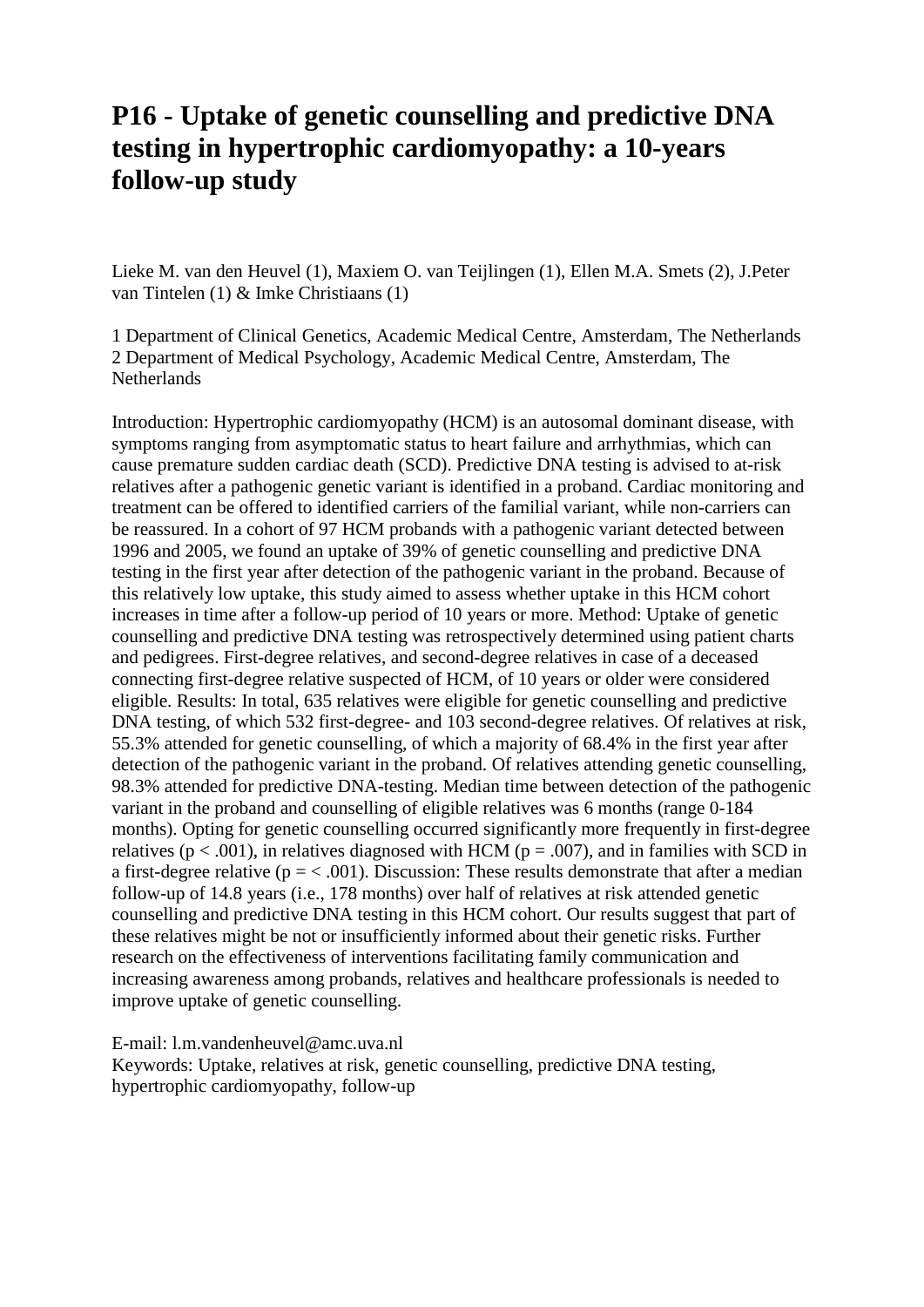# **P17 - Improving diagnostic yield for filaggrin; hidden mutations in the Dutch population**

Frank S. van Leersum1, Carolien N. van Oosterhoud2, Stijn A.I. Ghesquiere2, Roel R.H.F.J. Brandts2, Peter M. Steijlen1, Michel van Geel1,2

1. Afdeling Dermatologie, Maastricht Universitair Medisch Centrum 2. Afdeling Klinische Genetica, Maastricht Universitair Medisch Centrum

Molecular diagnostics with conventional Sanger sequencing for ichthyosis vulgaris (IV) has been hampered by the notoriously difficult to analyse filaggrin (FLG) gene, caused by its homologous and polymorphic repeated units. By implementation of single molecule molecular inversion probes (smMIPs) and next generation sequencing (NGS), an alternative screening strategy for analysis of the entire coding region of the FLG gene becomes feasible. Genetic analysis of the whole gene instead of screening for only population-specific mutations, would improve diagnostic yield by scrutinizing also for rare family-specific mutations or specific mutations in ethnicities not previously studied. The smMIP-NGS strategy is easy to implement, affordable and since exclusion of NGS-duplicate-reads is possible, mutation-percentages can be related and assigned to polymorphic duplicated filaggrin-repeat-unit 8 and 10. In a cohort of previously screened Dutch patients  $(N=70)$  for only the population-specific mutations, retrospectively the whole FLG gene was analysed. Since all known mutations result in premature protein termination, focus of attention was on identifying nonsense and small insertion or deletion mutations. In several (8/70) of the screened patients additional novel truncating mutations were identified, elucidating their previously unexplained (more severe) clinical presentations. This study emphasises the need for screening the entire FLG gene for mutations, to improve the diagnostic yield in IV and identify hidden variants in the homologous repeated units of the gene. Herein, the smMIP-NGS method proves to be a reliable straightforward strategy to boost clinical diagnostics for IV and opens possibilities to facilitate patient stratification in large cohort studies.

E-mail: frank.van.leersum@mumc.nl

Keywords: Filaggrine, ichthyosis vulgaris, small-molecule molecular inversion probes, next generation sequencing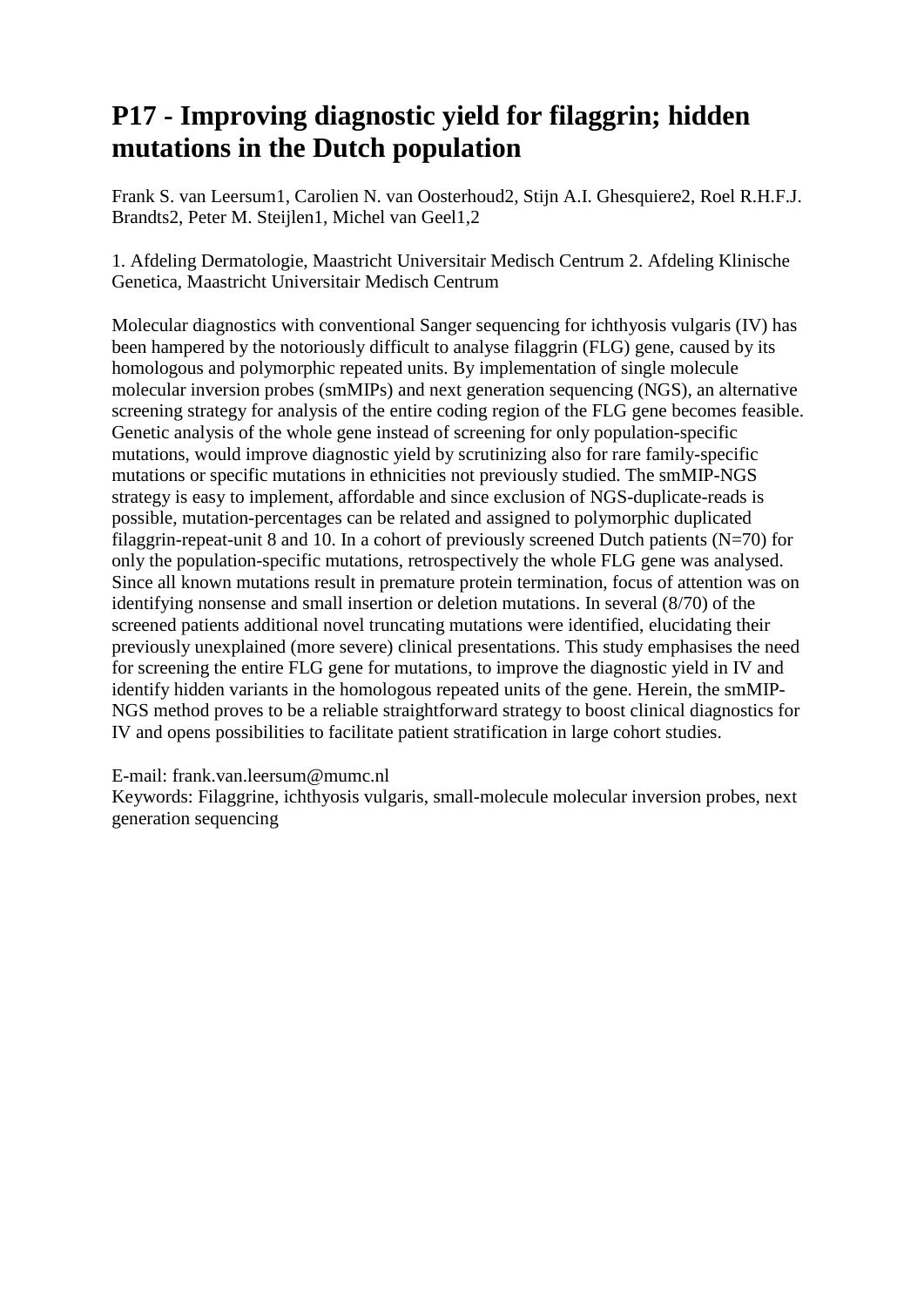### **P18 - Prenatal diagnosis of Walker-Warburg Syndrome: A case report**

M.M. van Veghel-Plandsoen1, M.I. Srebniak1, L.C.P. Govaerts1, J.M.J. Cornette2, R. M. Verdijk3, , I.A. Groenenberg2, S. Galjaard2, R.J. H. Galjaard1, M. Wilke1

1. Department of Clinical Genetics, 2. Department of Obstetrics and Gynecology, 3. Department of Pathology

Bi-allelic mutations in the isoprenoid synthase domain-containing (ISPD) gene are the second most common cause of Walker-Warburg syndrome (WWS). The autosomal recessive multisystem disorder is characterized by complex eye and brain abnormalities with congenital muscular dystrophy (CMD) and aberrant a-dystroglycan (aDG) glycosylation. Because of the severity of the problems caused by WWS, most affected individuals die in early childhood. Ultrasound markers of WWS only become overt later in pregnancy but when suspected , subtle features can be recognized by dedicated first trimester ultrasound with high frequency probes. A women presented with a history of 2 termination of pregnancies at 17 and 13 weeks of gestation based on ultrasound findings of ventriculomegaly, occipital encephalocoele and on pathology neuronal migration abnormality with normal SNP-array . Whole exome sequencing (WES) for neuronal migration disorders was offered to the family and performed on DNA derived from the first affected fetus. A heterozygous pathogenic mutation c.679C>T, p.Gln227\* in the ISPD gene was detected. No second mutation could be found. Sanger-sequencing of the parents confirmed the paternal origin of this truncating mutation. Careful reconsideration of the clinical symptoms lead to the re-evaluation of the ISPD region of the SNP array derived from the mother and the fetuses and revealed a heterozygous loss of an approximately 8kb band in 7p21.2 including exon 10 of the ISPD gene. A specific MAQ analysis was developed to confirm the deletion in DNA of the mother as well as in all fetuses (at that time three affected pregnancies) and narrowed the deletion region to arr[hg19] 7p21.2 (16127283\_16133734)x1. Sanger sequencing and the MAQ assay were offered for early prenatal diagnosis using chorion villus sampling in this family and after the detection of a fourth affected fetus, a healthy (carrier) girl was born. Unraveling the underlying etiology for the neurological abnormalities and offering the possibility of early genetic diagnosis could only be achieved through a close corporation between clinicians, counselors and laboratory specialists of the genetic , pathology and obstetric departments .

### E-mail: m.plandsoen@erasmusmc.nl

Keywords: Walker-Warburg Syndrome; SNP-array; Whole exome sequencing; MAQ analysis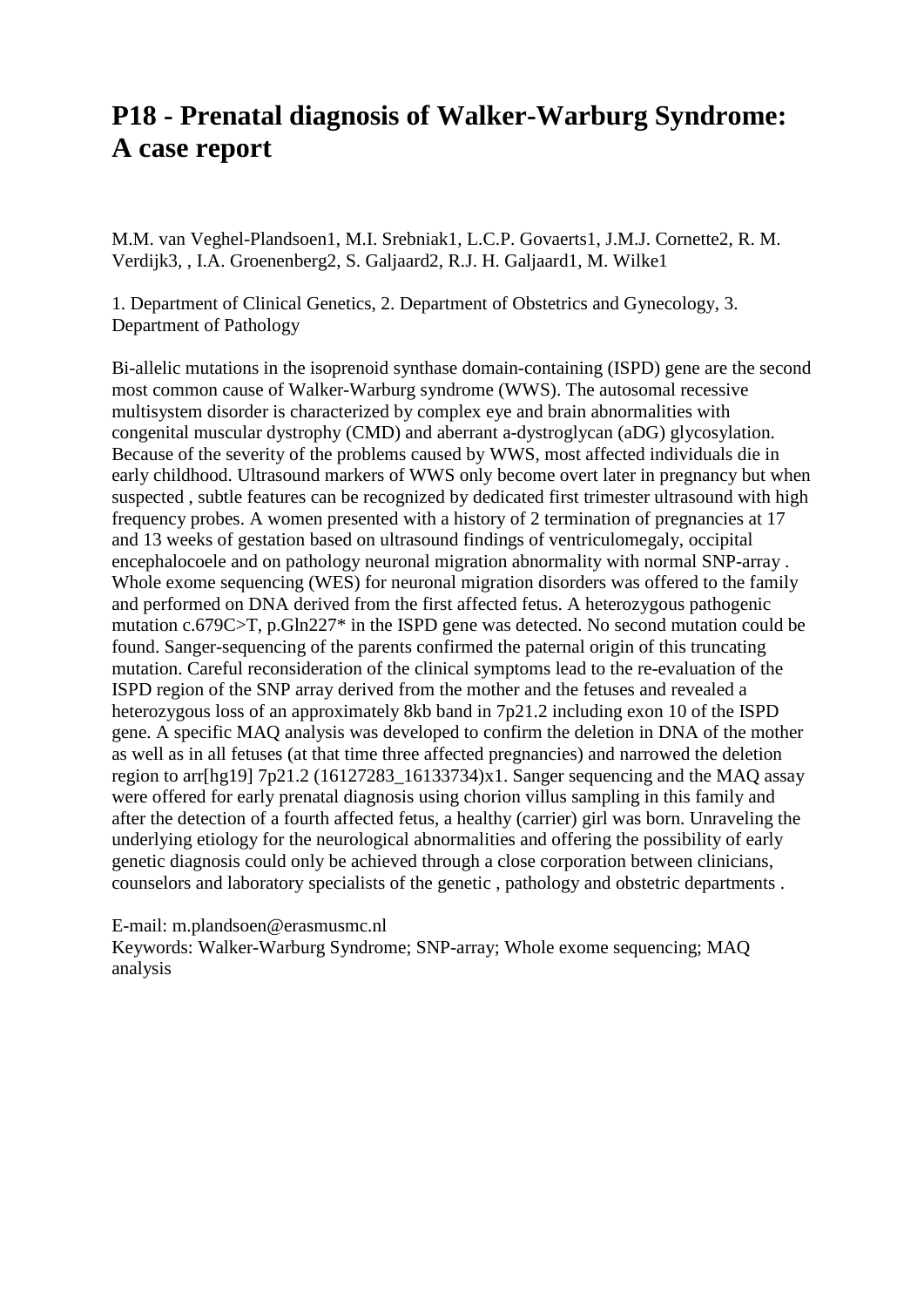### **P19 - Impaired fertility and motor activity in a zebrafish model of classic galactosemia**

J.M. Vanoevelen1,3, A.I. Coelho1,2,3, M. Hascovic1,2,3, B. Elshout1,2, B. van Erven1,2,3, J. van Heukelom1,2, J. Bierau1, X. Huang4, G.T. Berry4, Vos R.5, Rubio-Gozalbo M.E.1,2,3

1 Department of Clinical Genetics, Unit Clinical Genomics, Maastricht University Medical Centre, Maastricht, The Netherlands 2 Department of Pediatrics, Maastricht University Medical Centre, Maastricht, The Netherlands 3GROW - School for Oncology and Developmental Biology, Maastricht University Medical Centre, Maastricht, The Netherlands 4The Manton Center for Orphan Disease Research, Division of Genetics and Genomics, Boston Children's Hospital, Harvard Medical School, Boston, Massachusetts, USA 5Department of Methodology and Statistics, School for Public Health and Primary Care (CAPHRI), Maastricht University, Maastricht, The Netherlands

Classic galactosemia is an inherited metabolic disorder caused by galactose-1-phosphate uridylyltransferase (GALT) deficiency, a key enzyme in galactose metabolism. Current therapy (galactose-restricted diet) is life-saving in the neonatal period but fails to prevent the development of chronic complications in brain and ovaries. We have developed a zebrafish model of classic galactosemia, aiming to gain new insights on brain and gonadal damage throughout development. An inheritable lesion in the zebrafish galt gene, giving rise to a galt loss-of-function, was generated using a TALEN-approach. Biochemical, morphological and behavioral phenotypes of KO fish were thoroughly investigated. Analysis of galt-enzyme activity revealed a severe impairment in KO embryos, as well as in brain and gonads of adult fish. Following exposure to galactose, KO embryos accumulated high levels of galactose-1 phosphate (substrate of GALT). Neurological impairment was evaluated in WT and KO embryos (5 dpf), juvenile fish (4 weeks old) and adult fish (3 and 9 months) by quantifying motor activity (swimming behavior). KO and WT embryos showed similar activity, whereas KO juvenile and adult fish showed a significantly decreased motor activity, reminiscent of the impaired motor skills in galactosemia patients. Fertility was evaluated by performing regular crossings of WT, heterozygous and KO fish. Crosses involving KO females exhibited an increased number of unsuccessful crossings and a lower egg quantity whereas egg quality remained unchanged. Histological analysis of the gonads revealed that the number of follicles per ovary was reduced in KO females. Additionally, the distribution of follicles in different stages of maturity was altered in KO vs. WT. Further phenotypic characterization of galactosemic zebrafish is currently underway. We have crossed galt KO fish with reporter lines that carry brain (mbp:GFP) and gonad-specific (vasa:GFP) fluorescent tags, allowing the study of brain and gonadal damage from embryonal stage to adulthood. In conclusion, we have generated a galt loss-of-function line in zebrafish that recapitulates important hallmarks of classic galactosemia ie. reduced fertility and neurological impairments.

E-mail: j.vanoevelen@maastrichtuniversity.nl Keywords: classic galactosemia, zebrafish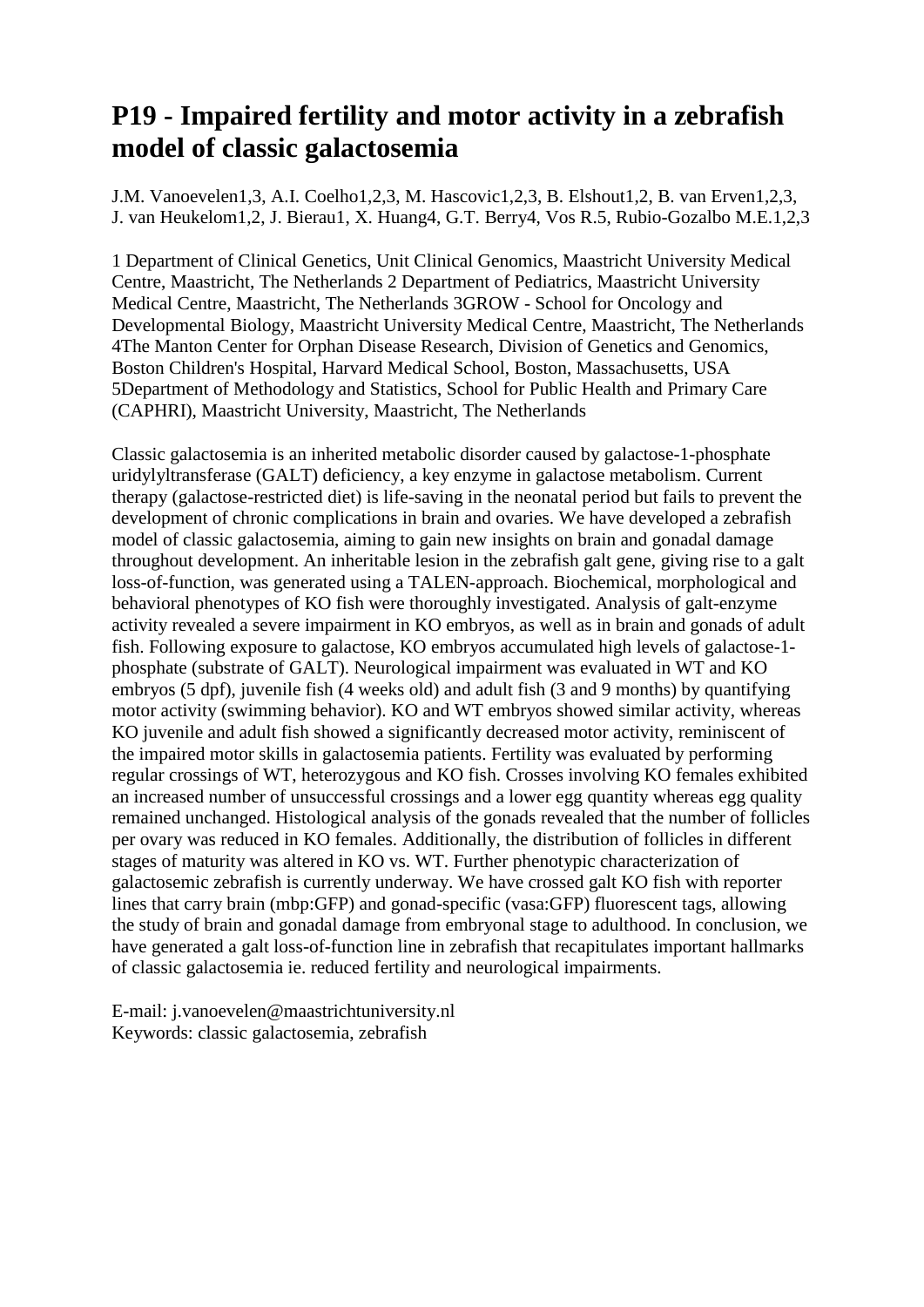### **P20 - Introducing Next Generation Sequencing in Curaçao: results of the first 11 intellectual disability (ID) panels**

### Eline A. Verberne, Marjan M. Weiss, Mieke M. van Haelst

VU University Medical Center

Introduction: Until recently, clinical genetics was not part of regular medical care in Curaçao. Since 2011 a clinical genetics outpatient clinic has been established at the St. Elisabeth Hospital in Curaçao. Patients are evaluated by a clinical geneticist, who visits the island twice a year. If indicated, blood is send to the Netherlands for genetic testing. 65 out of 205 patients (32%) present with intellectual disability. Here, we show the results of the first 11 Intellectual Disability (ID) gene panels that were performed. Methods: ID panel analysis (virtual panel by WES) was performed in eleven cases with intellectual disability or general developmental delay associated with congenital anomalies and/or dysmorphic features. Samples were captured with the Nimblegen SeqCap EZ MedExome capture kit or Agilent SureSelectXT Human All Exon V5 or V6 capture library and sequenced on an Illumina HiSeq2500 or HiSeq4000. Different versions of the ID panel were performed, containing 657 to 1156 known ID genes. Written informed consent was obtained from the parents of all patients. Results: In 8 cases likely disease-causing mutations were found in DYRK1A, ATRX, ARID1B, SATB2, MTOR, BRAF, SON and MYCN. In three patients the ID panel revealed no variants of unknown clinical significance or (likely) pathogenic variants. Conclusion: Here we present the results of the first 11 ID panels performed in patients in Curacao. In 8 out of 11 patients a likely disease causing mutation was found. We show that recognizing dysmorphic features associated with these syndromic conditions can be challenging in this population because of the different ethnic backgrounds. Due to budgetary restrictions for genetic care in Curaçao, very strict inclusion criteria for ID panel analysis results in a high diagnostic yield of 73%.

E-mail: e.verberne@vumc.nl Keywords: NGS, intellectual disability, diagnosis, Caribbean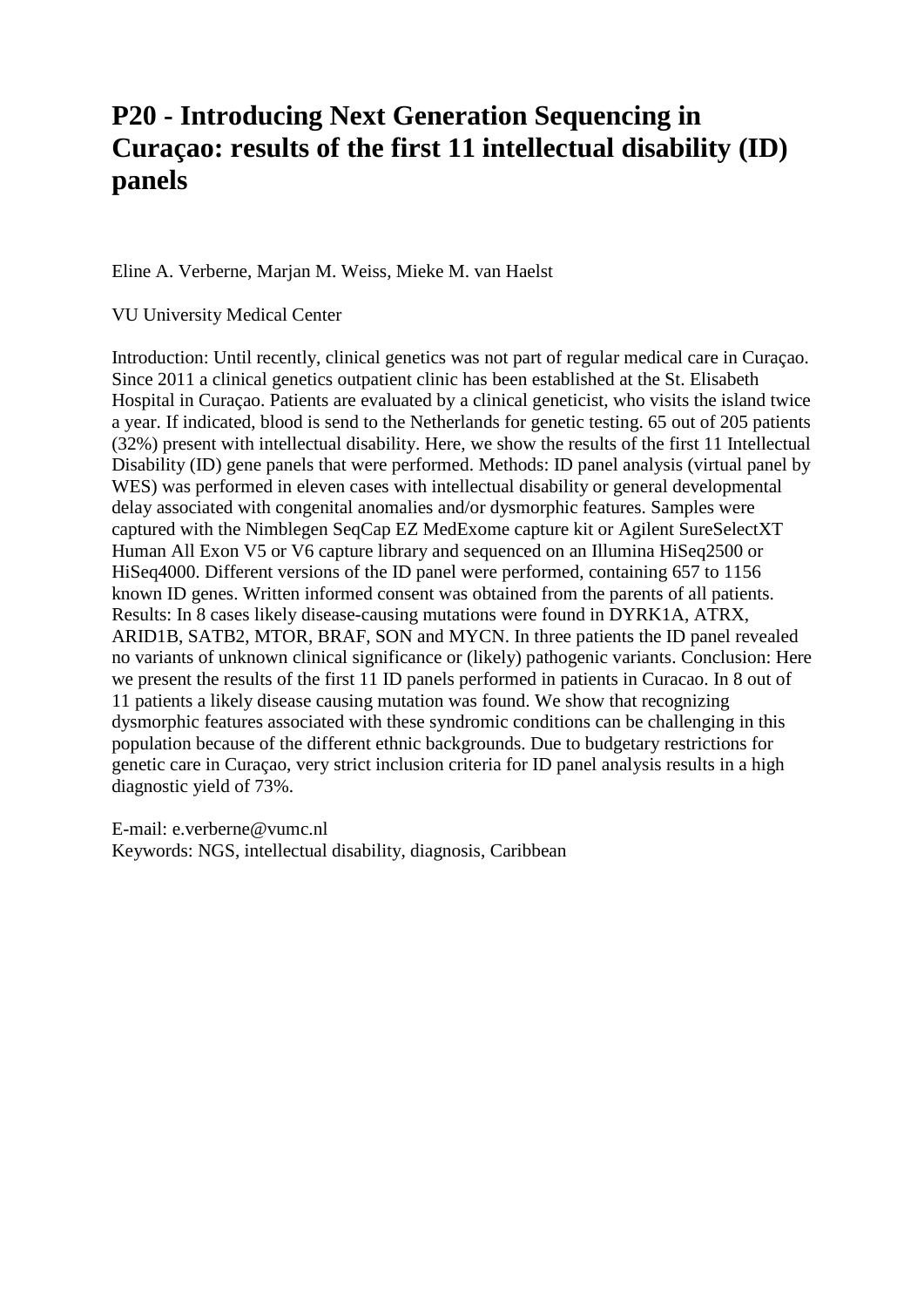### **P21 - Titin cardiomyopathy leads to altered mitochondrial energetics, increased fibrosis and long-term lifethreatening arrhythmias.**

Job A.J. Verdonschot, MD, MSc (1,2) Mark R. Hazebroek, MD (1) Kasper W.J. Derks, PhD (1,2) Arantxa Barandiarán Aizpurua, MD (1) Jort J. Merken, MD (1) Ping Wang, PhD (2) Jörgen Bierau, PhD (2) Arthur van den Wijngaard, PhD (2) Simon M. Schalla, MD, PhD (1,3) Myrurgia A. Abdul Hamid, MD (4) Marc van Bilsen, PhD (1) Vanessa P.M. van Empel, MD, PhD (1) Christian Knackstedt, MD, PhD (1) Hans-Peter Brunner-La Rocca, MD, PhD (1) Han G. Brunner, MD, PhD (2,5) Ingrid P.C. Krapels, MD, PhD (2) Stephane R.B. Heymans, MD, PhD  $(1,6,7)$ 

1. Department of Cardiology, Maastricht University Medical Centre, Center for Heart Failure Research, Cardiovascular Research Institute Maastricht (CARIM) 2. Department of Clinical Genetics and School for Oncology & Developmental Biology (GROW), Maastricht University Medical Center 3. Department of Radiology and Nuclear Medicine, Maastricht University Medical Center 4. Department of Pathology Maastricht University Medical Centre 5. Department of Human Genetics, Radboud University Medical Center, Donders Institute for Brain, Cognition and Behaviour, Nijmegen 6. Department of Cardiovascular Research, University of Leuven, Belgium 7. Netherlands Heart Institute (ICIN), Utrecht, The **Netherlands** 

Aims: Truncating titin variants (TTNtv) are the most prevalent genetic cause of dilated cardiomyopathy (DCM). We aim to study clinical parameters and long-term outcomes related to the TTNtv genotype, and determine the related molecular changes at tissue level in TTNtv DCM patients. Methods and results: A total of 303 consecutive and extensively phenotyped DCM patients (including cardiac imaging, holter monitoring and endomyocardial biopsy) underwent DNA sequencing of 47 cardiomyopathy-associated genes including TTN, yielding 38 TTNtv positive (13%) patients. At long-term follow-up (median of 45 months, up to 12 years), TTNtv DCM patients had increased ventricular arrhythmias compared to other DCM, but a similar survival. Arrhythmias are especially prominent in TTNtv patients with an additional environmental trigger (i.e. virus infection, cardiac inflammation, systemic disease, toxic exposure). Importantly, cardiac mass is reduced in TTNtv patients, despite similar cardiac function and dimensions at cardiac magnetic resonance. These enhanced lifethreatening arrhythmias and decreased cardiac mass in TTNtv DCM patients go along with significant cardiac energetic and matrix alterations. All components of the mitochondrial electron transport chain are significantly upregulated in TTNtv hearts at RNA-sequencing. Also, interstitial fibrosis was augmented in TTNtv patients at histological and transcript level. Conclusion: TTNtv lead to pronounced cardiac alterations in mitochondrial function, with increased interstitial fibrosis and reduced hypertrophy. Those structural and metabolic alterations in TTNtv hearts go along with increased ventricular arrhythmias at long-term follow-up, with a similar survival and overall cardiac function.

### E-mail: job.verdonschot@mumc.nl

Keywords: cardiomyopathy; titin; genetics; prognosis; genotype-phenotype; mitochondrial